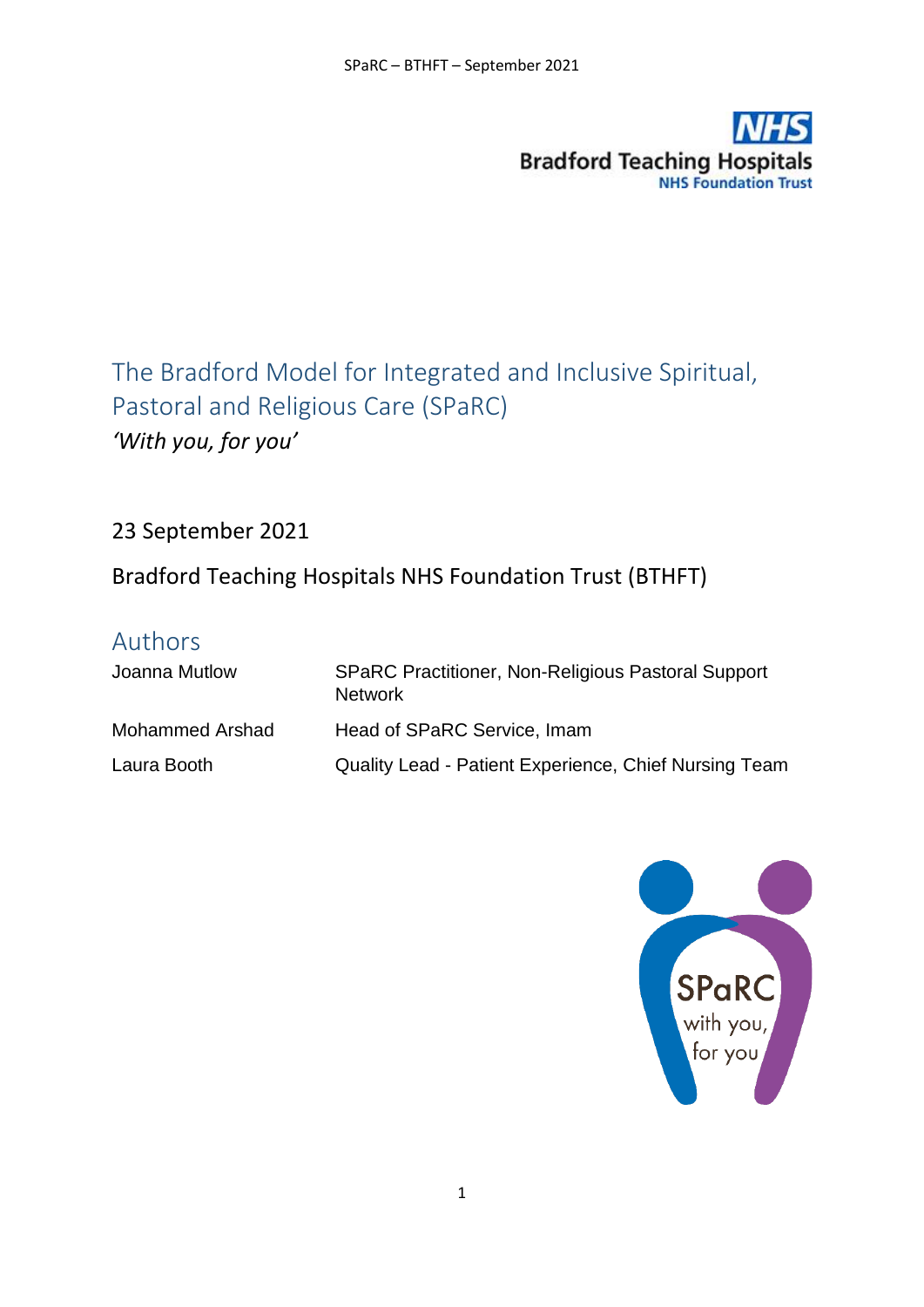## Contributing BTHFT SPaRC team members:

In recognition of their ideas and critiques; for their generosity in sharing their practice and for engaging with the process of articulating the Bradford Model together.

| Dawn Arnison        | <b>Shaheen Kauser</b> |                        |
|---------------------|-----------------------|------------------------|
|                     |                       | Hoshiar Singh          |
| <b>Chris Barnes</b> | <b>Terry Kershaw</b>  | <b>Ismail Syed</b>     |
| Murari Gupta        | Latif Mir             | <b>Paul Wheelhouse</b> |
| Derek Jones         | Peter Morkah          | Rubina Yasin           |

## With thanks to the following peer reviewers:

For their encouragement and critical comments that helped to refine and improve the preliminary draft.

| Chris Bem            | <b>ENT Consultant, BTHFT</b>                                            |
|----------------------|-------------------------------------------------------------------------|
| <b>Dermot Bolton</b> | Governor, BTHFT                                                         |
| Mark Burleigh        | Head of Chaplaincy & Bereavement Services, University Hospital          |
|                      | Leicester; Chair of Network of Pastoral Spiritual and Religious Care in |
|                      | Health                                                                  |
| Cynthia Capey        | East of England Faiths Agency CIC                                       |
| Chris Johnson        | <b>Retired BTHFT Chaplain</b>                                           |
| Lynne Joyce          | Patient Representative, BTHFT                                           |
| Anne Kennedy         | <b>TNR Staff Nurse and RCN Steward, BTHFT</b>                           |
| Stig Graham          | Retired Hospice Chaplain, Author and Educator                           |
| <b>Kez Hayat</b>     | Head of Equality, Diversity and Inclusion, BTHFT                        |
| <b>Toby Howarth</b>  | <b>Bishop of Bradford</b>                                               |
|                      | Mohammed Mansha Patient Representative, BTHFT                           |
| David Muschamp       | Retired BTHFT Chaplain, Yorkshire Baptist Association                   |
| Rajni Parmar         | Honorary President of Hindu Swayam Sevak Sangh, Government              |
|                      | policy advisor                                                          |
| <b>Teddy Prout</b>   | Director of Community Services, Humanists UK                            |
| David Savage         | Guys and St Thomas's Chaplaincy, Academic, Board member of Non-         |
|                      | <b>Religious Pastoral Support Network</b>                               |
| Rakesh Sharma        | Secretary of Hindu Cultural Society of Bradford                         |
| Ramindar Singh       | Academic and Sikh Community Leader                                      |
| Evelyn Tan           | <b>Consultant Geriatrician, BTHFT</b>                                   |
| Lindsay Van Dijk     | Lead Chaplain, Sheffield Teaching Hospitals; Chair of Non-Religious     |
|                      | <b>Pastoral Support Network</b>                                         |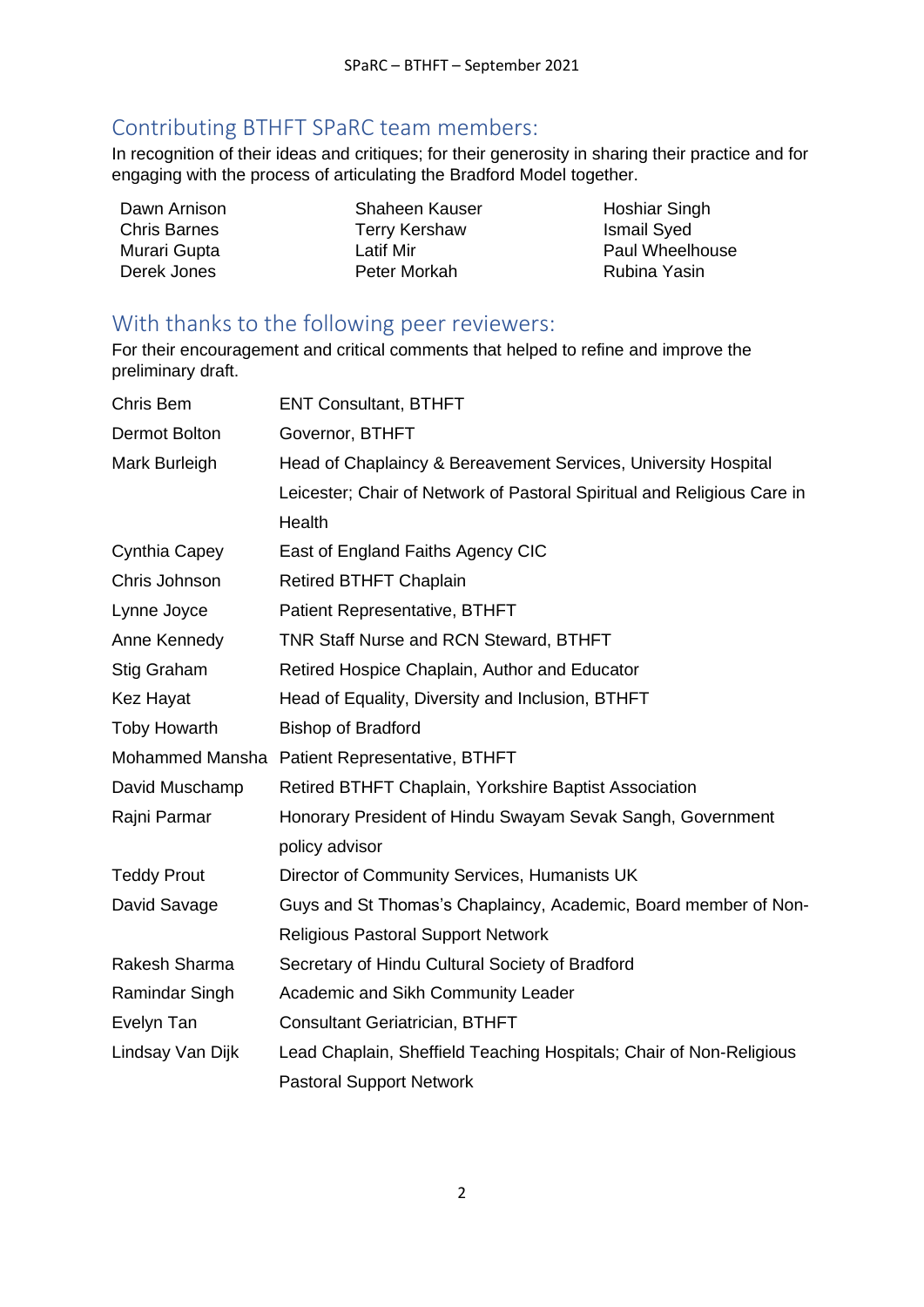*'Most health and social care users are not Christians, spiritual care for all, rather than religious care for a few, prevails, chaplains are employed by and accountable to public institutions rather than sending churches, and the whole health and care system is reorienting itself towards patient empowerment, community prevention, promoting wellbeing, identifying individual and social assets, resilience, all against a background of financial austerity and the quest for ever-greater effectiveness and efficiency.'*

Stephen Pattison. Forward to *Chaplaincy and the Soul of Health and Social Care, Fostering Spiritual Wellbeing in Emerging Paradigms of Care.* Edited by Ewan Kelly and John Swinton. 2020.

*'NHS Employers has been privileged ..… to be a small part of the unfolding revolution associated with pastoral, spiritual and religious services across the health care system. If the NHS is genuinely aiming to be the best place to work, then we can no longer ignore the fact that a significant number of our staff and patients carry with them deeply held views and beliefs that are an integral part of them. If we are to both be a better employer and provide better services to patients, then we need to recognise, acknowledge, and embrace this.'*

Paul Deemer, Head of Diversity and Inclusion, NHS Employers. Forward to *Fit for the Twenty-First Century, The State of Inclusion for Acute NHS Chaplaincy Spiritual, Pastoral and Religious Care Services in England*. Published by the Network for Spiritual, Pastoral and Religious Care in Health. 2020

*'In the end chaplaincy …. needs a public legitimacy firmly grounded in its response to diversity and in the ability to respond both with professional openness to human questions of meaning and identity, however they are expressed, and to the particular needs presented by the practices of identified faith and belief traditions.'*

Andrew Todd, Responding to diversity: chaplaincy in a multifaith context.' In Being a Chaplain by Miranda Threlfall-Holmes and Mark Newitt 2011

*'Most people recognize the deep humanity of both those in need and those who provide pastoral care, be they people with religious beliefs or people with non-religious beliefs. In either case, it is right that everyone should have the same opportunity to receive the likeminded care they need and, just as importantly, an equal opportunity to provide that care.'*

Inclusivity in UK Pastoral, Spiritual, and Religious Care: A Humanist Perspective David Savage, HSCC 9.1 (2021) 11–26]<https://doi.org/10.1558/hscc.40124> Equinox Publishing Ltd 2021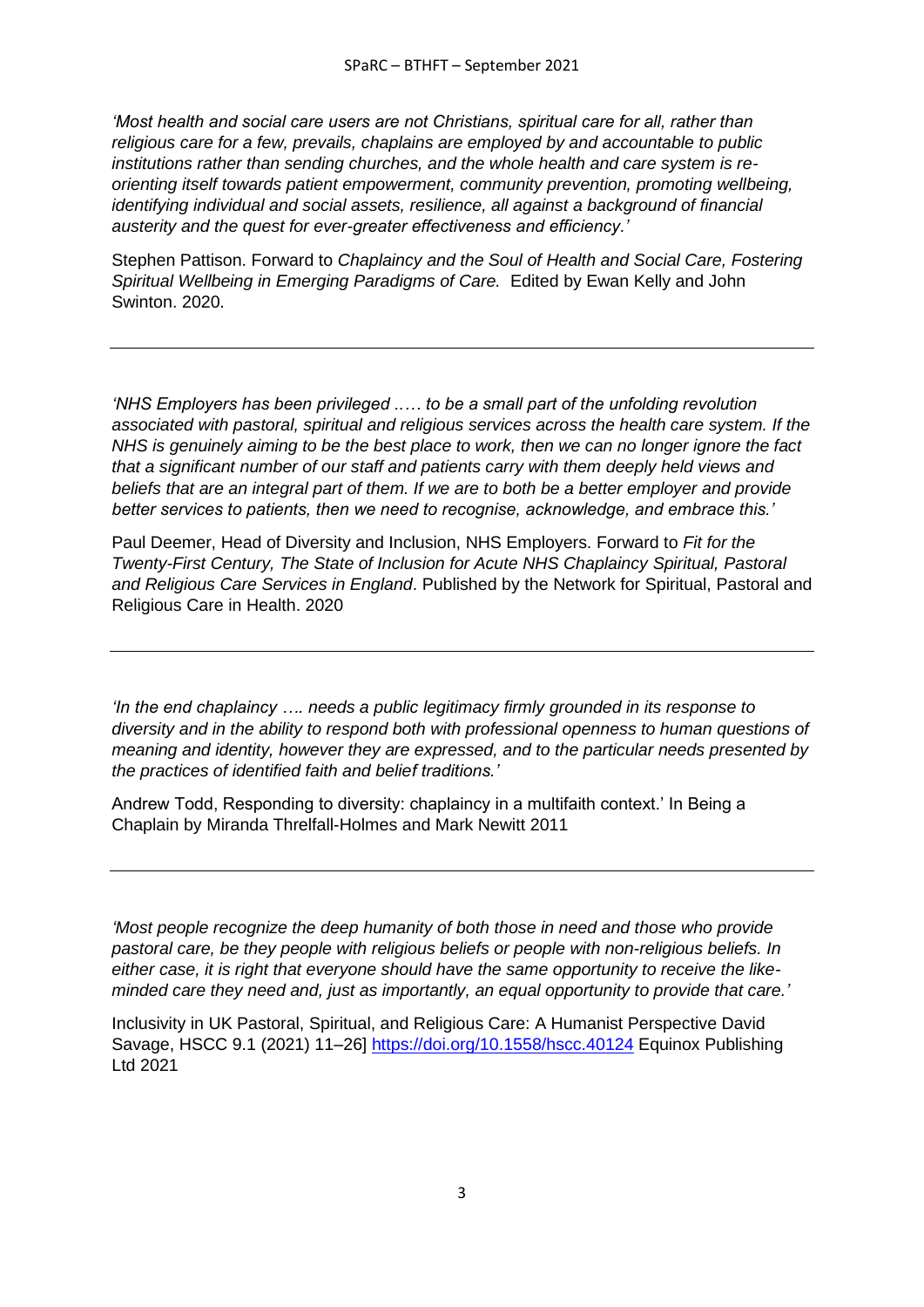## <span id="page-3-0"></span>Forward

As part of the Trust's commitment to equality, diversity and inclusion, there has been a recognition of the responsibility to provide pastoral, spiritual and religious services to all. Muslim chaplains brought valuable new skills and perspectives to the service, followed by Sikh and Hindu chaplains who ensured that the team became richer and more representative in its inclusion of different belief groups. In 2020 there was a recognition that there was another population who need to be more consciously included in services; the third biggest belief group in Bradford of the non-religious. The appointment of a Humanist to the team generated dialogue and discussions which led to the articulation of the Bradford Model for Spiritual, Pastoral and Religious Care (SPaRC). This was a collaborative, iterative and consultative process where the wisdom and practice of the SPaRC team, included the unprecedented times of the pandemic, was harnessed and consolidated. The non-religious voice was properly represented and more deeply understood as not being about an absence of any belief, not being anti-religious, but rather being about adding value through its alternative beliefs and world views.

The Bradford Model is not a self-satisfied document about a current state of play; it is a starting point and sets an ambitious course. It takes a while to bring about change and make a difference and BTHFT is at the start of this journey. The Bradford Model sets a course for an inclusive and integrated service that has equality and person-centred care at its root. Religion is still part of the service, of course, for those who want or need it, but experience tells us that most of the work of the SPaRC team is not religious in nature. The intention is always to start from a point of common humanity and be led by the needs of the patient or member of staff to the conversations and interactions that are helpful to them. Our SPaRC team are all highly intuitive, non-judgemental and kind people who can provide a listening ear and a calmness at times when lives are disrupted or challenging. They work across beliefs which means that they are comfortable, knowledgeable and respectful of the range of beliefs they encounter and ready to respond on an individual basis, or to refer specific requests to their colleagues. They are a key part of our service at BTHFT and we are very proud of the work that they do.

The SPaRC team sits within the portfolio of Patient Experience and therefore can be scrutinised for its contribution to improving care. Due to the responsive and confidential nature of the work, SPaRC services can be difficult to monitor and evaluate. The Bradford Model offers a set of realistic and relevant service standards by which the service can be measured. There is ground to be gained in gathering data and evidence of impact, but now we have useful standards by which to gather data, plan and review our service in BTHFT.

The SPaRC team are to be commended on developing this model through their cross-belief ethos - their voices and ideas are evident in the way the Model takes care to find common ground and shared ways of working. Many thanks to the peer reviewers and colleagues who have taken part in its evolution, and to the Hospital Charity who funded the six-month Humanist post that created the impetus to generate the Model. The senior executive team are united in backing the Model, committed to its implementation, and will be monitoring progress closely.

> Karen Dawber, Chief Nurse Bradford Teaching Hospitals NHS Foundation Trust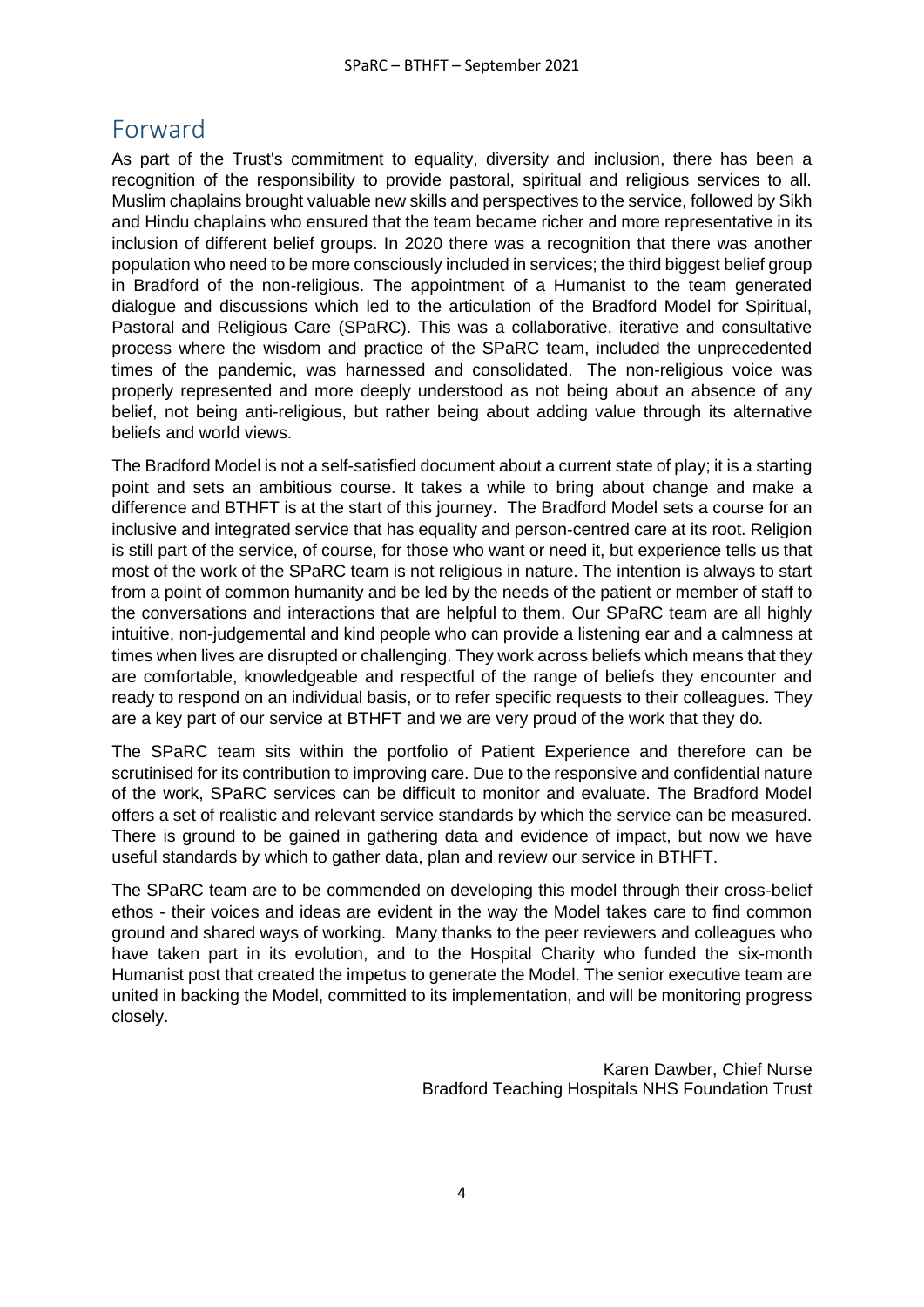# Contents

| Summary of rationale for replacing the term 'Chaplaincy' with SPaRC (Spiritual, Pastoral and |  |
|----------------------------------------------------------------------------------------------|--|
|                                                                                              |  |
|                                                                                              |  |
|                                                                                              |  |
|                                                                                              |  |
|                                                                                              |  |
|                                                                                              |  |
|                                                                                              |  |
|                                                                                              |  |
|                                                                                              |  |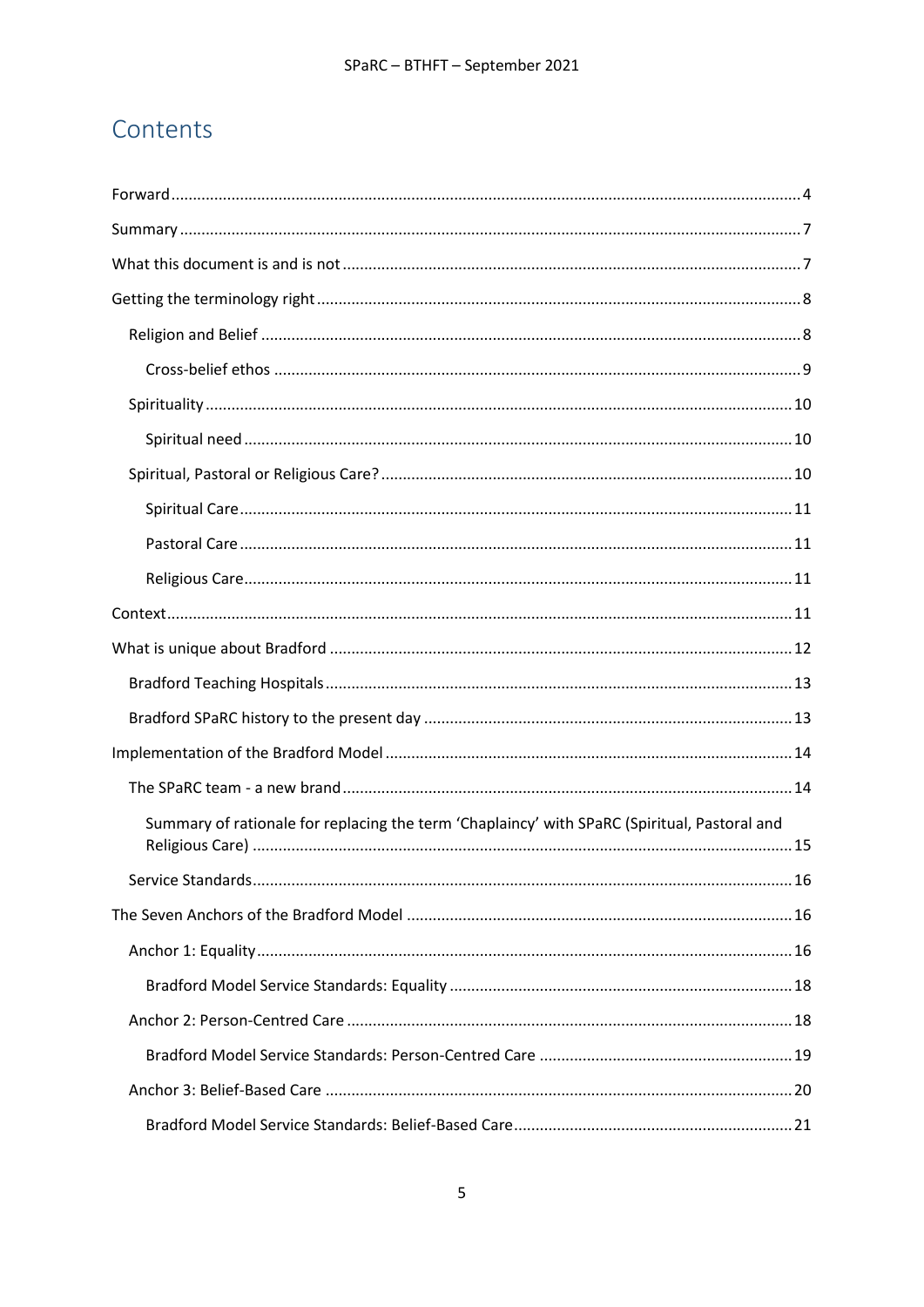### SPaRC – BTHFT – September 2021

| Appendix 1: Cross reference of the Bradford Model Service Standards with the UKBHC Service |  |
|--------------------------------------------------------------------------------------------|--|
|                                                                                            |  |
|                                                                                            |  |
|                                                                                            |  |
| Appendix 5: The 12 Characteristics of the Bradford Model SPaRC Practitioner 41             |  |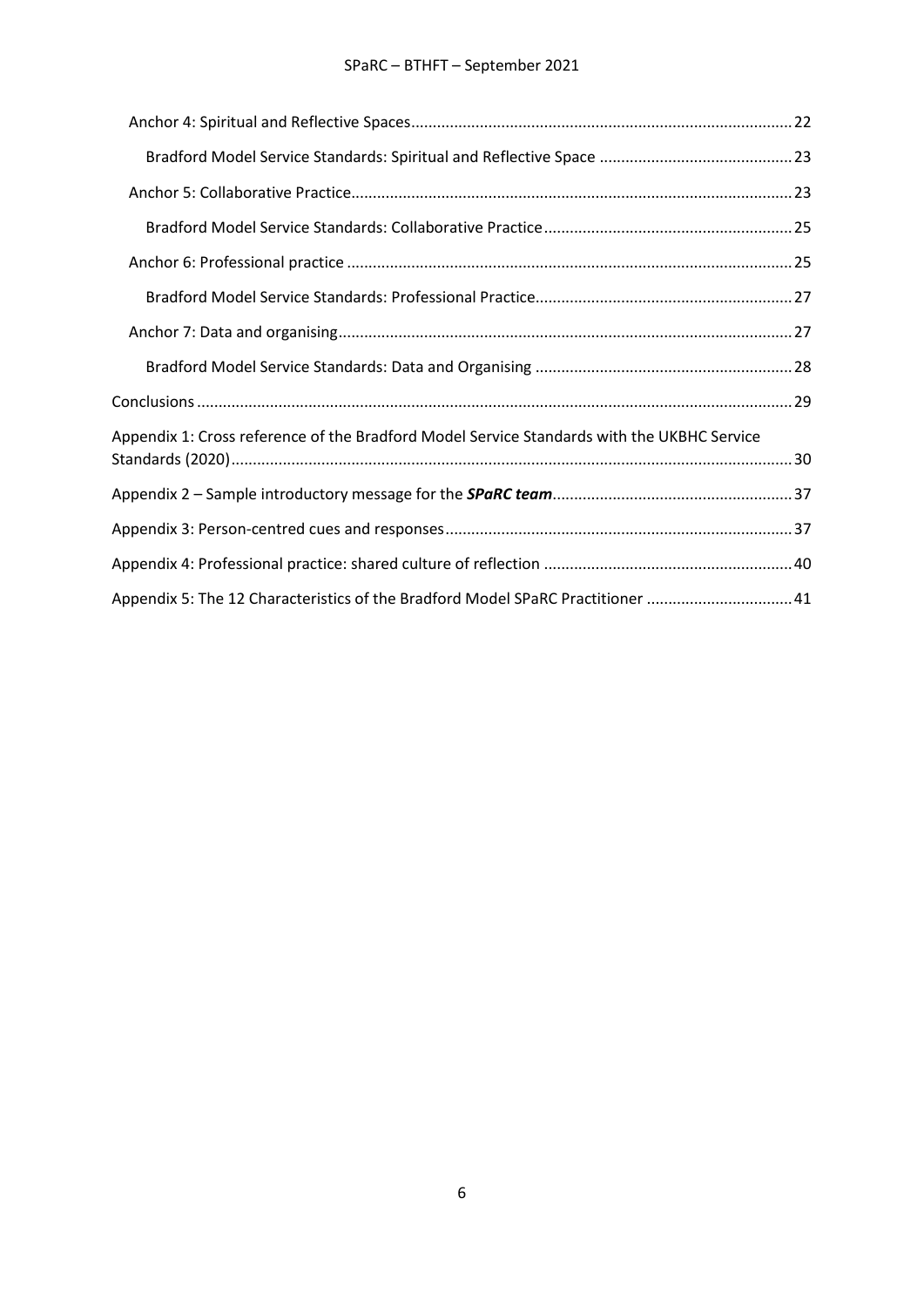## <span id="page-6-0"></span>Summary

The Bradford Model proposes a new and refreshing cross-belief model for Spiritual, Pastoral and Religious Care (SPaRC), historically known as Chaplaincy, that is rooted in the reality of demographic trends and a firm commitment to equality. It puts to bed the commonly held view that you only call the chaplain (renamed in the Bradford Model as the SPaRC Practitioner) when there is a death, embracing instead the concept of a more proactive, integrated and holistic role.

The Bradford Model is described by the seven Anchors that secure SPaRC into the organisation. These seven Anchors are fixed points that maintain position and ensure stability but leave scope for change and choice. The model needs to be able to diversify, adapt and innovate, but the Anchors remain the same. The Bradford Model opens up the concept of SPaRC and makes transparent the intentions and values of the SPaRC team at Bradford Teaching Hospitals Foundation Trust (BTHFT). It offers relevant and inclusive service standards that can be used for evidence-gathering for service planning and review.

The Bradford Model has evolved from the lived experience of diversity, responsive to a range of beliefs and with the diverse representation in its team promoting an inclusive approach. The Bradford Model places collaboration at the centre of its practice, encouraging a joined-up approach in patient-centred care, cooperation with other services for staff wellbeing and connections with the community to ensure better outcomes.

The Bradford Model is dynamic and responsive but it is also ambitious. It advocates for spiritual wellbeing being an essential part of person-centred, holistic care; it describes intention and aspiration rather than a goal reached. It anticipates the adaptation of SPaRC services to inevitable changes in acute healthcare, but it also safeguards the service from a backward slide into less inclusive, self-regulating service by making its service standards explicit and transparent.

The SPaRC team encourages the notion of legitimate 'spiritual space' in the Trust through their interventions and contributions, promoting exploration of wider dimensions of human life and health. Rather than starting with a 'visit your own' ethos, the Bradford Model recognises the need for responses to be person-centred in the first instance, and to consciously work across beliefs in its delivery of SPaRC. When belief-based care is sought, this triggers a specific response from the SPaRC team to deliver guidance, ritual or prayer from a belief representative. The Bradford Model is not about taking the religion out, but about adding other worldviews in and broadening the appeal and relevance of the service to all.

The Bradford Model emphasises that high standards of professional practice in SPARC maintain currency and quality in the service and how important the 'backroom' operations are in driving efficiency and effectiveness as well as coordinating an evidence base for practice.

# <span id="page-6-1"></span>What this document is and is not

This explanation of the Bradford Model for *inclusive* and *integrated* SPaRC is not a polemic written for those debating and determining the course of SPaRC in the twenty-first century. It can be argued that the current discourse on SPaRC is rooted in the privilege of a Christian status quo and the challenge to break through to establish new models, incorporate diverse beliefs and alternative approaches is yet to be realised (although there are inroads, particularly in Scotland and notable pioneers, some of whom peer reviewed this document).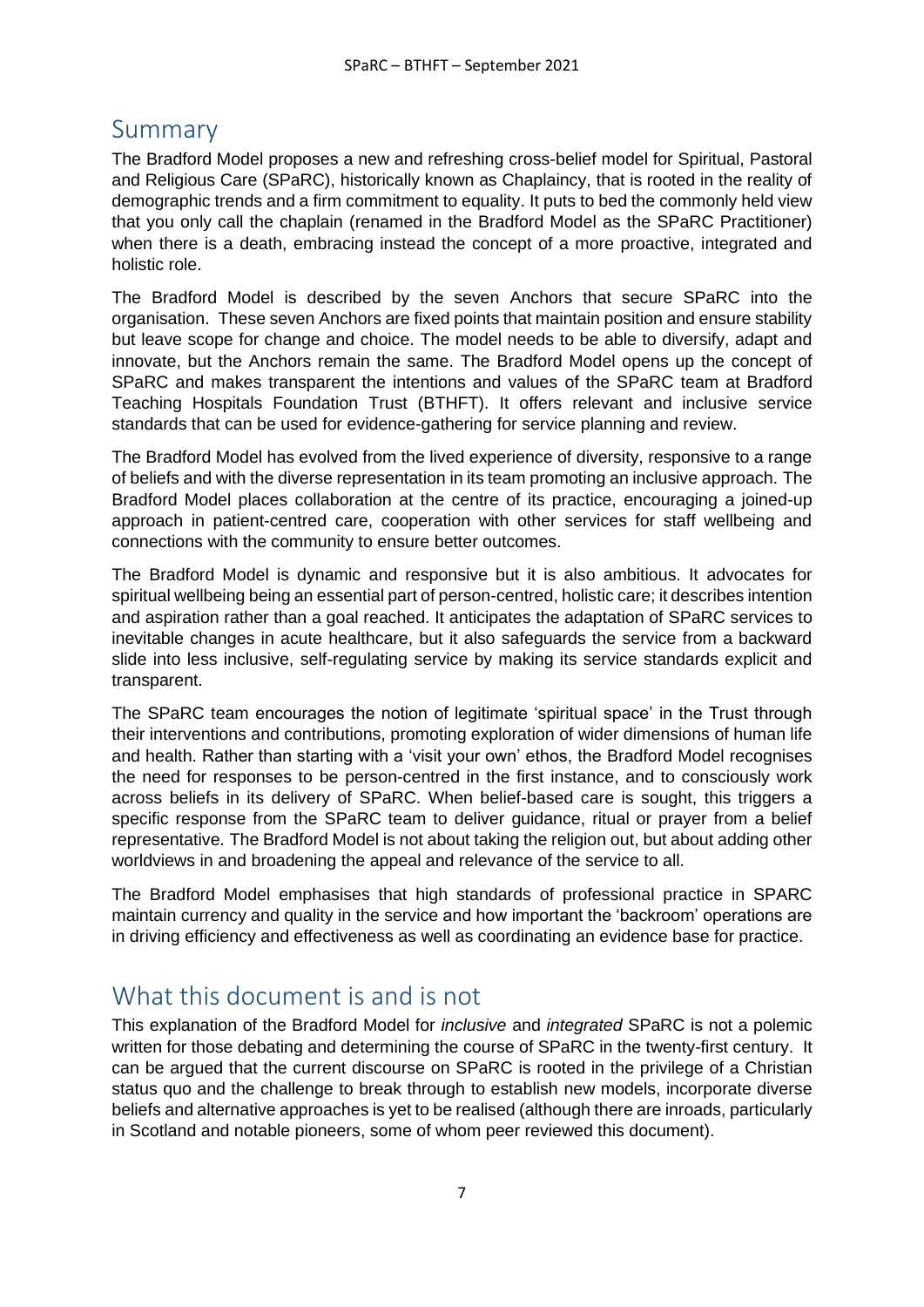This Bradford Model is not waiting for change to happen and steps away from prevailing models and histories of SPaRC. It sets the course for a new paradigm for SPaRC in Bradford, derived from the innovations and adaptability at BTHFT, by Bradford people for Bradford people.

The route for its approval has been through the leadership team at the Trust who were provided with the reference documents, data and evidence that informs this inclusive and integrated approach. The Bradford Model offers synergies with the Trust's ambitions in relation to enhancing patient and staff experience through wider collaboration within BTHFT and through its communities, putting patients' needs first, regardless of religion, belief system or spirituality, ensuring equality across the service and feeding into continuous learning and development.

This document forms the basis for a separate implementation plan; it sets the course and defines the standards to be reached. The detail of how to operationalise the service standards is therefore not addressed here.

## <span id="page-7-0"></span>Getting the terminology right

The Bradford Model seeks to explain itself in accessible language and with transparency. This document uses the term Spiritual, Pastoral and Religious Care (SPaRC) rather than Chaplaincy (see rebranding section that follows for rationale). The establishment of common understanding of key terms was an important, collaborative process in developing the Model, and key to ensuring coherent and cohesive outcomes for the service.

## <span id="page-7-1"></span>Religion and Belief

'Religion and belief' is a protected characteristic under the Equality Act (2010) safeguarding the rights of both people who have religious beliefs (which may be defined as mainstream or alternative) and those people who have non-religious beliefs. Although the Act does protect religious and non-religious people equally in the law, it does unfortunately, still refer to nonreligious people as being 'without belief'; stuck in a notion that formal religion is the default and defining belief as being entirely religious in nature.

The Bradford Model adopts the term 'belief' as an inclusive term that gives positive value to a full range of beliefs, encouraging an appreciation of the diversity within religions and across beliefs. Belief is advocated as preferable term to such phrases as '*all religions and none'* or '*those with or without beliefs'* as those with non-religious worldviews *do* have beliefs, morals and ethical frameworks by which they live; describing them as '*nones*' suggests a departure from a norm or a deficit (LGBTQ+ people own positive terms for their identity rather than being 'non-heterosexuals', and in parallel there is ground to be gained for the non-religious to claim more positive labels to describe themselves). Hence this Bradford Model recognises the *individuality* of beliefs, within or aside from religion; acknowledges that they are not static and can change and evolve over time; that they may be individual or shared; that they may include the divine or be entirely atheist.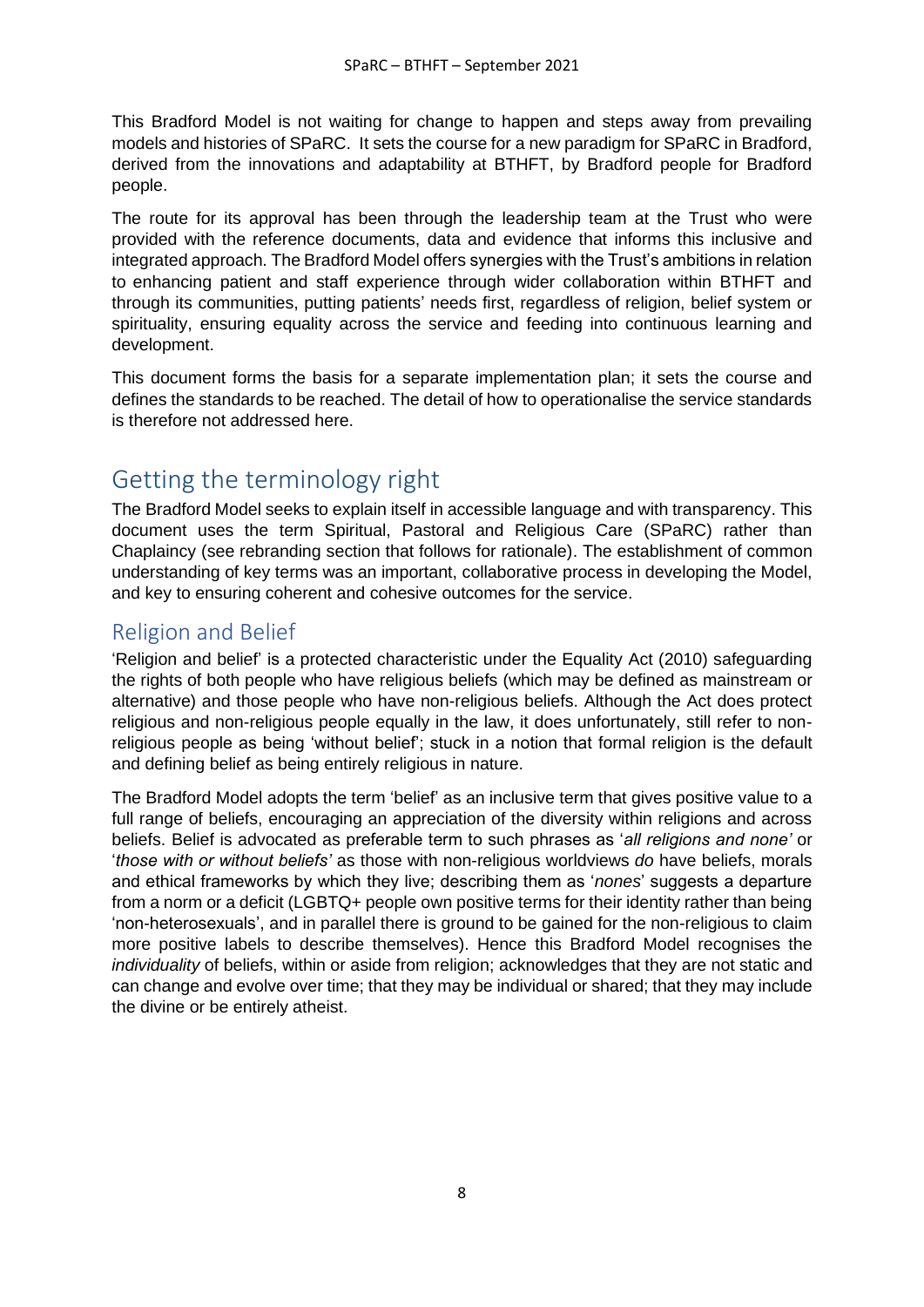

*Figure 1: The inclusive term of 'belief'*

Figure 1 offers a visual representation of how 'beliefs' is used as an inclusive term with religions sitting within this and within religions another set of beliefs that may be specific to a sect or denomination. This approach allows for a broader understanding of belief to include a range of cultural, religious or philosophical beliefs. There are cultural practices, as well as religious ones, that might be relevant to healthcare practice and spiritual wellbeing and the SPaRC team seeks to recognise and respect these practices (so long as they are not illegal or detrimental to human rights). To appreciate, for example, that a person may be *culturally* Christian or *culturally* Muslim, but not religious, is important and valid. Another example of cultural beliefs is the obligation in the Irish traveller community to attend and remain at the hospital when an elder is admitted at end-of-life. So, it is respect for the breadth, diversity and individuality of belief that underpins the Bradford Model.

To be protected as a belief under the Equality Act, there has to be a strong and genuine philosophical worldview that informs human life and behaviour. Hence the courts have said that the belief in man-made climate change and spiritualism are philosophical beliefs, but a political belief is not. To be protected, a belief must also be acceptable in a democratic society and not conflict with the fundamental rights of others, so there is no obligation in SPaRC to cater for beliefs that are harmful to others.

In line with this inclusive concept of belief, the work of the SPaRC team can be described as 'cross-belief' work rather than being 'interfaith' or 'multifaith' as it seeks to respond to the set of beliefs an individual holds and to work in full recognition of the overlap and complementary nature of different belief traditions to offer inclusive, informed and consistent care.

### <span id="page-8-0"></span>Cross-belief ethos

The Bradford Model advocates a cross-belief approach to working in SPaRC. The rationale for this is that cross-belief involves working to understand and integrate different beliefs and their traditions within the team and the service, playing to strengths, and matching knowledge and skills to needs. It recognises that social diversity as a positive, and that individuals have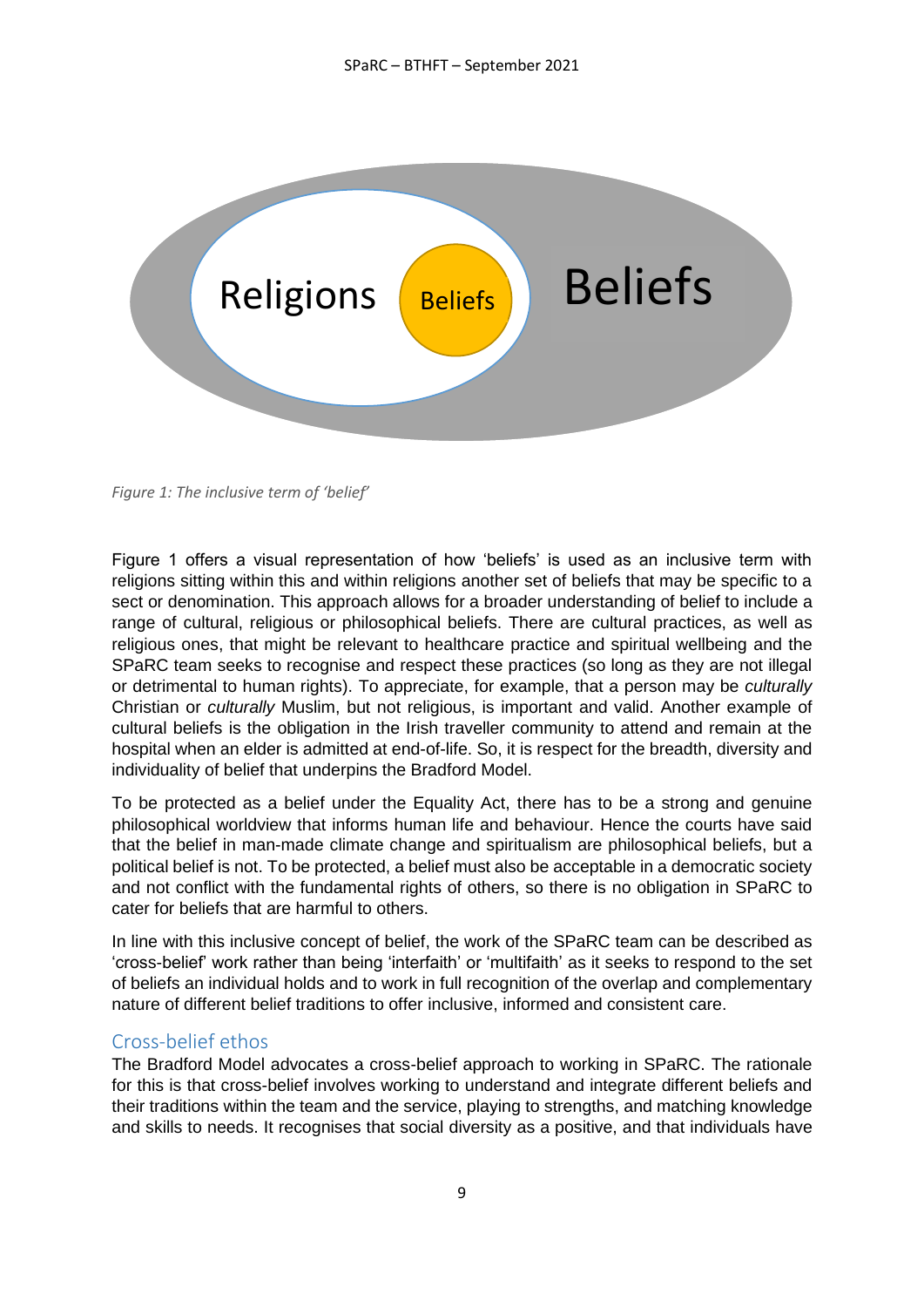a range of beliefs and practices, including those rooted in religion, cultural and family traditions, in the context of a secular society. Each individual will have a unique set of beliefs and the task is to work within *their* construct with respect and empathy.

In working across the different beliefs, rather than in separate zones of activity and influence, there is more likelihood of equality in the SPaRC service and greater scope for development and advancement of SPaRC Practitioners. It means being collaborative rather than territorial, and embracing the differences on the team as assets rather than deficits.

Cross-belief practice certainly does not mean an abandonment of own beliefs to a generic approach, but does enable SPaRC Practitioners to build confidence in offering an inclusive approach, using referrals to mobilise specific support from within the team or through community contacts.

### <span id="page-9-0"></span>Spirituality

This term may be widely used but is differently understood. Although there are many religious people who see their religion and their spirituality as one, there are also people who are culturally, rather than spiritually, connected to their religion and non-religious people who decline to call their inner world 'spiritual' and feel uncomfortable with the term. There are times in life when spirituality is more conscious and present than at other times. The language to express spirituality will be more accessible and familiar to some than others and, as a consequence, support may be sought in articulating spiritual questions and wonderings.

The Bradford Model uses spirituality as an inclusive term for the human search for meaning and purpose beyond the everyday routine and material experience of life. It is about a life-long journey to find the 'why?' for existing and to express that 'why?' in words and in actions. Spirituality is often expressed as connection; for some this connection is with a divine power; for others it is with a greater consciousness (or as some call it 'the more than human world'); for others the connection is with natural phenomena and the universe. Ultimately, these are individual expressions of personal, and possibly unique, spiritual experiences.

### <span id="page-9-1"></span>Spiritual need

An assessment of spiritual need contributes to holistic care, acknowledging as it does the need for assurance, comfort, connection, expression or resolution. Assessment of spiritual need is not merely about an allocation of religious affiliation from a picklist on hospital admission; it is more subtle and nuanced than this and needs a deeper probe. Religious observance may, or may not, be part of spiritual need and therefore no assumption should be made that offering prayer or sacred texts will be beneficial, but equally, for those religious people for whom their spiritual wellbeing is tied closely with their observances, such offerings can address spiritual need.

If spiritual wellbeing is assumed to be a feeling of being 'at ease' with life, or being 'at ease' with a greater power or divinity, then spiritual need may express itself as a dis-ease that undermines this sense of inner wellbeing. Spiritual need might in such circumstances, express itself in distress, anger, fear, depression, anxiety, withdrawal or sadness but it is important to remember that spiritual need can also be positive and be about expressing thankfulness, relief, intent or realisation.

## <span id="page-9-2"></span>Spiritual, Pastoral or Religious Care?

The language used in SPaRC inevitably draws on a religious heritage and can, as a consequence, be problematic for some. Definitions are important however to contextualise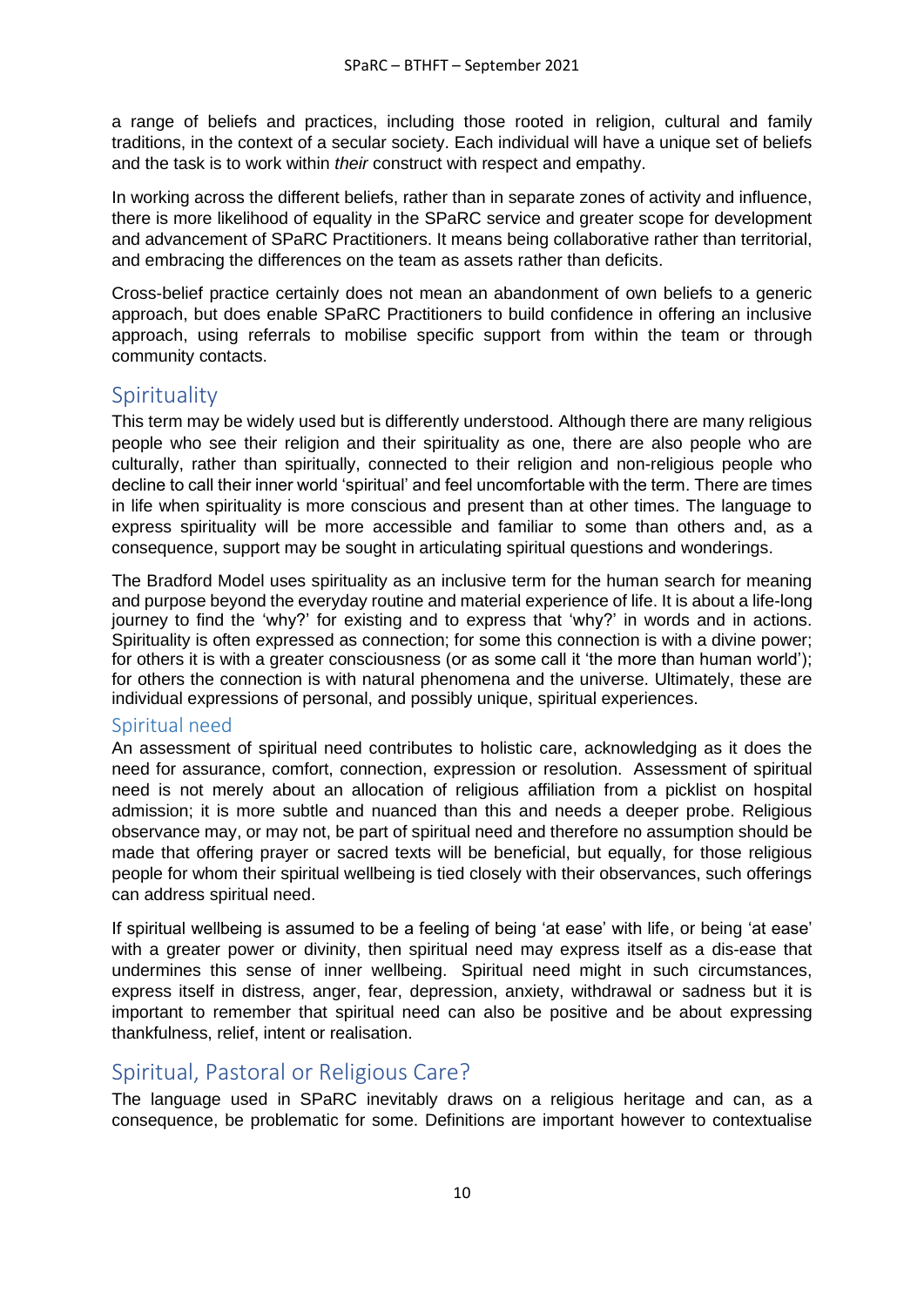these terms and define them for the Bradford Model. There may not be neat delineations between Spiritual, Pastoral and Religious Care as conversations may include elements of each. Although most conversations are pastoral in nature, sometimes they take on a deeper, more reflective dimension, exploring territories that might be described as spiritual. The religious elements should always be cued by the patient or colleague, not by the SPaRC Practitioner, with care taken to respond and relate to the person's own particular beliefs within their religion.

The Bradford Model regards all three elements of this care as important.

### <span id="page-10-0"></span>Spiritual Care

Spiritual care may involve a discussion about meaning and purpose, maybe wondering about bigger questions of existence and legacy, connections and possibly transcendence. Spirituality may be framed by religious beliefs, or by naturalistic worldviews, or by a fusion of beliefs that are highly individualised. It can deal with the metaphysical and the 'soul', although people may express this in very individual ways. With admission to acute care, people are often confronted with stark new realities or critical incidents that prompt a deeper review of their essence and beliefs. SPaRC Practitioners can assist in these reflections and recalibrations by being alongside people in these explorations.

### <span id="page-10-1"></span>Pastoral Care

Pastoral care focusses on the here and now, the experience of that person, that day; their feelings and emotions, their dilemmas and concerns. By giving attention and showing empathy, the person can feel attended to as they try to make sense of their circumstances; their concerns and feelings are appreciated and their individual humanity is validated. SPaRC Practitioners use their cultural and life experiences to find their points of connection for pastoral conversations but remain mindful that diversity in the SPaRC team means that some colleagues can respond with more insight than others.

#### <span id="page-10-2"></span>Religious Care

Religious care recognises the meaning and value that religion has in some people's lives and seeks to support those beliefs through provision of resources, conversations and rituals as well as specific advice from suitably qualified religious representatives (for example to advise on fasting or medications). Religious care may take the form of familiar rituals or sacraments or draw on traditional prayers or scriptures. Some of these rituals are essential at critical times (end-of-life, birth, breaking fast). Religious care recognises the power of a god and a sense of the sacred, connecting the person to something greater than themselves; a higher power that can bring them comfort. Occasionally, deeper theological dialogue might arise, prompted by the challenge of new circumstances or the time alone to reflection. Every attempt is made to source SPaRC Practitioners of a similar belief from the SPaRC team or to locate faith representatives from the community who can be brought in to offer religious care.

## <span id="page-10-3"></span>Context

2020-21 was a very challenging time for the Trust and the vital role of SPaRC in navigating the stormy waters of the Covid-19 pandemic was recognised and acknowledged by the leadership. Everybody had to adapt and work in different ways, and SPaRC was no different in this. With disruption however comes opportunity, and there was a synergy of interests and opportunities to review and reconstruct SPaRC at Bradford Teaching Hospitals in a way that captured the innovations and experiences of a year of pandemic, but also looked to the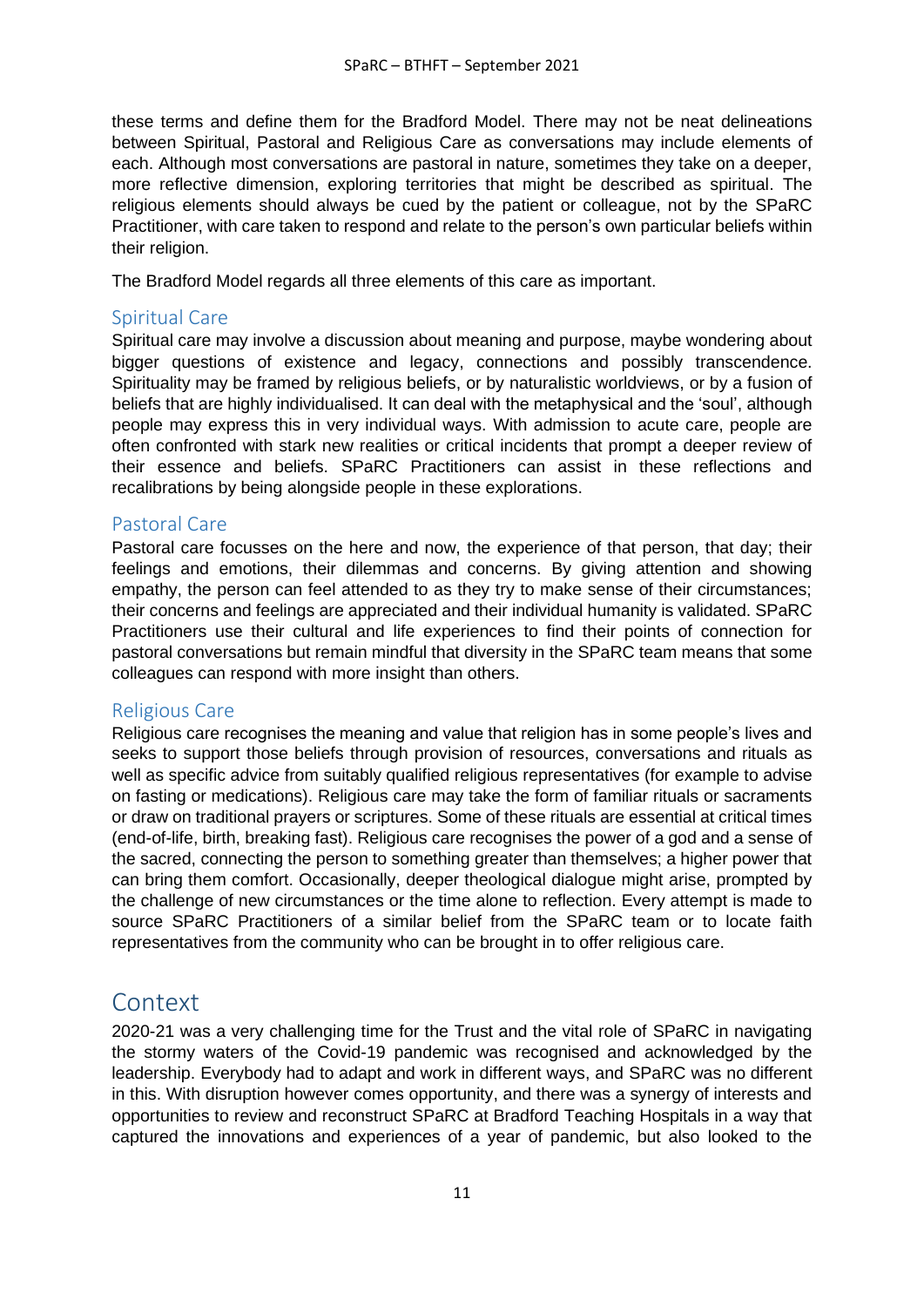realities of the present and the future to build a service that was fair, adaptable and fit for purpose. The creative space to review and to innovate was supported by the leadership.

In recognition of the need to respond to the Pastoral and Spiritual needs of colleagues and patients with beliefs that are not religious in nature (at least a fifth according to the 2011 census, and over 52% nationally according to the British Attitudes Survey<sup>1</sup>), the Hospital Charity funded a 6-month post for a non-religious colleague to join the SPaRC team. A Humanist was appointed with a remit to advocate for the inclusion of other worldviews in SPaRC policy and practice and to gather evidence of need and fulfilment. Supernumerary to the rota, this role prompted rich dialogue and reflection within the team, offering time to observe, connect and consult, ensuring that good practice was captured. The role was supported by the open-mindedness and vision of the SPaRC Lead; guided by the strategic goals of the Patient Experience Lead and informed by the strong commitment to equality in the Trust. Significantly, there was little experience of resistance to the inclusion of other worldviews (non-religious) in the SPaRC service because it was understood from the start that this was about adding value and being fair, and not about diminishing or taking away.

The Bradford Model for SPaRC emerged from the observed practice and a collaborative, consultative process within the SPaRC team. The Model was further refined with feedback from stakeholders and peer reviewers (listed at beginning) who commented on its fit with their perspectives. The period also synchronised with a pending SPaRC service review that had been delayed by the pandemic. This prompted the inclusion of SPaRC service standards in the model by which to monitor and evaluate the BTHFT service. The standards do not necessarily represent where the service is now, but show the intention into the future.

## <span id="page-11-0"></span>What is unique about Bradford

Bradford is the third largest city in Yorkshire and Humber after Leeds and Sheffield and despite the decline in the textile industries it remains a manufacturing centre as well as employing significant numbers in financial services. There are challenges though as the city is in the top 10% of cities on the index of multiple deprivation. It is a very young city with over a quarter of the population under 16 years old.

Bradford is a City of Sanctuary and diversity runs through its core. According to the 2011 census, there are the three main belief groups: Christian (46%), Muslim (25%) and 'No religion' (21%) - the 2021 Census is likely to reveal a further decline in Christianity and an increase in 'No religion' (You Gov pre-census Poll Feb 2021<sup>2</sup>) with minority faiths staying constant. Christian worship can be dated back to Saxon times, and the city has had a Cathedral since 1919. The Roman Catholic heritage in the city reflects the inward migration of Irish people in the 19th century and currently it is East European residents who add to these numbers. The city has a tradition of non-conformity which means that there are a lot of chapels and more recently several large evangelical churches have become established. The significant South Asian populations (27% - 2011 Census) have their roots primarily in Pakistan, but also in India and Bangladesh. Bradford has an established Hindu population with the largest Temple in Northern England and the Sikh community has six gurdwaras. There is a growing Buddhist community and a declining Jewish community. The University of Bradford, located in the heart

<sup>&</sup>lt;sup>1</sup> https://www.bsa.natcen.ac.uk/media/39293/1\_bsa36\_religion.pdf

<sup>2</sup> https://humanism.org.uk/2021/03/04/new-survey-reveals-how-census-question-leads-people-to-tick-areligious-answer/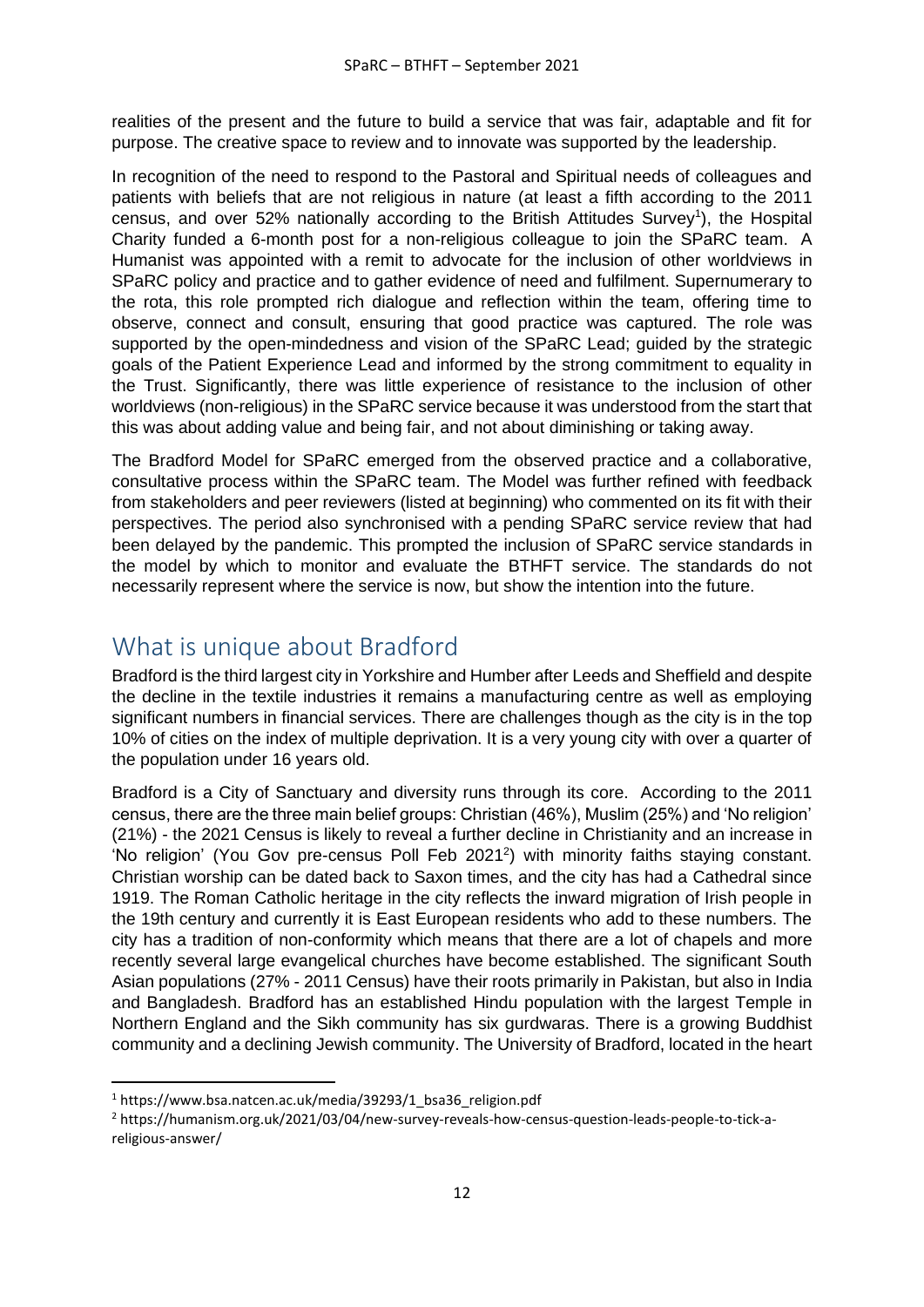of the City, brings additional diversity in terms of students from across the UK, overseas, and has a high proportion of BAME students.

Although every city undoubtedly has its problems and conflicts, Bradford is a city generally familiar with and accepting of its diversity. There is a pride in the city and families are rooted and local to each other. There are commitments to work cross-culturally and collaboratively such as the Act as One initiative to establish a multi-agency partnership approach to health and care across the district.

### <span id="page-12-0"></span>Bradford Teaching Hospitals

Bradford Teaching Hospitals NHS Foundation Trust is responsible for providing hospital services for the people of Bradford and communities across Yorkshire. It serves a core population of around 500,000 people and provides specialist services for some 1.1 million. The 5,500 staff work over several sites, including Bradford Royal Infirmary, which provides the majority of inpatient services, and St Luke's Hospital, which predominantly provides outpatient and rehabilitation services. The Trust also manages four local community hospitals.

## <span id="page-12-1"></span>Bradford SPaRC history to the present day

This Bradford Model for SPaRC has evolved over time and nods to the innovations of the past with key leaders paving the way, as well as recognising the achievements of the present, and genuine intentions to do better.

The diversity of Bradford meant that traditional, Christian-centric models needed to be flexed if the service was to be relevant and appropriately skilled. From the late nineties, Muslim chaplains were included in the team, with Hindu and Sikh chaplains joining in the mid noughties. Alongside the Anglican, Free Church and Catholic chaplains, there were honorary chaplains for Jewish and Jehovah Witnesses and a solid core of volunteers who have been well trained to work in a person-centred way.

The SPaRC team has, over the years, provided training and advice on cultural competence and religious traditions that impacted on healthcare. Their advice to clinical teams and human resources has contributed to patient outcomes and staff cohesion. An outward focus into communities has meant that Bradford SPaRC could support other initiatives in the community, like the setting up of Court Chaplaincy through the sharing of a locum SPaRC Practitioner.

Back in 2006 plans had been drawn up to create a spiritual care hub as a base for the SPaRC team, but this was never realised. The team was based at St Lukes site until 2020 when they were relocated to the main Royal Infirmary site as part of the reconfigurations that happened in the pandemic year. They currently occupy a range of rooms and facilities scattered around the hospital which lack coherence and which detract from team cohesion. There is a temporary 'holding pattern' for accommodation at the present time.

The Covid-19 pandemic in 2020 called for rapid adaptations to the SPaRC service with high demand for Muslim SPaRC due to the disproportionate impact on this community. With shortfalls in SPaRC Practitioners and with volunteers stood down, a number of extra practitioners (locums) were appointed to meet need, changing some of the dynamics in the team and flexing the delivery model. More practitioners meant higher profile on the wards and the contribution of SPaRC in supporting patients, families and colleagues became evident and more widely understood. This has set the course for more collaborations and innovations to integrate SPaRC. Significant learning from the pandemic included recognition that religious observance at end-of life can mean inequalities in work demands for SPaRC Practitioners;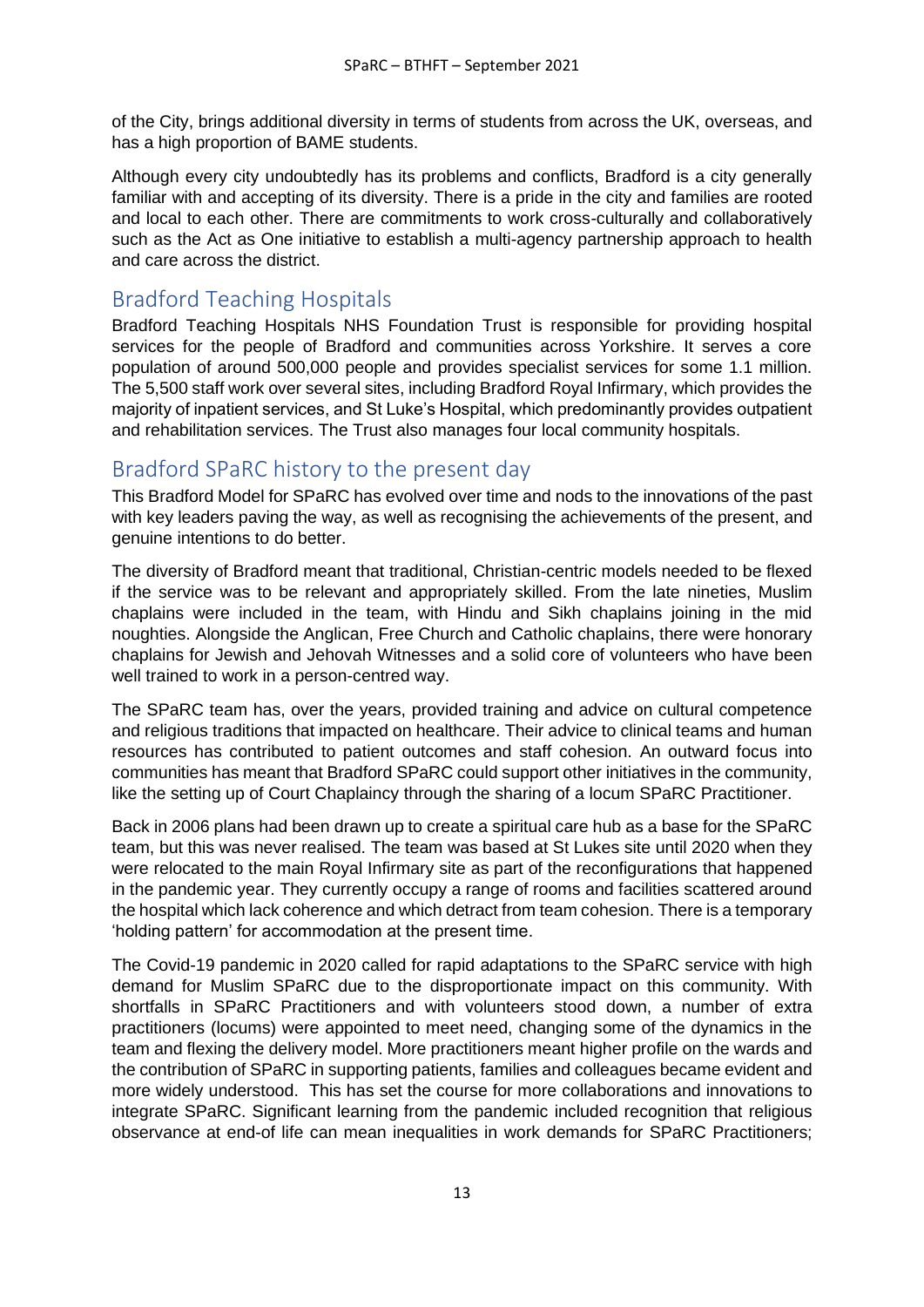that a model of core team and locums offered flexibility and stability; that without a clear articulation of the Bradford Model, there is scope for drift from the core principles and characteristics. This Model is therefore informed by the pandemic experience, harnessing the learning and looking to a future where Bradford SPARC is robust, resilient and responsive in what it does.

## <span id="page-13-0"></span>Implementation of the Bradford Model

Implementation of the SPaRC team starts in 2021, supported by the Head of SPaRC in collaboration with the Patient Experience Lead Nurse. Regular reviews, education, engagement work, audit and reflections will be conducted to map the implementation process throughout. Initially, communication is key in widening the understanding of the breadth and range of the SPaRC service and in ensuring that gatekeepers are on board.

The Bradford Model offers the framework by which to plan services into the future ensuring integration into the wider Trust objectives to improve patient outcomes and support colleagues, connecting with inhouse services like staff wellbeing and psychology to maximise impact and minimise overlap. The Bradford Model not only clarifies the contribution of the SPaRC team to Trust ambitions, it also safeguards the service from drifting away from its equality objectives through its service standards which give the framework for audit and service review.

The Bradford Model informs recruitment to the SPaRC team, ensuring that people sign up to the ethos and approach at Bradford, challenging any preconceptions of the role or personal missions or beliefs that do not fit with the ethos of the SPaRC service (see the Characteristics in Appendix 5). It offers a framework for enrichment of SPaRC training and opportunities to develop research on inclusive SPaRC practice and outcomes.

There is opportunity to promote the Bradford Model in the locality to explore collaborations and resource-sharing with other trusts, services, hospices and voluntary organisations. Such resource-sharing is key in promoting a diverse and joined up SPaRC responses.

## <span id="page-13-1"></span>The SPaRC team - a new brand

Language is in a constant state of flux with words carrying history and context beyond their current usage and falling out of fashion with changing times. The language around ethnicity, disability and more recently gender identity, has evolved considerably over the last decades to be more inclusive and appropriate. Failure to move terms on, to better reflect society and to recognise diversity, suggests some conceptual stagnation. The 'Orphanage' no longer reflects how children are looked after; the 'Steakhouse' fails to attract the vegetarian customers; the 'Working Men's Club' dwindles in its purpose and attendance with the closure of the Works and normalisation of women in the workplace. Terms are important and 'Chaplaincy' inevitably came under scrutiny in the process of developing this inclusive Model.

There is a valid argument that the term 'chaplaincy' is perceived as being about religion (82% of people surveyed in a YouGov Poll in 2017<sup>3</sup> believed this to be so, and indeed that they would expect it to be a Christian service). It follows that people with scepticism about religion, those who fear of judgement or those who hold non-Christian beliefs, might decline or not access the service. 'Chaplaincy' is too often associated with end-of-life which limits referrals

<sup>3</sup> [Humanists-UK-polling-on-pastoral-care-in-the-UK.pdf \(humanism.org.uk\)](https://humanism.org.uk/wp-content/uploads/Humanists-UK-polling-on-pastoral-care-in-the-UK.pdf)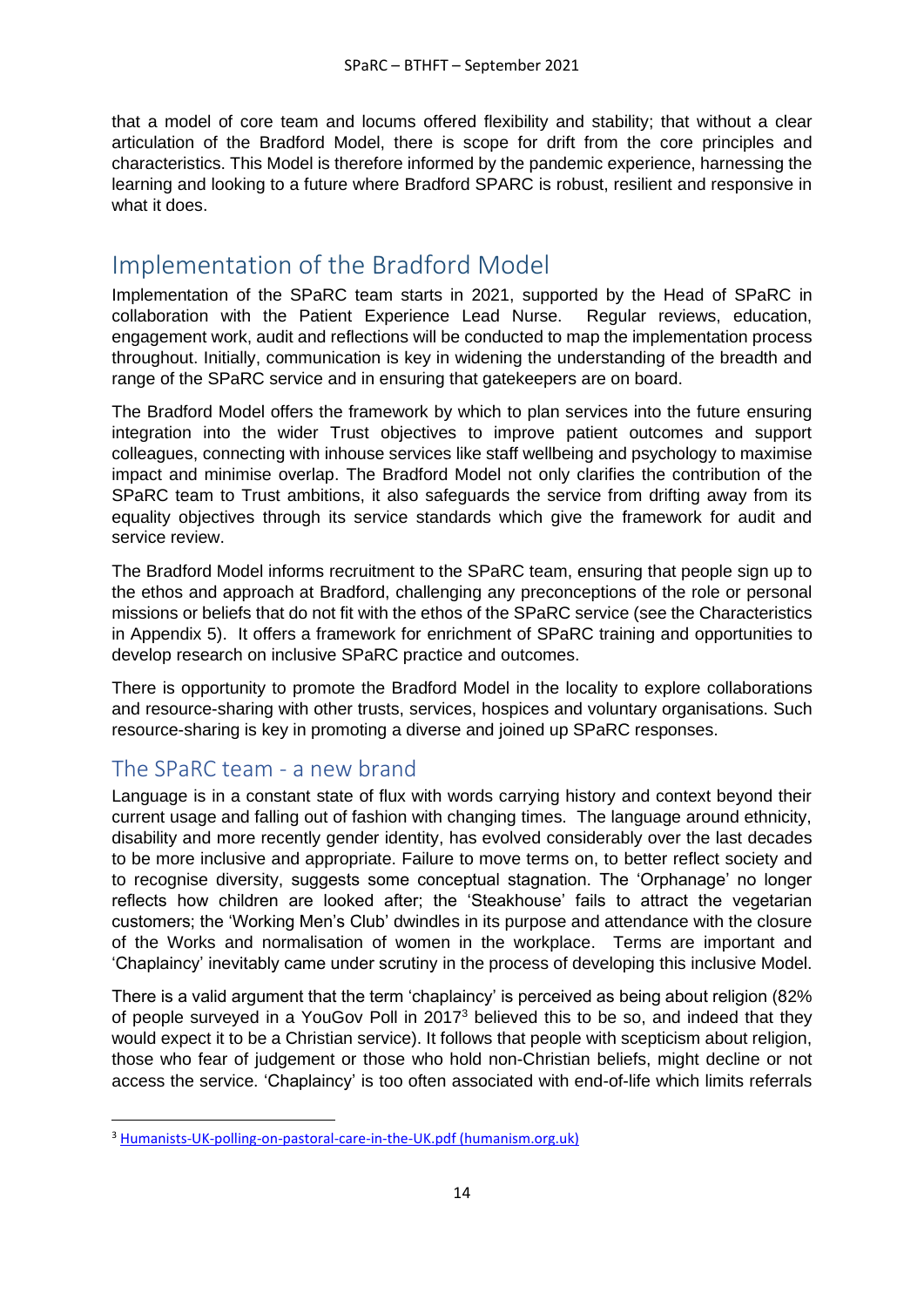from colleagues and can frighten patients into thinking they are about to die. Although ground has already been gained in Bradford in breaking the stereotype of the 'Chaplain' being exclusively Christian, there is probably still a perception that it is a religious role and some confusion at times in translating the term into other languages. A rebrand is needed to be more inclusive and less loaded with expectations. Given the multi-lingual nature of patients at the Trust, care will be taken to translate 'SPaRC team' appropriately for other languages and cultures. The strap line 'With you, for you' aims to further support a wider appreciation of the service.

It is recognised that the term 'Chaplain' can offer a useful and legitimised 'way in' on the wards as the role is generally familiar and safe to colleagues. It is important to capitalise on this 'way in' with the rebranding so that relationships and access are kept open, but a change is signalled.

<span id="page-14-0"></span>Summary of rationale for replacing the term 'Chaplaincy' with SPaRC (Spiritual, Pastoral and Religious Care)

- 1. Perceived by majority as primarily a religious role and strongly associated with Christian faith which disincentivises some to engage (because they have other beliefs, fear judgement or simply want to avoid a God talk)
- 2. An association of the Chaplain with death limits referrals made to SPaRC, and regularly frighten patients who assume that a visiting Chaplain brings bad news
- 3. Primarily owned by one faith who are comfortable with the term and their competence to deliver it; this can lead to a closed shop mentality regarding who can do it and how it is done, and a reluctance to cede ground
- 4. Opportunity to find an inclusive name that works across languages, cultures and beliefs and represents a modern SPaRC healthcare service, located in current realities rather than past traditions

A rebrand is not however just about changing the name (the outside), it is about changing perceptions and understandings (the inside). As the BTHFT implements this refreshed version of SPaRC, the communication of this new paradigm needs to be systematic, sustained and owned by the leadership.

Messaging around the SPaRC team positively and consistently emphasises the inclusion of a full range of beliefs (that may not all be religious) to overcome preconceptions that it is an exclusively religious service. A confident and accessible articulation of what the SPaRC team means needs to be embedded in systems such as electronic patient records (EPR), referral processes and multi-disciplinary teams (MDTs). Communications colleagues need to be involved in revised messaging including signage, webpages, patient information, voicemail messages, signatures and lanyards. Appendix 2 offers a sample information message for patients and families.

Communication of the integrated and inclusive ambitions of the SPaRC team also need to be clearly communicated to religious and belief communities in Bradford to be transparent about capacity and capabilities, to manage expectations and to recruit diverse SPaRC Practitioners. The realisation that you will meet 'your own' in the unfamiliar setting of a hospital can reduce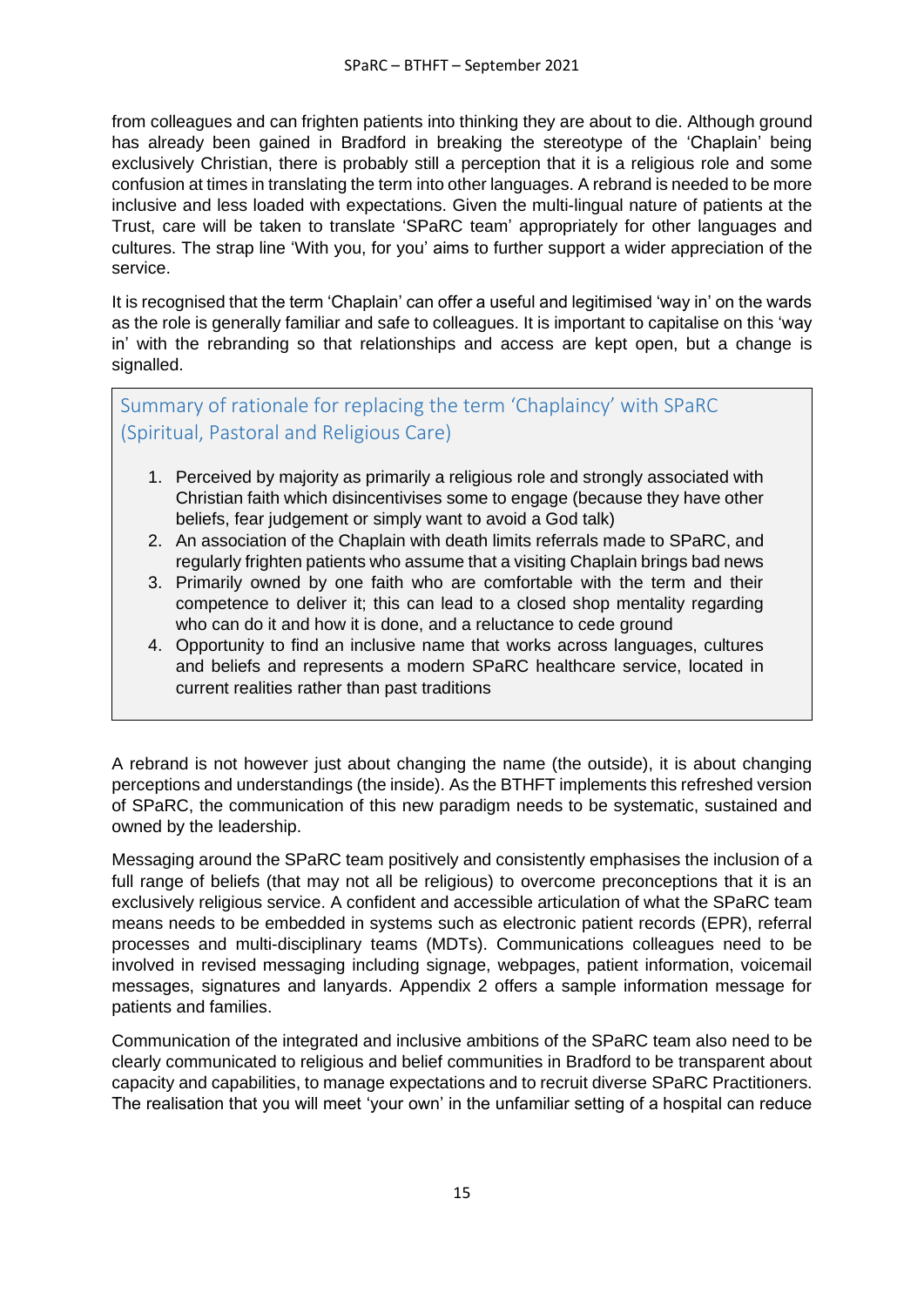stress and anxiety, but expectations need to be realistic and related to capacity – most important is to feel that all beliefs will be respected and catered for.

### <span id="page-15-0"></span>Service Standards

The Bradford Model has a set of service standards that are ambitious but grounded in established cross-belief practices and insights. Initial attempts to use the recommended UK Board of Healthcare Chaplaincy service standards proved constraining and insufficient as they do not track neatly to the realities or aspirations of the SPaRC team, anchored as it is to equality and person-centred care, with a diverse team membership able to input and respond to specific belief needs and enquiries. The Bradford Model's standards have specific relevance and validity for BTHFT, setting a course by which the SPaRC team can be measured and held accountable.

The Bradford Model service standards can be adopted or adapted for other SPaRC services who aspire to put equality and person-centred care at the heart of their provision. Ownership of standards that are *meaningful* and *relevant* is key to confidence and commitment in the service. Appendix 1 offers mapping across to the UKBHC standards for reference purposes and makes explicit where the Bradford Model is differentiated, particularly apparent in the attention it pays to equality, person-centred care and data, and in the ambition it has to create inclusive, cross-belief teams rather than importing faith advice.

# <span id="page-15-1"></span>The Seven Anchors of the Bradford Model

The Bradford Model has seven Anchors which connect it to the organisation, stabilising its location and purpose. Anchors are fixed points but allow for movement in between and for differences to flourish. The Anchors are not about tying the SPaRC team down so tightly that it cannot adapt and move, change with rising tides and different weather conditions – going forward, it is clear that flexibility and responsiveness must be part of the Bradford Model. The Anchors bring clarity and transparency about the service and can form the basis for training and recruitment to ensure that understanding is shared and the service is consistent and fair.

Most importantly, the Anchors safeguard the SPaRC service from reverting to the familiarity of a belief-based service or from favouring some beliefs over others in the delivery of services and resources. The Bradford Model has service standards specified for each Anchor.

## <span id="page-15-2"></span>Anchor 1: Equality Open to all

The SPaRC team believes in providing SPaRC services equally to all colleagues, patients and families with no belief more favoured in terms of access to SPaRC and no person more deserving than another. In the first instance, SPaRC Practitioners attend to SPaRC needs of whomever they come across, whether their belief corresponds or not. In an initial encounter, there is no judgement about life choices, levels of religious observance, or alternative beliefs: the intention is to be open and equal, focussing on the human connection.

However, treating people *equally* is not about treating people the *same*; with each set of beliefs there are important differences (e.g., end of life rituals, treatment choices, reincarnation beliefs, rituals of comfort, calls to prayer) that need to be recognised and addressed. There is much reassurance in connecting with a like-minded person with similar beliefs in the unfamiliar setting of an acute hospital, and this is factored into the SPaRC activity on wards.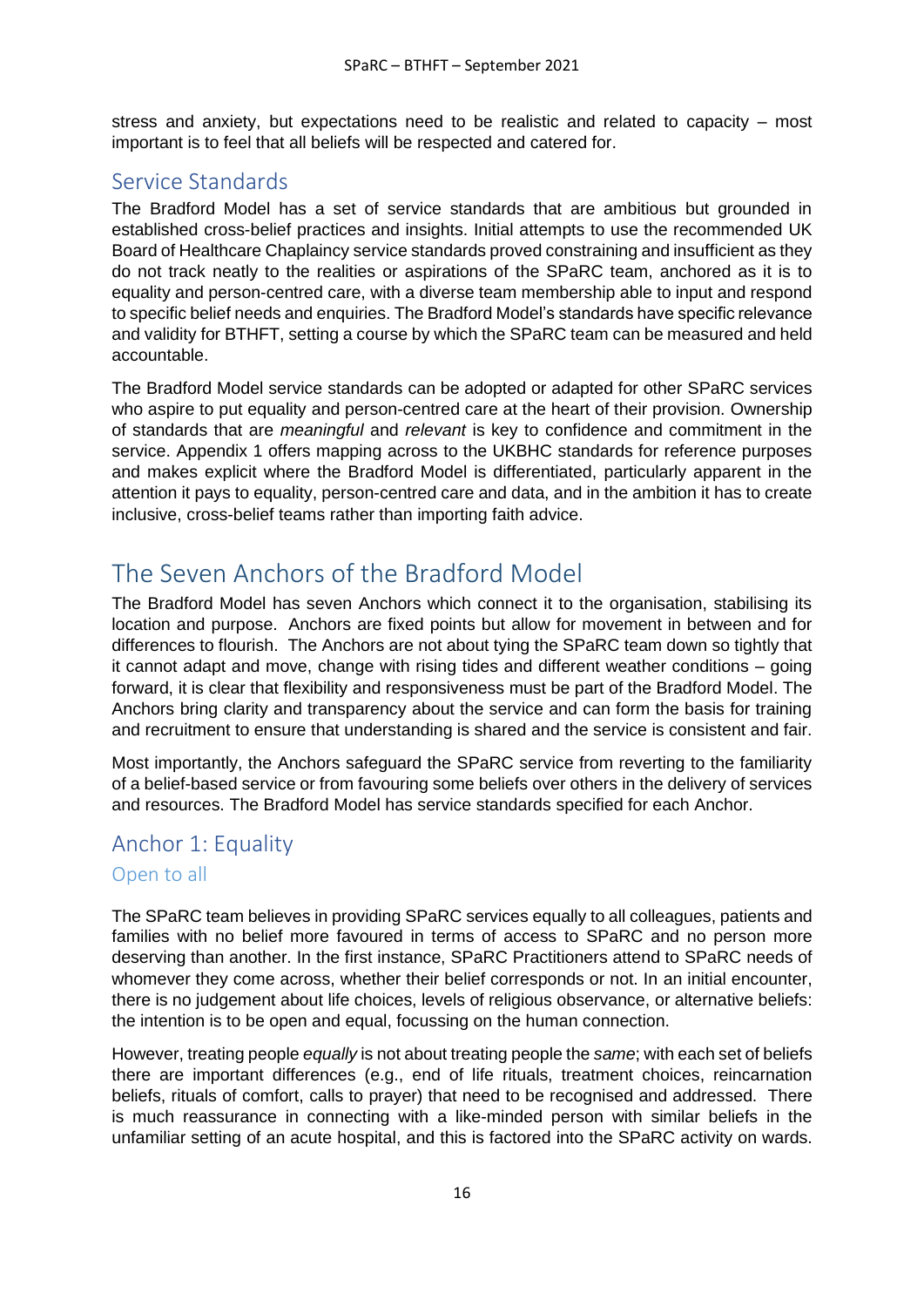It is important that no assumption is made about a person's belief or of compatibility with the beliefs of those of the SPaRC Practitioner, indeed for some people, an incompatibility can cause stress or anxiety (e.g., for apostates who be reluctant to speak to people from their former religion). Consequently, the distinction between inclusive and specific SPaRC needs to be reflected in service design and delivery, and there need to be safeguards to balance necessity and equity in terms of distribution of effort, resources and spaces, with care taken to offset the inequalities in social and financial capital across beliefs.

It is important not to rely wholly on referrals for contacts with patients and colleagues as there may be a filter at play that fast-tracks some over others. This can be countered by ensuring that the SPaRC team also 'walks the wards' in order to include those who may not be referred or who may not know of the service. This visibility and accessibility allow for 'in the moment' interactions with individual patients and staff, including those who may be overlooked.

The commitment to equity in SPaRC relates also to all the other characteristics outlined in the Equality Act (2010): age; disability; gender reassignment; marriage and civil partnership; pregnancy and maternity; race; sex; sexual orientation. It is widely recognised that there are health and employment inequalities due to many other issues including poverty, education and class and the SPaRC team takes seriously its responsibility to recognise such inequalities and address them. The SPaRC team indeed recognises that the experience of disadvantage for some people may prompt conversations of a pastoral or spiritual nature that need to be heard with empathy and respect. Any conflict between religious teachings and equality legislation (e.g., in relation to sexual orientation, termination or divorce) must be firmly put aside in the SPaRC team: there is no place to judge or add to any doubts or misgivings a person may have. Where there is a conflict with the SPaRC Practitioner's ethical or religious beliefs, it is a dilemma to explore in supervision, not to impart to the person.

The SPaRC team recognises local demographics and trends to ensure that representation both in the core and wider team reflects the local distribution of beliefs, recognising the value that diversity brings to the team and the importance of including multiple perspectives in policy and practice development. It is the interpersonal qualities of the SPaRC Practitioners which is of significance and their ability to work comfortably in diversity that is called upon, so there is no restriction on SPaRC Practitioners of minority beliefs taking on more substantial posts, even if their belief community is small. The SPaRC team remains alert to equality issues within its own team, taking care to ensure that knowledge, responsibilities and opportunities are evenly shared and diverse qualities and approaches are valued. Care is taken to ensure that representation (age, gender, ethnicity, belief, etc.) is reflected in the core as well as the wider team so that changes (such as the withdrawal of volunteers during the pandemic) do not mean unfair disadvantage. When demand falls more heavily on some individuals in the team who have specific skills or attributes (e.g., on the Muslim female SPaRC Practitioner) steps are taken to redress this imbalance through recruitment or redistribution of responsibilities, use of locum SPaRC Practitioners or allocation of volunteers.

The SPaRC team offers leadership in the protected characteristic (Equality Act 2010) of religion and belief, having as it does, diverse membership and overview of the many of the issues and challenges. This knowledge and expertise mean that the SPaRC team can be an asset at an organisational level to contribute to equality training, proactive policy-making, monitoring and planning.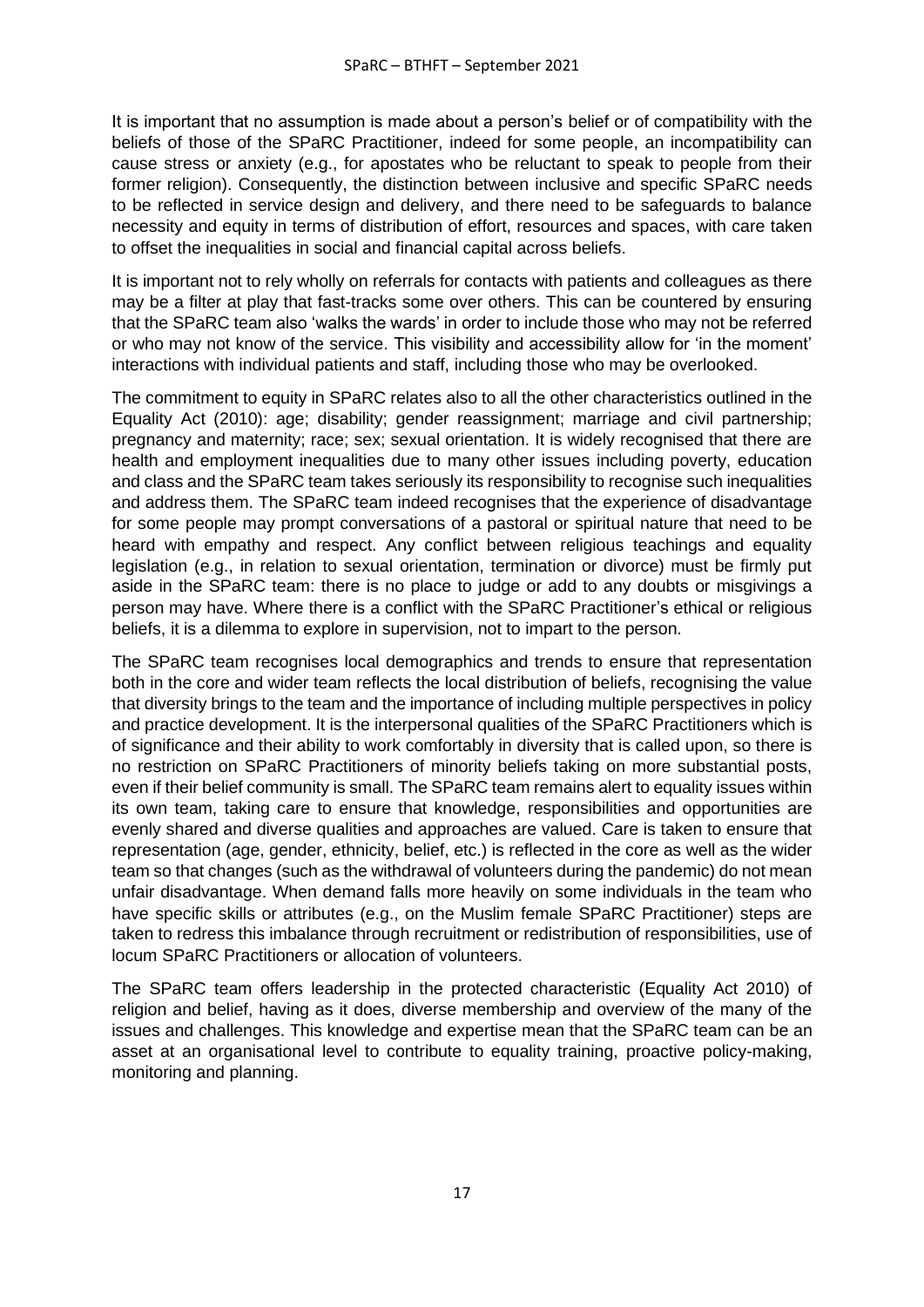As advocates for equality, the SPaRC team seeks to exemplify harmonious cross-belief working and to value the diversity of its team members and the uniqueness of their contributions (see Anchor 6).

### Bradford Model Service Standards: Equality

- <span id="page-17-0"></span>1.1 There is advocacy for equality across all beliefs and provision of resources, expertise, training and guidance to see this achieved
- 1.2 There is an equal understanding amongst service users of the safety, relevance and use of SPaRC, across all beliefs
- 1.3 Observations of inequality and discrimination are highlighted and challenged
- 1.5 Diversity and inclusion of a full range of staff and volunteers (age, experience, class, culture, belief, etc.) enriches and adds value, insights and functionality to SPaRC
- 1.6 Recruitment to SPaRC always involves an equality assessment and considers the opportunity to enhance diversity and knowledge in the team
- 1.7 Discourse, forums and practice sharing within the team, wider colleagues and indeed the public, increases skill sharing and trust in different approaches
- 1.8 Inequalities in SPaRC operations (such as referrals) are recognised and steps are taken to address this
- 1.9 Team identifies and trains its own equality champions to advocate for and safeguard inclusion in SPaRC services

## <span id="page-17-1"></span>Anchor 2: Person-Centred Care

### Your agenda, not ours

SPaRC begins with the other person's perception of their needs and priorities. The focus on the individual human being (not their role, religion or their (mental) health status) means being entirely present with their concerns, feelings, dilemmas, or questioning; listening at a deep and empathetic level, being very cautious about offering anything that might be perceived as advice (specific religious advice is addressed in Anchor 3 Belief-Based Care). In reflecting back with people, they can be helped to come to their own conclusions and solutions. In a highly mobile and busy environment the stillness and presence of an active listener recognises the inner person and gives dignity and respect to their existence and uniqueness.

Person-centred care safeguards against the intrusion of other's belief at a time of vulnerability or precarity. In focussing on the person, it is possible to explore their own individual definitions of their spirituality, which may be linked to a recognised belief, or be a fusion of different beliefs that combine in their spiritual world, or be a loose and free-floating range of ideas and feelings that are untethered and possibly fleeting. It can, for example, be a deeply held spiritual belief to 'do no harm' and to follow a Vegan lifestyle as a consequence. People are very individual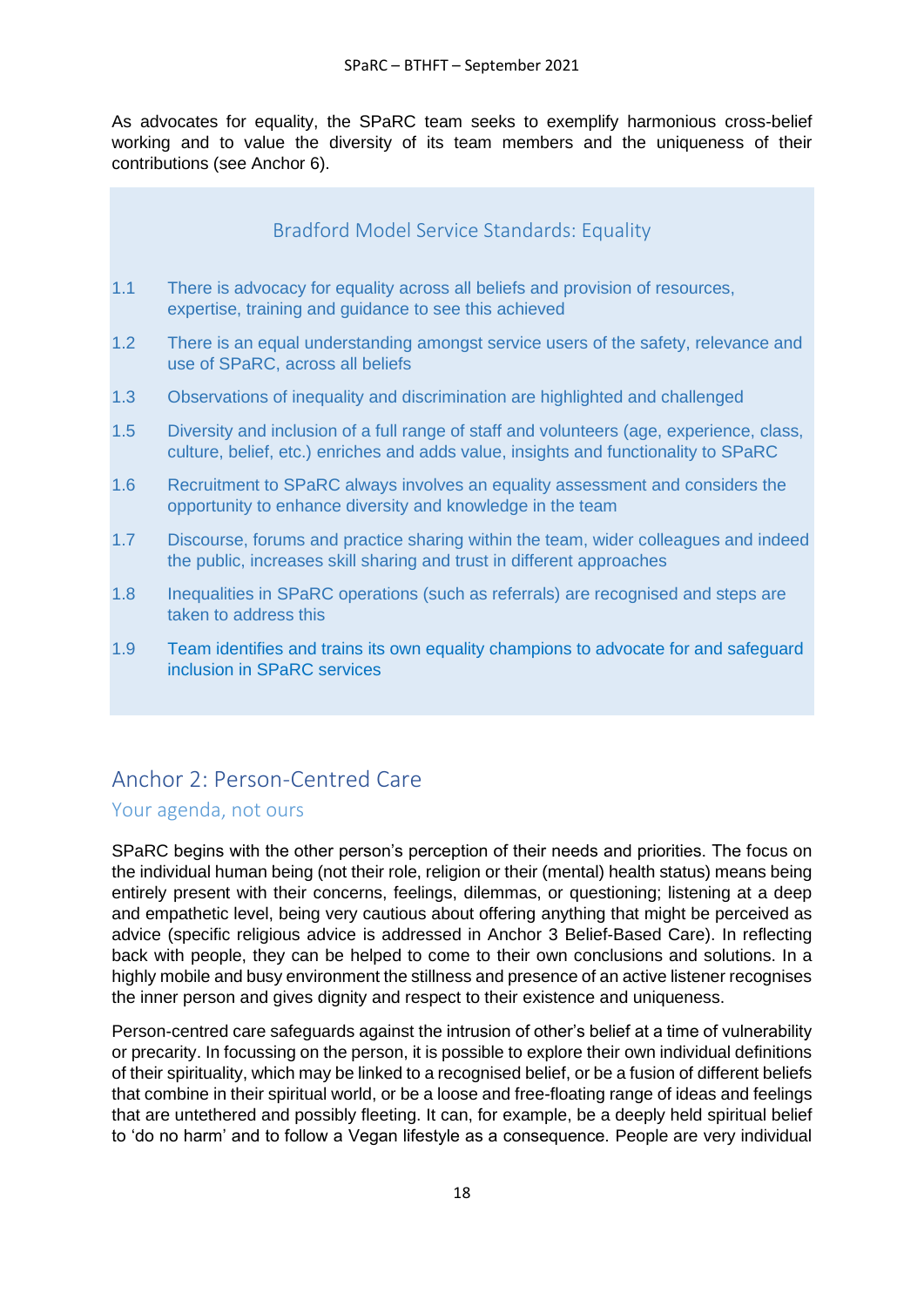in their beliefs and this is supported without assumptions; knowing a patient is a Christian, for example, does not automatically mean shared beliefs on papacy, LGBTQ+ rights, or the efficacy of prayer. There are people who have mixed families also where different traditions and beliefs combine and coexist. There is no need to shoehorn or categorise these definitions of personal spirituality; it is their expression and the valuing that is important in SPaRC.

Hospital can be an experience that feels quite disempowering and therefore it is important to clarify roles and remit so that the person can choose whether to engage with the SPaRC team or not, and give their consent for the interaction. Confidentiality is only breached with permission to share information for healthcare improvement, or because of a safeguarding issue. The neutrality of a SPaRC Practitioner can enable an exploration of alternative beliefs and a questioning of prior assumptions. There is no responsibility to steer these reflections back to a familiar path (unless invited to do so) or to inform others (e.g., family, priest, community leader) of any doubts expressed. Appendix 3 offers some useful prompts for opening and continuing person-centred conversations.

There is a recognition that although there may be some interactions that are about belief, some that may broach on topics that could be described as 'spiritual', the majority of conversations will be pastoral in nature and some may seem quite casual. There is no hierarchy of worthiness of any conversation over another and no prioritising of one referral over another on the grounds of belief.

The diversity of the SPaRC team means that there is scope to match support to need by connecting people together in ways that recognise their preferences and life experiences (e.g., an armed forces SPaRC Practitioner with a veteran, an older woman SPaRC Practitioner with a young mother). Such matching is more relevant in some circumstances than others.

### Bradford Model Service Standards: Person-Centred Care

- <span id="page-18-0"></span>2.1 There is advocacy for spiritual needs being integral to holistic care and monitoring that spiritual needs are appropriately assessed and recorded for each patient admitted
- 2.2 The focus, range and pace of any conversation is led by the patient / colleague with consent obtained and active listening being the main response
- 2.3 SPaRC responses will always aim to inspire self-belief, recognise realities, affirm the lived experience and convey acceptance
- 2.4 No assumption is made that conversations will be about religion or belief; wishes not to engage with SPaRC are respected and protected, as is the right to change wishes on this
- 2.5 When specific requests are made to connect with SPaRC (e.g., about religious prayers, existential discussions, baby loss) best efforts are made to match the SPaRC Practitioner taking account of factors such as gender, language and culture
- 2.6 There is a mechanism / commitment for patient and staff involvement in the review of SPaRC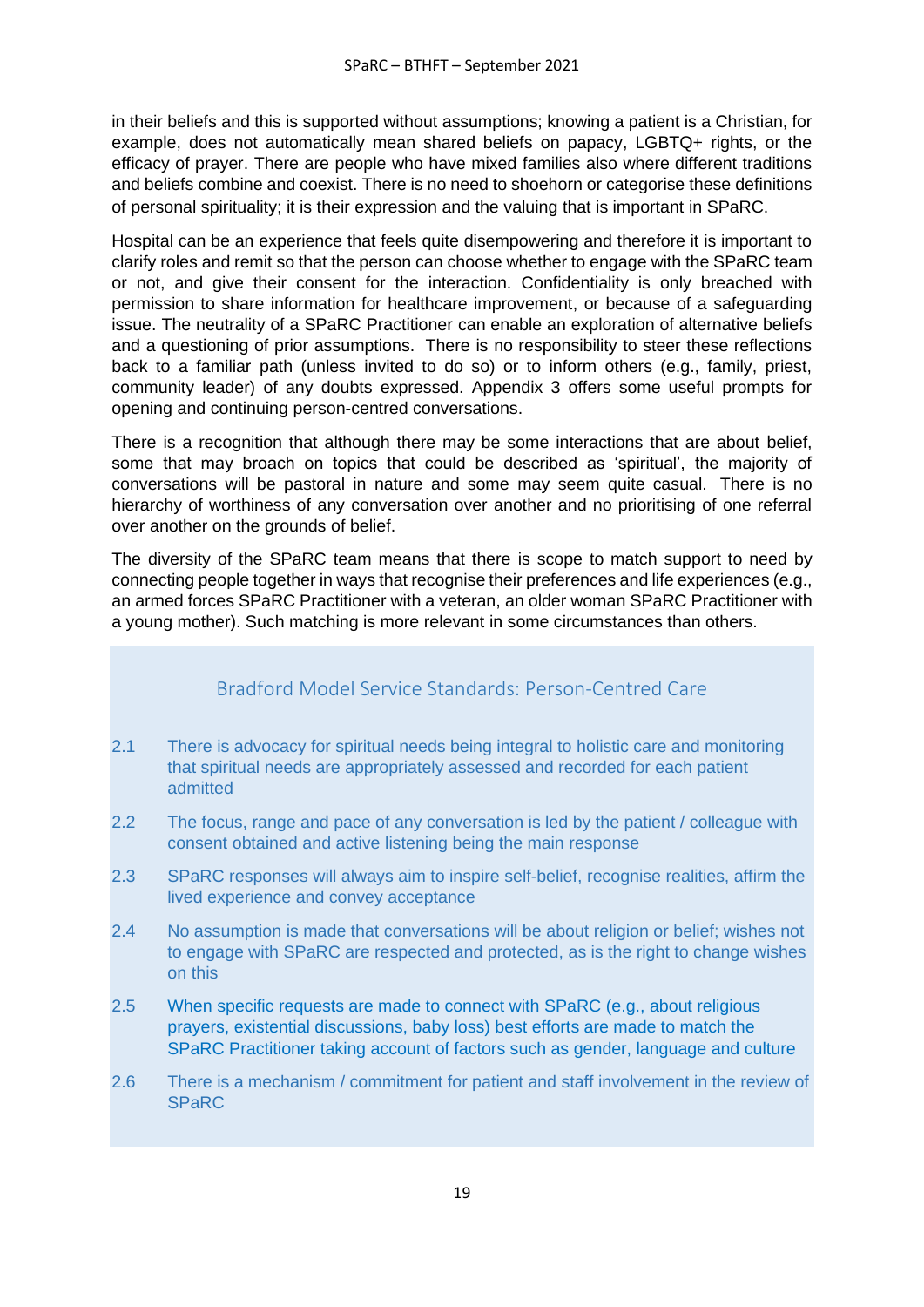## <span id="page-19-0"></span>Anchor 3: Belief-Based Care Guidance, ritual and prayer

Belief-Based Care is specific care that centres around the individual beliefs of the person, recognising and respecting the importance, meaning and resonance they have in their life. When the belief is religious in nature, such care can be characterised by ritual and prayer but also include reassurance or advice about adherence and teachings. Where beliefs are not religious in nature, or indeed are a reaction against religion (as in apostacy), Belief-Based Care will have none of these off-the-shelf tools for support and expression – the dialogue may well be exploratory and self-affirming, but could equally be inconclusive or even hopeless.

SPaRC draws on the authenticity and depth of its Practitioner's own beliefs. Although own beliefs may be the motivation and conviction to undertake the role, this is not a vehicle for ministry unless specifically requested by the colleague, family or patient. It is never appropriate to proselytise or persuade. This authenticity means that any cross-belief work needs to be carefully negotiated, not only with the SPaRC team, but also with the patient or colleague. Any reading of prayers or conducting of rituals from other beliefs is exceptional (e.g., Catholic priest saying prayers for an Anglican) but it is recognised that there are circumstances where this is important (e.g., Humanist SPaRC Practitioner supporting a nurse to baptise a baby). Close and flexible team working is required to make referrals for specific interactions to do with belief.

It is expected of SPaRC Practitioners that they are spiritual-and-existential-reflective people who can conceptualise and respect beliefs that are different from their own. The exploration of one's own spirituality, in dialogue with colleagues of diverse beliefs, directly informs the ability to listen and articulate responses in SPaRC, and to attend authentically to other's reflections on their essence, meaning, purpose, values and ethics. SPaRC Practitioners will inevitably operate in different ways, informed by their own belief, but this is always within the standards and characteristics of this Bradford Model so that the role boundaries for all SPaRC Practitioners are consistent. There is an expectation that SPaRC Practitioners will be comfortable operating across beliefs in a way that does not judge or undermine differences in theological positions or belief perspectives. Conversations across beliefs can be both illuminating and intimate; explaining the comfort of a relationship with Jesus or the challenge of an interfaith relationship does not require the listener to share the same beliefs – they listening is affirming that experience.

Colleagues may request specific advice on belief and the SPaRC team is ready to respond to these requests through membership of committees and working groups, resources, training input and 'on-call' advice (e.g., for a Psychology services supporting a colleague who is struggling to reconcile their scientific practice with their ethics). This is important to build confidence in where to draw the line between religious imperatives and cultural preferences (e.g., Can the release of a body for burial wait until the morning when staff and funeral directors are available?). Care should always be taken to ensure that any advice comes from an authoritative source and is rooted in a person-centred approach that recognises diversity within religions (e.g., between orthodox, reformed or progressive Jews) rather than blanket generalisations.

On request, colleagues, patients and families may need specific ritual, prayer or advice at times (for example over treatment options or end-of-life). When a person lacks capacity, care must be taken to ensure that no assumption is made about their needs, but equally, where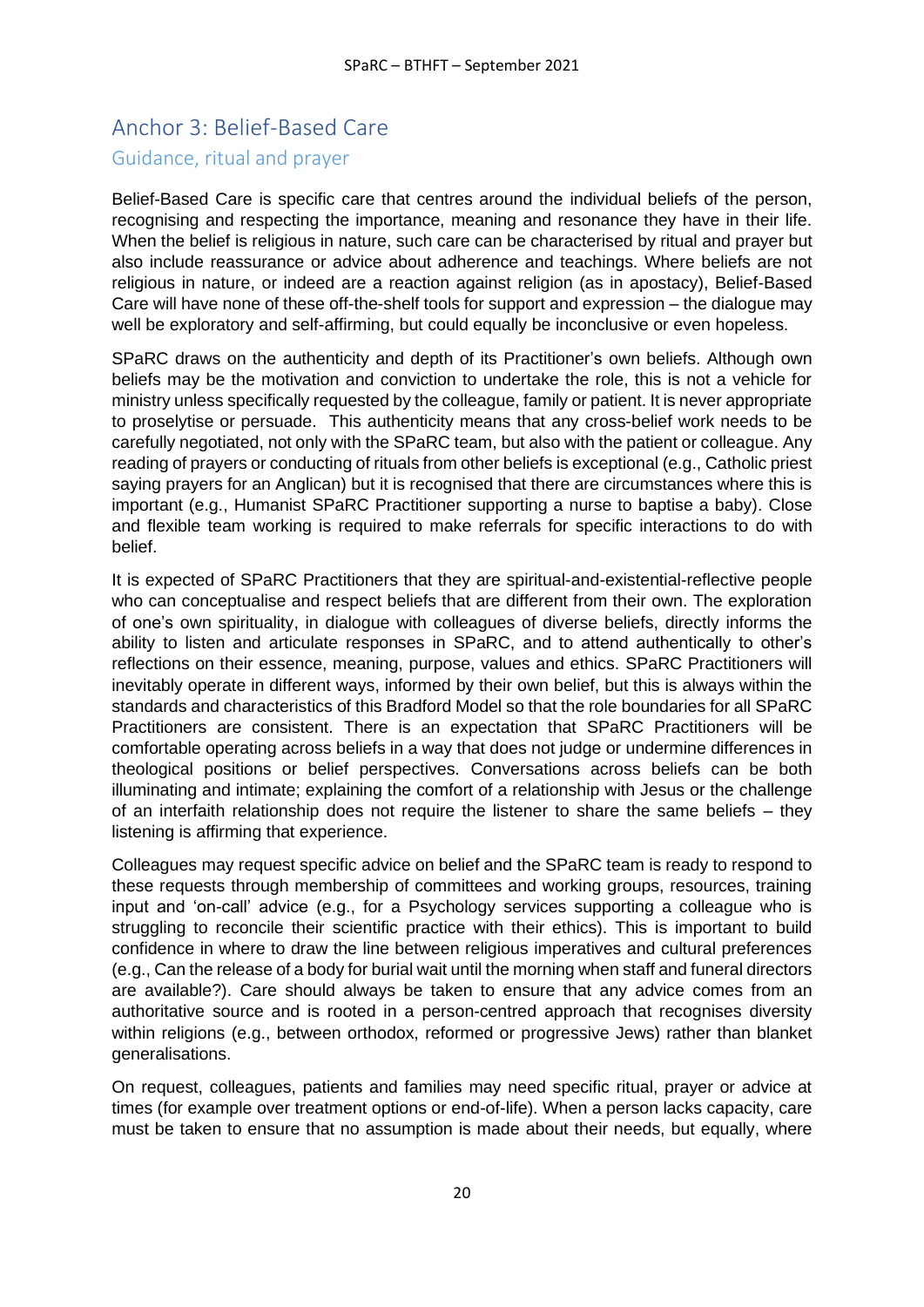their wishes are known, these should be acted upon. Prayers or rituals should be offered by a person qualified to do this (Imam, Priest, Celebrant), with the SPaRC team sourcing the appropriate person where this is possible - very specific requests may prove difficult to fulfil, so compromise may be necessary. Appendix 3 offers some examples of how prayer requests can be temporarily fulfilled by non-specific words that give assurance, but do not compromise one's own beliefs or mislead.

After visiting for Belief-Based Care, the SPaRC Practitioner will ensure that they extend their inclusive visiting to engage with others on the ward whilst there, demonstrating the SPaRC service is accessible for all. In this way, patients whose beliefs are not necessarily represented in the SPaRC team on that day, are still acknowledged.

Most on-call referrals are likely to be religious in nature as they are to do with the urgencies of end-of-life care and the associated rituals that are prescribed by religion. Such call-outs fall more heavily on religious SPaRC Practitioners and this was especially evident in the pandemic with Muslim SPaRC Practitioners in high demand. A requirement to provide religious ritual or sacraments should not however restrict recruitment to core SPaRC posts, as it is the requirement to *mobilise* a swift response which is needed, not to conduct the rituals.

It can be assumed that on-call referrals may diversify as the breadth and inclusivity of the SPaRC team is more widely understood as not being exclusively about end-of-life or religious care.

To be sure that people are supported in their beliefs, religious artefacts, holy water and resources (e.g., Quran Cubes, rosaries, prayer cards) are sourced, respectfully stored and supplied for appropriate distribution. Resource boxes, holy books and information files are provided to each ward to ensure that information is to hand for critical times and to support staff's awareness of key issues and sensitivities regarding belief.

### Bradford Model Service Standards: Belief-Based Care

- <span id="page-20-0"></span>3.1 Requests for religious or spiritual ritual, prayer or guidance are responded to promptly and knowledgeably
- 3.2 Scheduled prayer and ritual is facilitated where there is demand
- 3.3 Accurate and relevant advice about diverse beliefs is made available to all Trust colleagues and awareness is promoted through events and updates
- 3.4 Support is given on where to draw the line between urgent / essential religious duties or needs and what can wait, or be done in a different way
- 3.5 Any liaison with local community religious and spiritual representatives over patient admissions and discharge is managed by SPaRC to ensure that safeguarding is in place, there is patient consent and confidentiality is observed
- 3.6 SPaRC acts as a key contact for national and local faith and belief communities; taking care to foster and maintain positive relations and promote dialogue over SPaRC services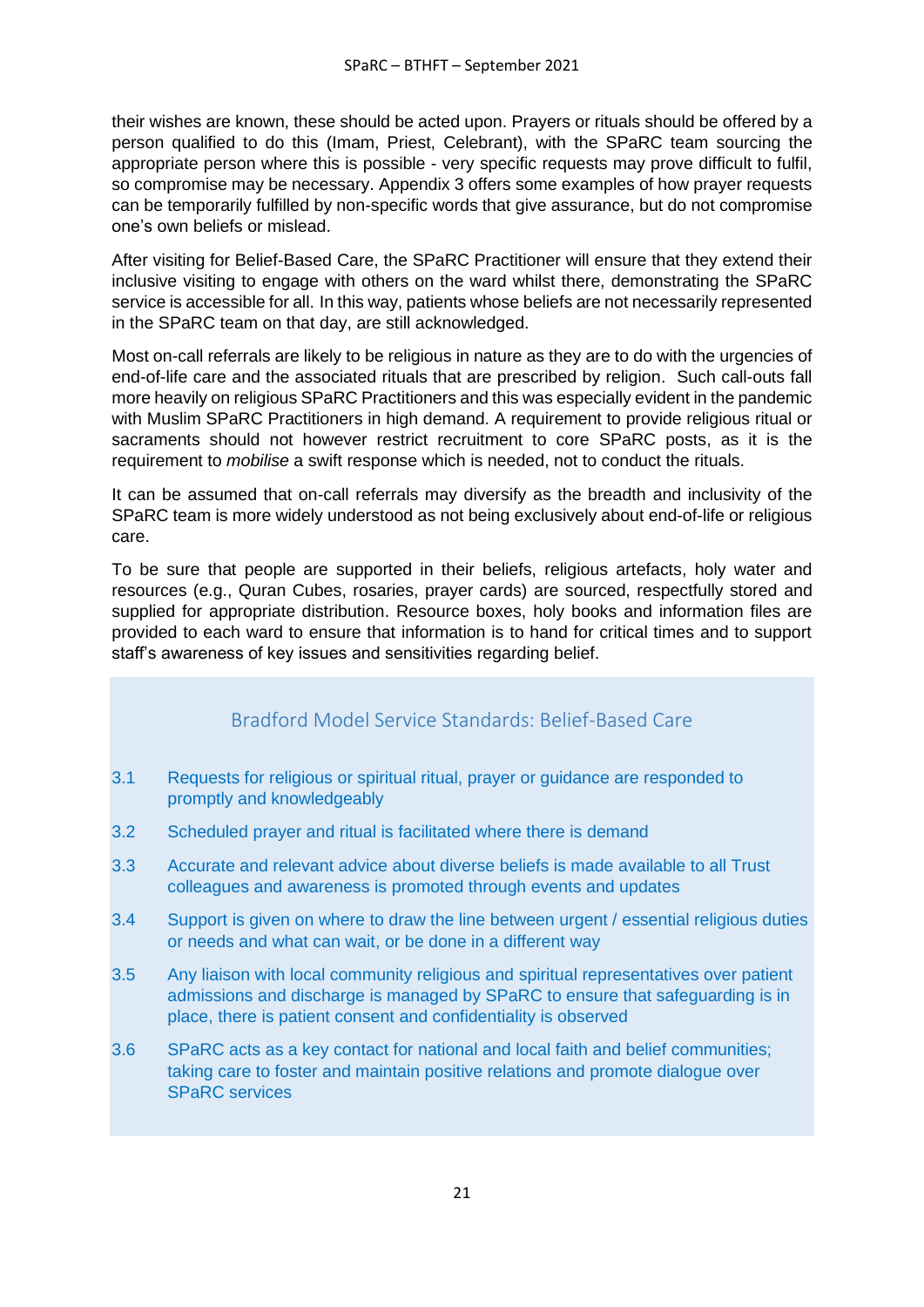## <span id="page-21-0"></span>Anchor 4: Spiritual and Reflective Spaces Safety, calm and focus

Spirituality is a (some would argue 'the') core dimension in what it means to be human and relates to a sense of self, connections with others and the wider universe or supernatural forces. Everyone makes meaning in their own way and describes their existence and purpose in a way that makes sense to them; for some this will be through specific religious practices and these will be supported and facilitated. Being at ease with a spiritual self has been demonstrated to be beneficial to mental and physical health. The space to acknowledge, explore or express the spiritual self can support wellbeing in patients and colleagues and help in efforts to humanise healthcare.

Creating spiritual and reflective spaces in the organisations is not just about the physical space. It is about quiet headspace which can be created at the start of a meeting, in a work break or through using online resources. The SPaRC team advocates for this headspace which is especially important for colleagues in high stress and demanding work environments and where work-life balance is compromised or for patients when they are recalibrating after life-changing news.

There needs to be safe and conducive spaces for spiritual and religious reflections. Spaces that are easily found, accessible and feel inviting and appropriate for colleagues, patients and families. This includes prayer rooms, suitably equipped with facilities and resources, green spaces and neutral quiet spaces for reflection or meditation. Such spaces need to be named to indicate their inclusive or specific uses (e.g., Muslim prayer room, Tranquillity Room, Meditation Space, Sacred Space) with due regard for diversity rather than neutrality. At times there may be organised events (e.g., lunchtime mindfulness, prayers, discussions groups) that take place in the spaces. Spaces should feel confidential and safe for individual pastoral or spiritual conversations.

Memorial events and gatherings provide a space that acknowledges a significant event or a period of difficulty (e.g., loss of a colleague, closure of a service) for groups of colleagues. In such circumstances, the SPaRC team can conduct a service or events to enable colleagues to share in the emotional and spiritual toll this might have had, focussing on communal wellbeing, their feelings and realities. The diversity of SPaRC Practitioners is a strength here in demonstrating togetherness and inclusion.

Spiritual and reflective space can also be created by marking religious events, such as Diwali or Christmas, or promoting reflective events, such as National Remembrance Day. The SPaRC team can highlight and facilitate these days by offering up spiritual or reflective spaces for people to use, individually or in groups, facilitated by SPaRC Practitioners who demonstrate how all beliefs are embraced and celebrated.

The digital space such as websites, apps and social media can offer other spiritual wellbeing resources but also signpost to finding other spiritual spaces to reflect, recover and develop. Digital space is likely to play a bigger role in SPaRC into the future whether through specific applications or through integration with Trust wide initiatives.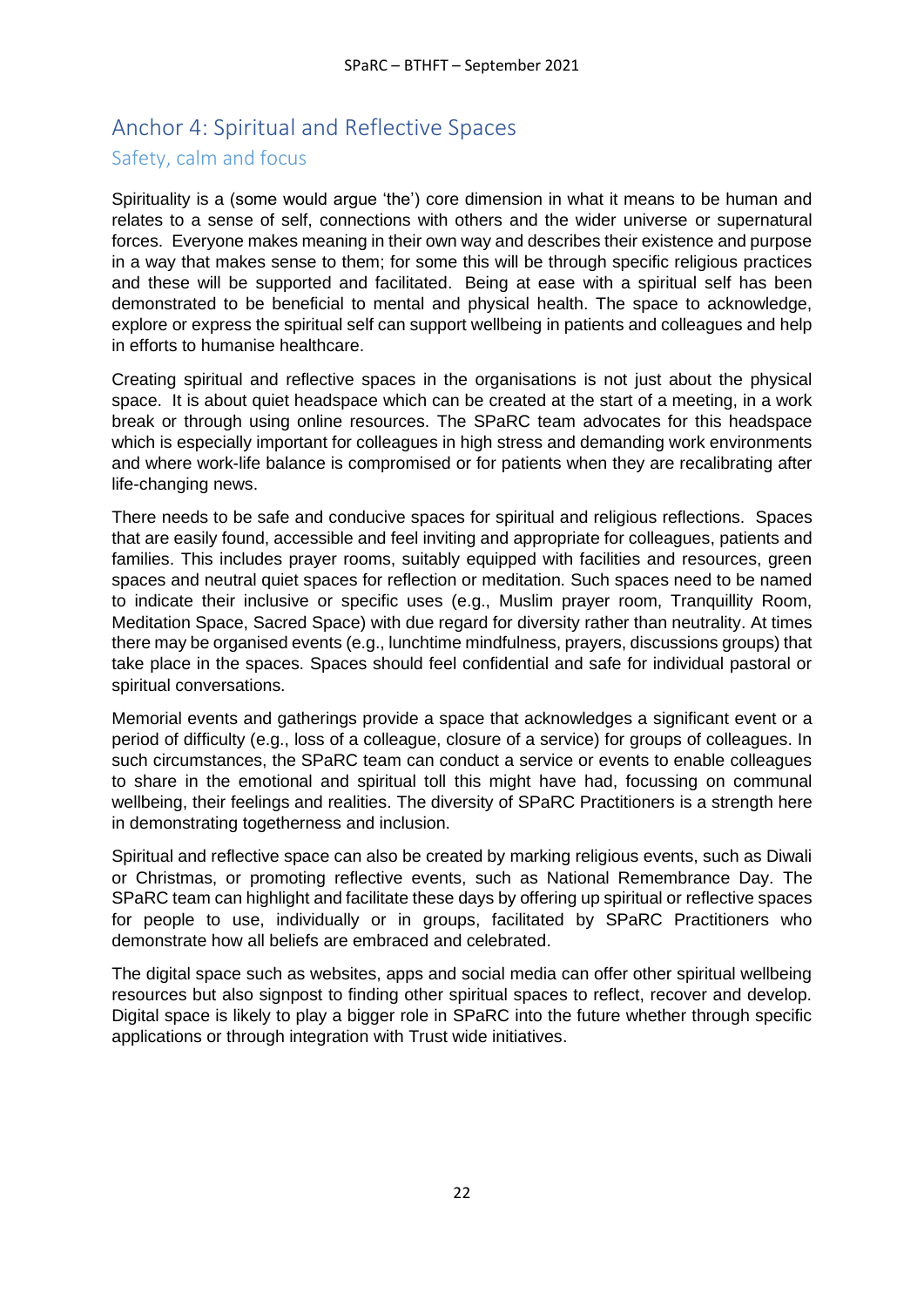Bradford Model Service Standards: Spiritual and Reflective Space

- <span id="page-22-0"></span>4.1 Suitable reflective or quiet spaces are available where people of all beliefs can feel safe, comfortable and included
- 4.2 Suitable spaces are provided for religious observance and that these spaces are properly cared for, signposted and supplied
- 4.3 Resources are available on wards for people to create their own spiritual or religious space
- 4.4 There are quiet and private spaces for confidential support from SPaRC
- 4.5 Communal spiritual wellbeing is addressed in relations to significant events
- 4.6 A calendar of religious and reflective days prompts opportunities to promote explorations of spirituality and appreciation of other beliefs
- 4.7 Digital spaces offer resources and signposts for individual and group spiritual support

## <span id="page-22-1"></span>Anchor 5: Collaborative Practice

### Adding value and expertise

It is a collaborative rather than a separatist ethos that drives the SPaRC team to be fully integrated and anchored in the Trust and this opens opportunities for evolution and greater integration into Trust practices and initiatives. The SPaRC team does not exist in a vacuum but must remain adaptive and responsive to the evolving needs in health care, ready to identify and fill any gaps in the SPaRC of colleagues, patients and families. Rather than operating in a default responsive mode, a shift to more proactive and collaborative intent can improve the SPaRC team's contribution to service improvement.

This means working closely on collaborative work schemes with bereavement services and palliative care in particular (as with end-of-life companions), but also other services such as security, psychology, wellbeing, admissions, volunteer services, etc. to make the most of the different skills and attributes of the different professions and not duplicate or confuse messages to patients (for example, the SPaRC Practitioner attends after a baby dies but bereavement counselling then takes over). It is recognised that the SPaRC team can contribute professional opinions and insights to MDT deliberations or where advocacy for a patient's spiritual beliefs may offer a useful contribution.

The SPaRC team can be called upon to offer additional just-in-time support and relieve services when additional person-centred care is needed (e.g., when bereaved parents are in denial and cannot organise a funeral, when a distressed person needs someone calm to talk to whilst having a procedure done, when a family dispute erupts at a deathbed). In acute care there are regularly incidents of trauma and distress and the SPaRC team can be called upon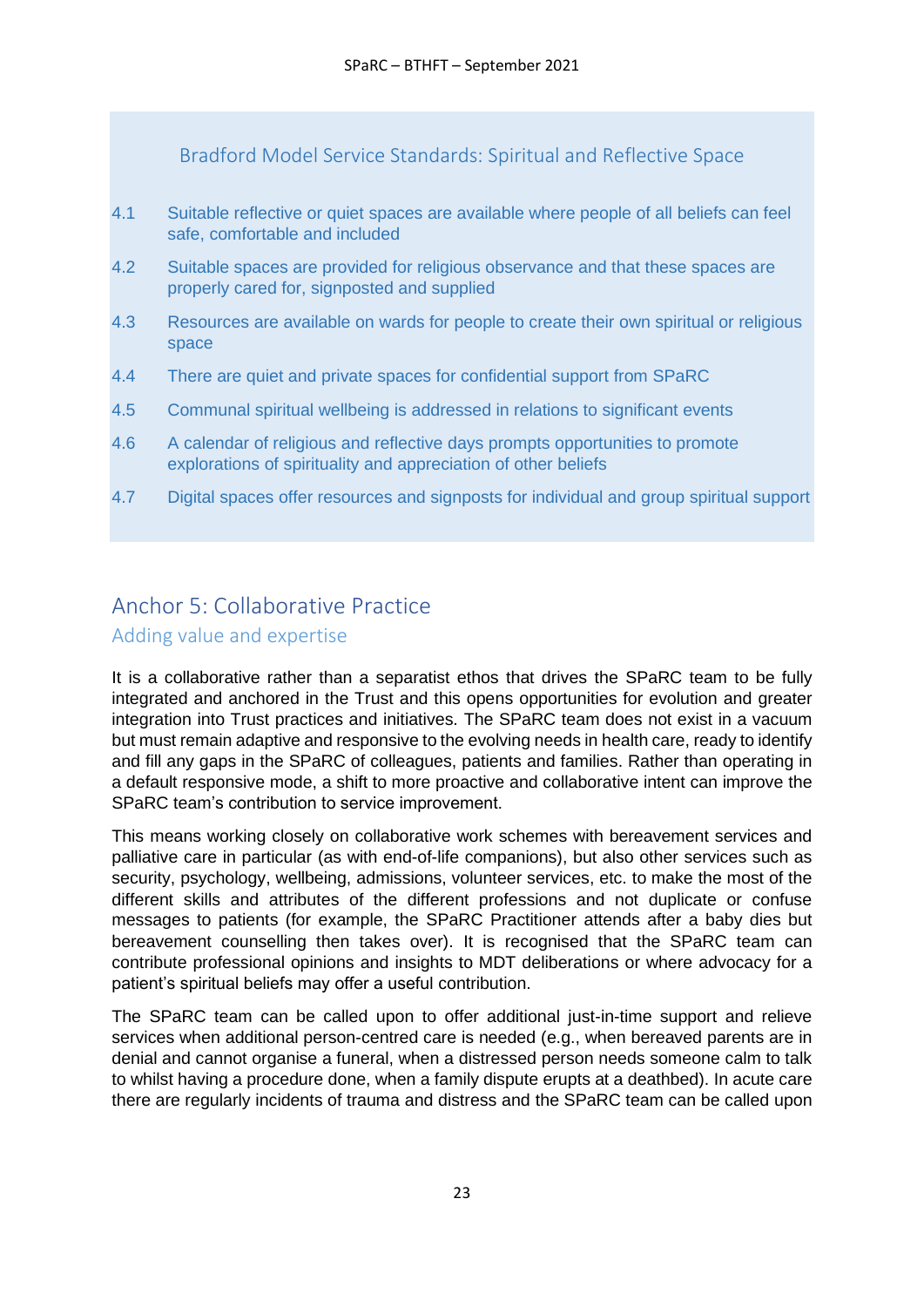to bring calm and assist in de-escalations arising from misunderstandings or heightened emotions, for example working collaboratively with the police community officer.

Collaboration at an organisational level means involvement on committees and groups where a spiritual or ethical dimension can contribute to the discussion and decision-making (e.g., to review of child deaths). In its responsibility to the wellbeing of its staff, the Trust can also integrate the SPaRC team in decisions around the promotion of communal spiritual wellbeing (e.g., to create tranquillity spaces) or use their input as part of the process of holistic debriefing after major incidents.

Collaboration on training and development is valuable as there are specific SPaRC skills and knowledge that can be usefully passed on to enhance the patient experience and enable colleagues to assess and respond to spiritual needs. Contributions to Medical and Nurse education can build the cultural and spiritual competences that will be needed in practice and a module in SPaRC, incorporating some cultural competences, can equip every member of staff with a basic awareness of holistic care in a diverse population.

Collaboration also includes connections with communities in Bradford. SPaRC Practitioners are likely to have connections with their belief communities, or interfaith groups, which provide bridges of understanding and insight both ways. The connections that the SPaRC team has with its communities can assist in collaboration over proactive public health initiatives but also be reactive when needed to mediate or advise in sensitive situations and avoid escalation of misunderstandings. SPaRC Practitioners may become figures of trust and information for the community, someone on the inside, a familiar face and name, a home language-speaker. Professional boundaries ensure that such connections are not exploited (e.g., the Roman Catholic priest does not share a shortcut to get his congregation their vaccines, a Sikh SPaRC Practitioner does not negotiate an exception to visitor rules for a lonely Sikh patient). Not only should these close connections with community not lead to privileged attention, but they should also not convey information back or forth that could breach confidentiality or lead to prejudice (e.g. about sexual orientation, substance misuse or apostacy).

There is scope for this collaborative approach to also extend beyond the Trust into the community to organisations and groups (where people organise around faith or belief, special interests or concerns). The SPaRC team can provide useful expertise in making connections and establishing presence in community-based initiatives and can collaborate with outreach services and health and social care organisations (such as hospices and mental health trusts) through service level agreements and resource sharing, for example in co-production of a preventative strategy to tackle loneliness in older people or in the promotion of spiritual wellbeing in teenagers.

The collaborative ethos is also reflected in how the SPaRC team operates, demonstrating high levels of mutual respect, understanding and cooperation across beliefs with curiosity and celebration of differences and recognition of common ground. Core to this collaboration is the opportunity to share practice and debrief together.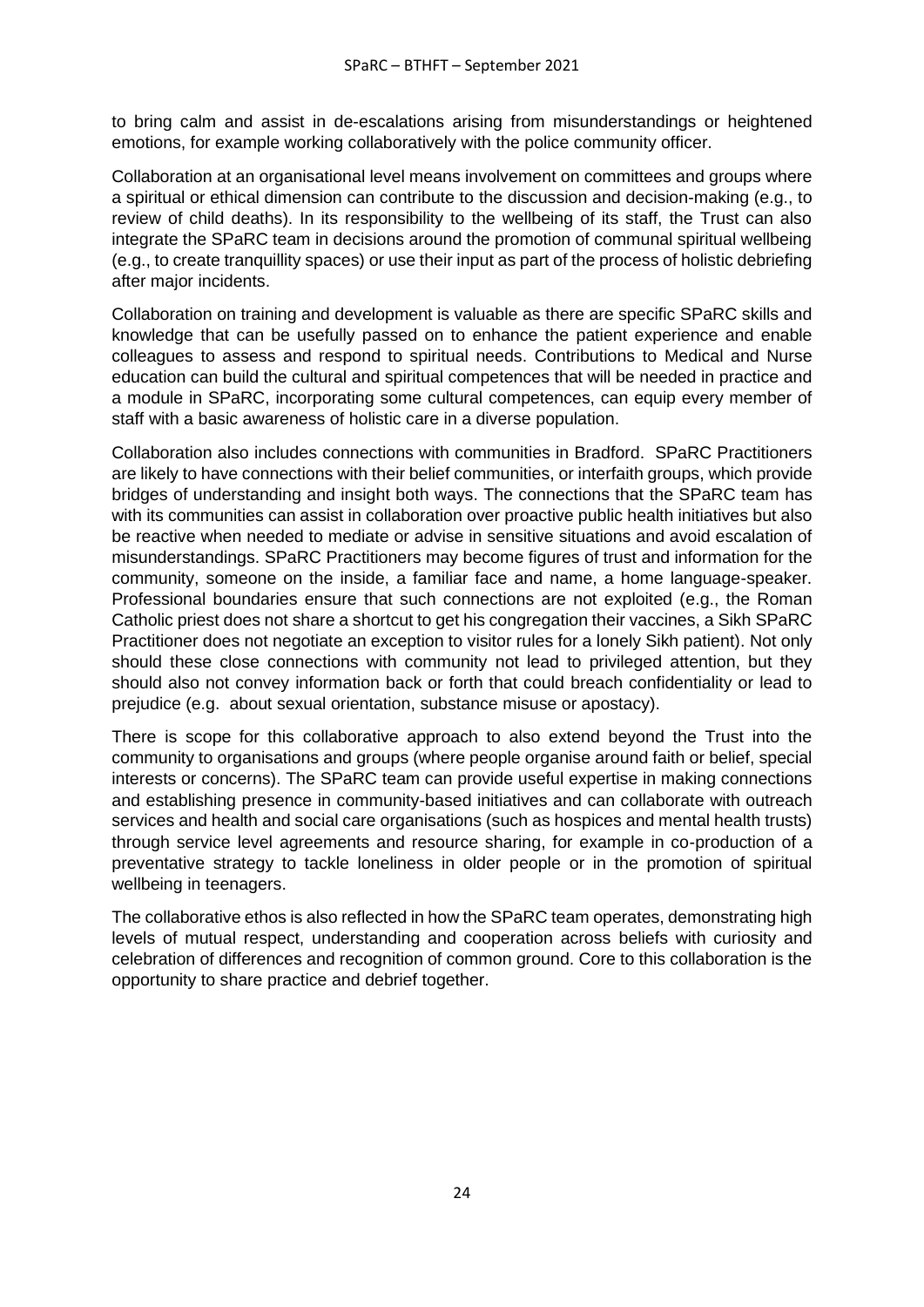### Bradford Model Service Standards: Collaborative Practice

- <span id="page-24-0"></span>5.1 Opportunities to collaborate are regularly identified, scoped, reviewed and evaluated
- 5.2 SPaRC supports staff and volunteers alongside Occupational Health and Psychology Services, making referrals with consent and contributing to wider wellbeing initiatives
- 5.3 Key contributions are made to Education Programme about SPaRC (inductions, medical training, nurse training, etc.)
- 5.4 A spiritual dimension is fed into organisational responses to major incidents, staff deaths, national disasters, anniversaries, etc.
- 5.5 An ethical dimension is fed into consultations and strategic planning around change and priorities in the organisation
- 5.6 SPARC Practitioners are available to contribute insights and perspectives to decisions about individual patients made by clinical teams

## <span id="page-24-1"></span>Anchor 6: Professional practice

Accountability and development

In terms of professional identity, the SPaRC team are all identified on their Trust badges as a 'SPaRC Practitioner'. This removes expectations that Practitioners will only 'see their own' or that they will deliver a particular type of service. It is important that presence on the wards is transparent and consideration is given to professional identifiers to assist with this (body warmers, badges, lanyards) which create an impression of unity in the team. Signifiers of faith (hijab, turban, collar) may be worn by SPaRC Practitioners in accordance with the Trust policy, with recognition that these signals may both encourage or discourage SPaRC interactions; the skill is in maximising the benefits (e.g., in reassuring relatives massing to visit the sick) and minimising the disadvantages (e.g., visiting wards together to give people options as to who they might speak to).

It is recognised that within their own religious communities, some SPaRC practitioners may still be identified as chaplains and indeed greeted as such on wards. Working under an inclusive role title whilst in the Trust, does not mean that the professional identity of 'chaplain', cannot be used in other faith-based contexts where the term has its historical and theological home and indeed where professionalism might be framed along religious lines.

The SPaRC team aims to embody equality principles, but hierarchies inevitably exist for the dissemination of information, allocation of tasks, quality assurance and accountabilities. The team operates collaboratively and collegially with high levels of respect and trust and a shared focus on the patient experience and staff wellbeing. Dialogue and practice-sharing are at the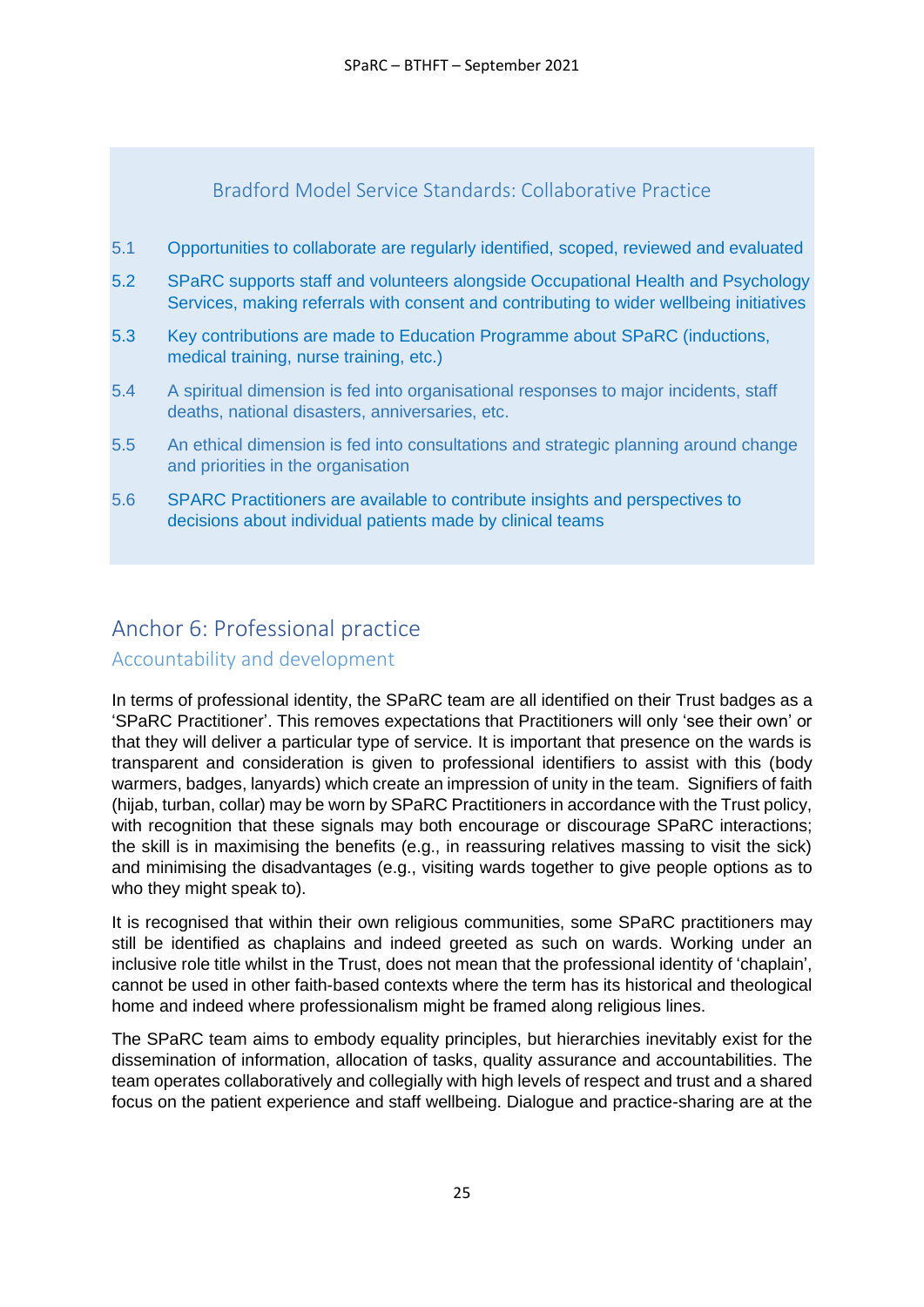root of the relationships between team members as is the actively working in a cross-belief manner to enhance understandings of others worldviews and experiences.

Demand and need will always outstrip supply of SPaRC services. To rationalise presence on the wards and management of referrals, the service operates with core SPaRC Practitioners having specific areas of responsibility, building relationships and working practices that are negotiated with wards and services. They each call upon their team of locum SPaRC Practitioners and SPaRC Volunteers to ensure appropriate but flexible cover. Demand will vary in different areas and at different times (for example, the disproportionate impact of the pandemic meant that more Muslim SPaRC Practitioners were needed for prayer and end-oflife rituals on Covid wards, whilst geriatric wards were more likely to seek Christian rituals and prayers). Every few months responsibilities and teams are shuffled to alleviate stress, to promote development opportunities, to keep practices fresh and consistent, and to respond to changes in Trust priorities. This approach builds resilience and accountability into the service.

Given that much of the work of the SPaRC team is independent and unsupervised, it is vitally important that all team members (paid and unpaid) receive thorough induction and regular supervision. Belief-specific supervision and belief-based professional development is sourced outside the Trust on an individual basis.

Observation is difficult in SPaRC, so open sharing of practice is an important part of monitoring and quality assurance. Reflective practice is therefore a cornerstone of SPaRC; there needs to be an ability to critically evaluate the quality of each interaction by looking at one's own actions, feelings, concerns, etc. and wonder about the impact and responses of the other person. Such reflections should be part of supervision in line management and through peer support. Peer support and practice sharing are important ensuring complementary approaches are maintained and evolved and a paired visiting on wards allows not only for mutual learning but also to demonstrate cross-belief working. Appendix 4 offers a format for shared reflections that was trialled as part of the development of the Bradford Model.

Given the complexity and changing environments of acute care, SPaRC Practitioners need to acquire new knowledge and skills on an ongoing basis through regular professional development. It is acknowledged that SPaRC traditionally has very low attrition rates and small teams which can conspire against progression to more senior roles within SPaRC, but SPaRC Practitioners should have opportunity for skill development (placements, projects and assignments), and further qualification (in spiritual and pastoral care) whilst at Bradford. Records of Continuous Professional Development (CPD) are usually a requirement of continued endorsement by accrediting / professional bodies with 15 hours per year being a suggested ratio and the Bradford Model supports this requirement. SPaRC Practitioners are encouraged to get involved in research on SPaRC and this could be particularly useful in monitoring and evaluation of the values and practice of the Trust.

The SPaRC volunteers are an important part of the SPaRC workforce. They obviously do not carry the same obligations for professional development; however, they do undertake thorough initial training, mandatory development sessions and regular supervision and must sign up to the Bradford characteristics (Appendix 5) in just the same way as paid colleagues, and being held to account on these.

The Bradford commitment to professional practice is transparent and aims for high standards and compliance with national frameworks. The UK Board of Healthcare Chaplaincy (UKBHC) holds a voluntary accreditation register and is responsible for the spiritual care competences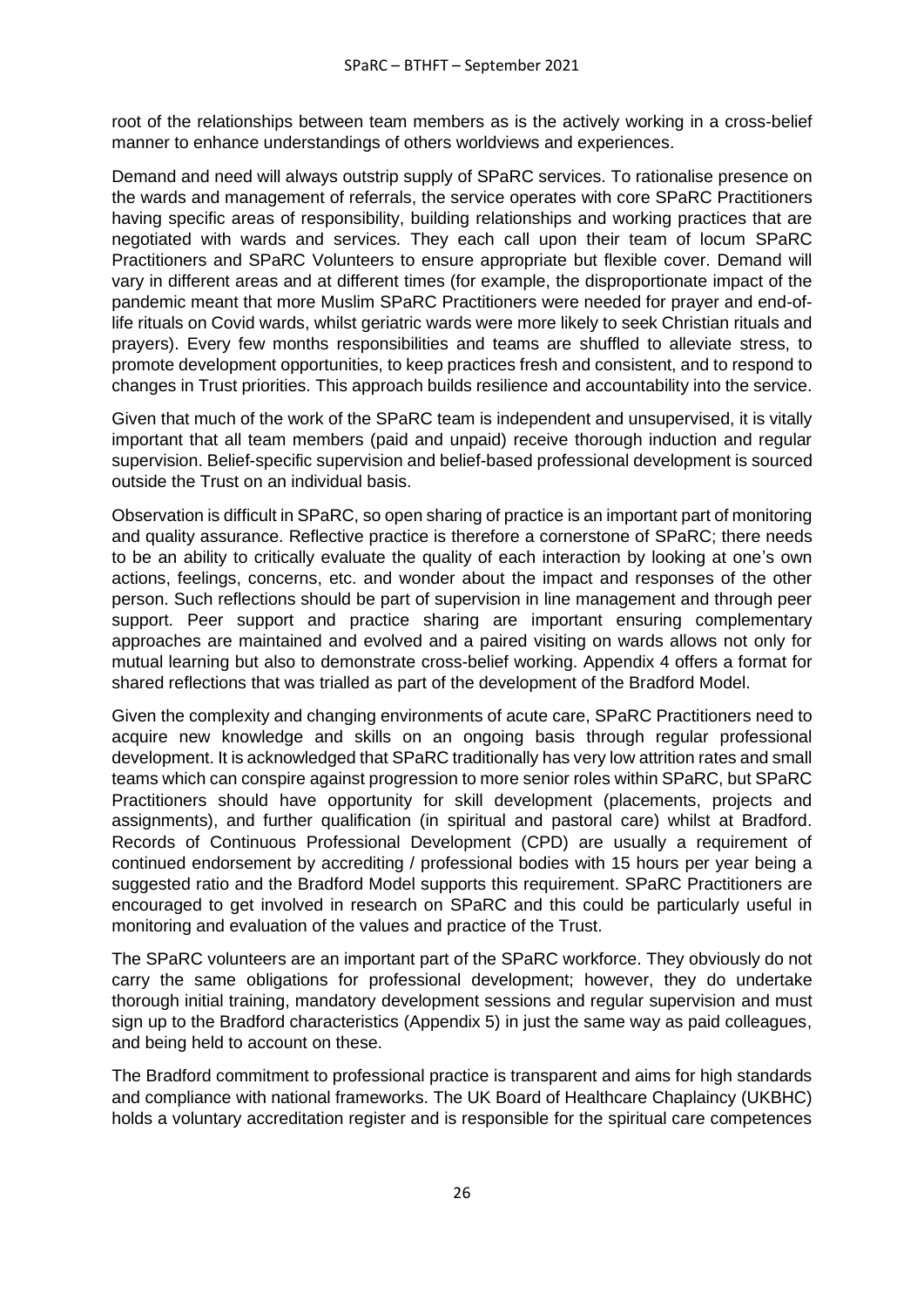and code of conduct for healthcare chaplains. Diversity and inclusion do not appear to be strong drivers at the UKBHC and their gatekeeping on qualifications required for professional membership mean that regrettably, despite many years of experience and high levels of competence, BTHFT SPaRC Practitioners do not meet the UKBHC criteria, coming as they do from non-Christian career and education pathways. Registration with other accrediting bodies (the Network for Non-Religious Pastoral Care, the National Hindu Chaplaincy Governing Body, UK Sikh Chaplaincy group) is the alternative.

### Bradford Model Service Standards: Professional Practice

- <span id="page-26-0"></span>6.1 All SPaRC Practitioners and Volunteers can demonstrate a personal capacity to reflect deeply on spirituality, ethics and life issues and explain how they deliver SPARC in a competent and professional manner
- 6.2 Supervision ensures colleagues are supported and quality assured; core SPaRC Practitioners engage in monthly supervision; locum SPaRC Practitioners have prorata arrangements
- 6.3 Reflective practice is shared to engender complementary approaches, offer critique and provide mutual support
- 6.4 Regular team meetings promote cohesion and engagement
- 6.5 Opportunities for professional development in relevant skill and knowledge areas are promoted and fairly distributed
- 6.6 SPaRC Practitioners keep records of their professional development to feed into annual appraisals which give opportunity to review and plan further professional development
- 6.7 SPaRC Practitioners are endorsed or accredited by suitable professional associations or belief-based organisations
- 6.8 Current research and best practice in SPaRC is regularly shared and discussed
- 6.9 A research approach is encouraged, whether collaboratively or independently
- 6.10 New and returning SPaRC staff are fully inducted
- 6.11 Training and supervision of Volunteers ensures they deliver services appropriately

# <span id="page-26-1"></span>Anchor 7: Data and organising

### Process and evidence

There is a balance to be struck in the time taken to record data being time away from core activities. But whilst there is no ambition to burden SPaRC Practitioners with administrative load, data needs to be gathered to evidence the quantity and quality of the service. The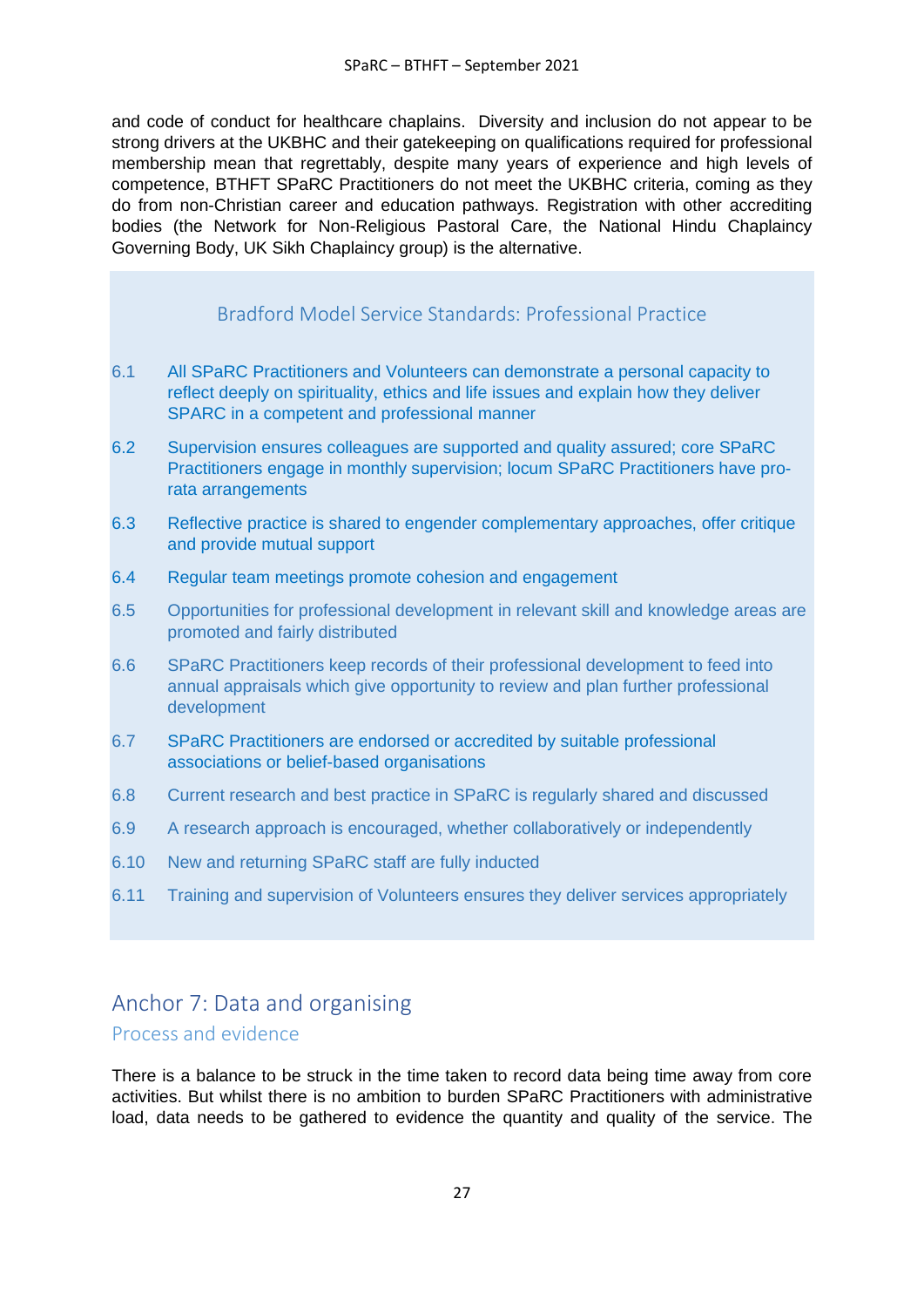SPaRC team collects data on all interactions with colleagues, patients and families (e.g., pastoral conversations with 2 security staff; 1 spiritual interaction with patient on Ward 7; 1 religious prayers said with family at bedside on Ward 26) in order to quantify and locate its activity, to identify shortfalls, to evaluate its effectiveness and to safeguard equality ambitions. Anonymised records are kept of

- what referrals are made, for what reasons and by whom
- how referrals are fulfilled (visit to assess need, phone call, attendance with prayers, last rites, etc.)
- whether interactions have been urgent / non-urgent / general / specific / casual / pastoral / spiritual / religious

in order to have evidence as to where services are needed and to how services are used.

Although currently there is very limited access to Electronic Patient Records by the SPaRC team, the Bradford Model advocates for using EPR to locate patients and record interactions, but also to extract data for equality monitoring.

A central administrative point is essential from which to organise and maintain the 'backroom' of SPaRC. A core team runs the service with a flexible team of locum practitioners and volunteers providing additional hours and rotas ensuring an equal spread of visiting throughout the Trust. With a dispersed team often acting alone, it is essential that the team have access to digital devices and systems to coordinate with each other and to efficiently input and extract information.

### Bradford Model Service Standards: Data and Organising

- <span id="page-27-0"></span>7.1 The work and values of SPaRC are clearly and consistently communicated with accessible information about policies and procedures
- 7.2 Records are kept of incidence, location, and nature of interactions which yield quantitative data
- 7.3 Qualitative data is recorded (as case studies, reflective accounts, feedback from families, survey responses, intervention summaries, etc.) in order to analyse expressions of need and range of responses
- 7.4 Data is used for service review, to measure impact, to monitor inequalities, trends and performance, to review staffing and volunteering, to allocate resources and to support research activities
- 7.5 Where SPaRC insights can support the MDT and patient experience, SPaRC interventions are recorded on the Electronic Patient Record (EPR)
- 7.6 Digital records are used to locate and refer patients and to track referral fulfilment
- 7.7 Digital and telecommunication systems and devices are effective and efficient in recording, communicating and organising (e.g., on-call)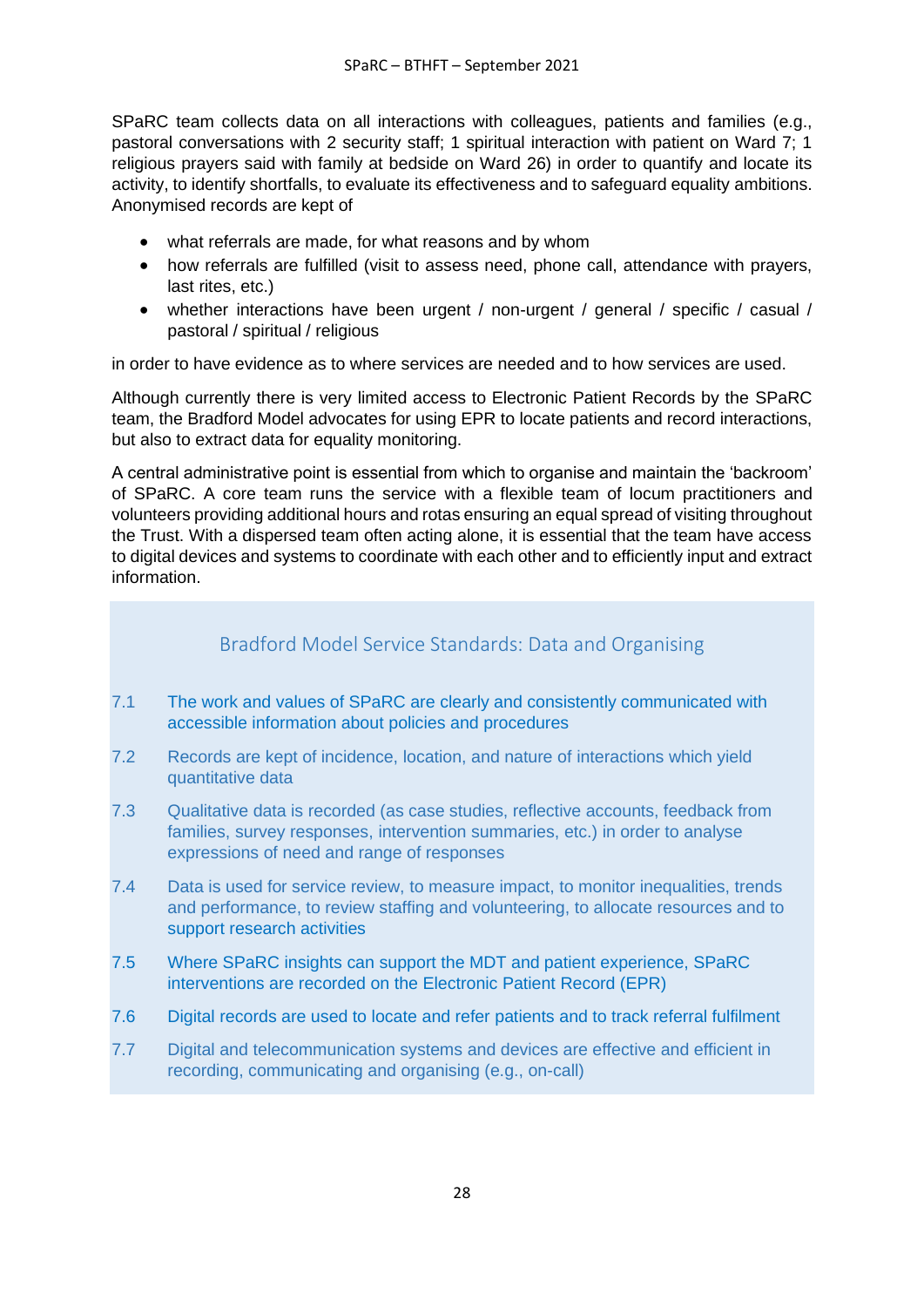- 7.8 In recognition that demand may fluctuate and will always exceed SPaRC capacity, ongoing decisions about staffing levels and priorities (e.g., on call) are based on evidence and equality
- 7.9 All data is safeguarded to protect confidentiality and stored in accordance with information governance policy.

## <span id="page-28-0"></span>Conclusions

The Bradford Model for *integrated* and *inclusive* SPaRC grows from the roots of cross-belief practice and the Trust's commitment to see SPaRC services play a transparent and constructive role in the spiritual wellbeing of colleagues, patients and their families. Under open-minded leadership and with the lens of equality, there was scope to review practice and envision the future in a way that poises the SPaRC team at a point of readiness to contribute to the changes and challenges ahead, as well as to attend to the recovery and recalibration arising from the pandemic.

This Bradford Model sets an ambitious course that everyone can witness, but also offers a means by which to reflect on progress, and stay accountable to the patients, colleagues, and communities of Bradford.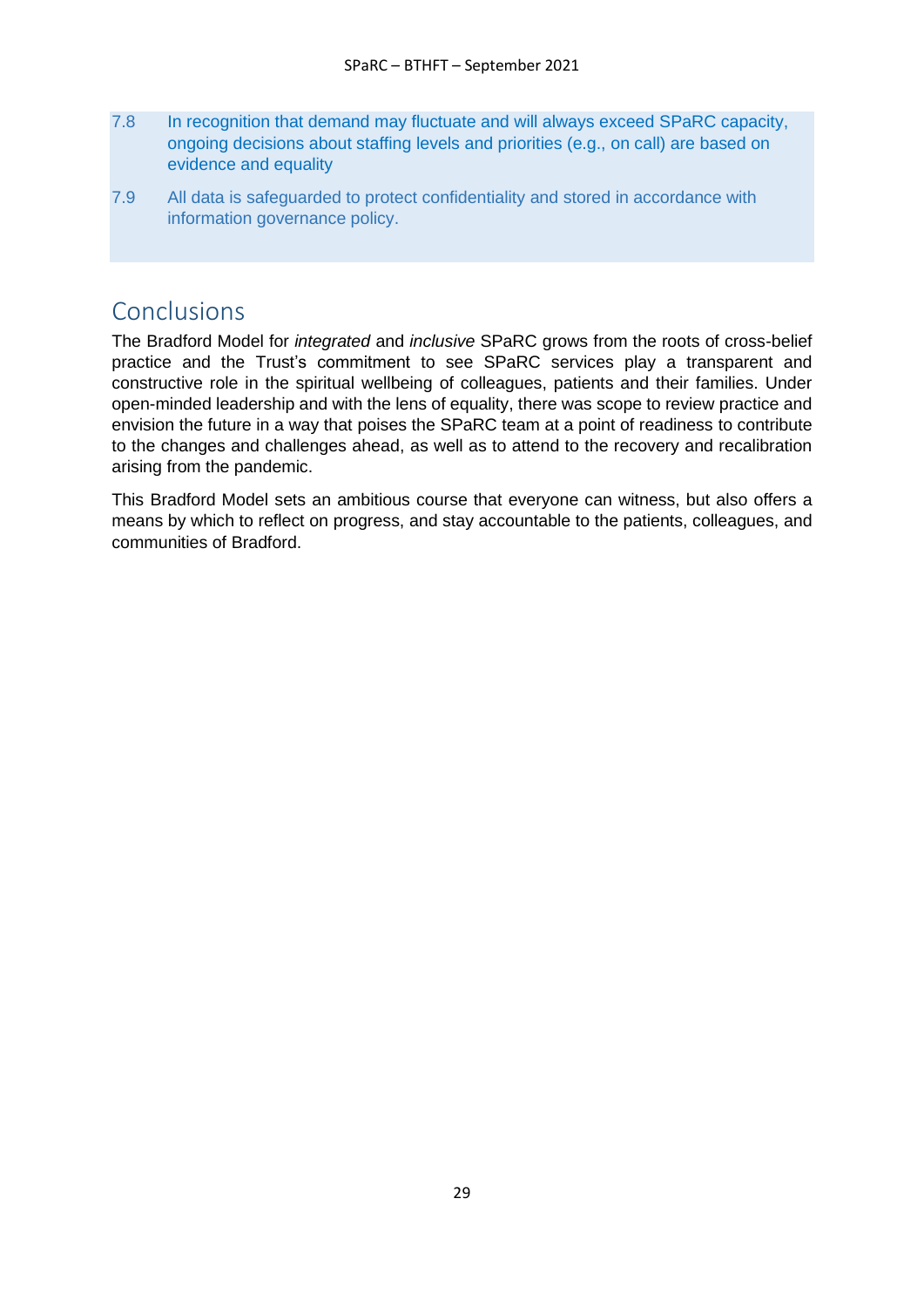# Appendix 1: Cross reference of the Bradford Model Service Standards with the UKBHC Service Standards (2020)

<span id="page-29-0"></span>

| Anchor       | <b>Bradford Model Service Standards</b>                                                                                                                                                                                                                                                                                                                                                                                                                                                                                                                                                                                                                                                                                                                                                                                                                                                                                                                                                                                                                                                                                | <b>Related UKBHC Service Standards</b>                                                                                                                                                                                                                                                                                                                                                                                                                                                                                                                                                                         |
|--------------|------------------------------------------------------------------------------------------------------------------------------------------------------------------------------------------------------------------------------------------------------------------------------------------------------------------------------------------------------------------------------------------------------------------------------------------------------------------------------------------------------------------------------------------------------------------------------------------------------------------------------------------------------------------------------------------------------------------------------------------------------------------------------------------------------------------------------------------------------------------------------------------------------------------------------------------------------------------------------------------------------------------------------------------------------------------------------------------------------------------------|----------------------------------------------------------------------------------------------------------------------------------------------------------------------------------------------------------------------------------------------------------------------------------------------------------------------------------------------------------------------------------------------------------------------------------------------------------------------------------------------------------------------------------------------------------------------------------------------------------------|
| quality<br>ш | 1.1 There is advocacy for equality across all beliefs and provision of resources,<br>expertise, training and guidance to see this achieved<br>1.2 There is an equal understanding amongst service users of the safety,<br>relevance and use of SPaRC, across all beliefs<br>1.3 Observations of inequality and discrimination are highlighted and<br>challenged<br>1.5 Diversity and inclusion of staff and volunteers (age, experience, class,<br>culture, belief, etc.) enriches and adds value, insights and functionality to<br><b>SPaRC</b><br>1.6 Recruitment to SPaRC always involves an equality assessment and<br>considers the opportunity to enhance diversity and knowledge in the team<br>1.7 Discourse, forums and practice sharing within the team, wider colleagues<br>and indeed, the public, increases skill sharing and trust in different<br>approaches<br>1.8 Inequalities in SPaRC operations (such a referrals) are recognised and<br>steps are taken to address this<br>1.9 Team identifies and trains its own equality champions to advocate for and<br>safeguard inclusion in SPaRC services | 4.1 All patients receive written information on<br>admission containing details of the spiritual care<br>service available within the unit.<br>4.2 The written information contains an explanation<br>of the spiritual care service, examples of<br>situations in which the spiritual care service<br>might be used and how contact with the spiritual<br>care service may be obtained<br>4.3 The written information is supported by verbal<br>explanation of access to the spiritual care<br>service during assessment.<br>4.4 The admission procedure ensures a check that<br>written information is given. |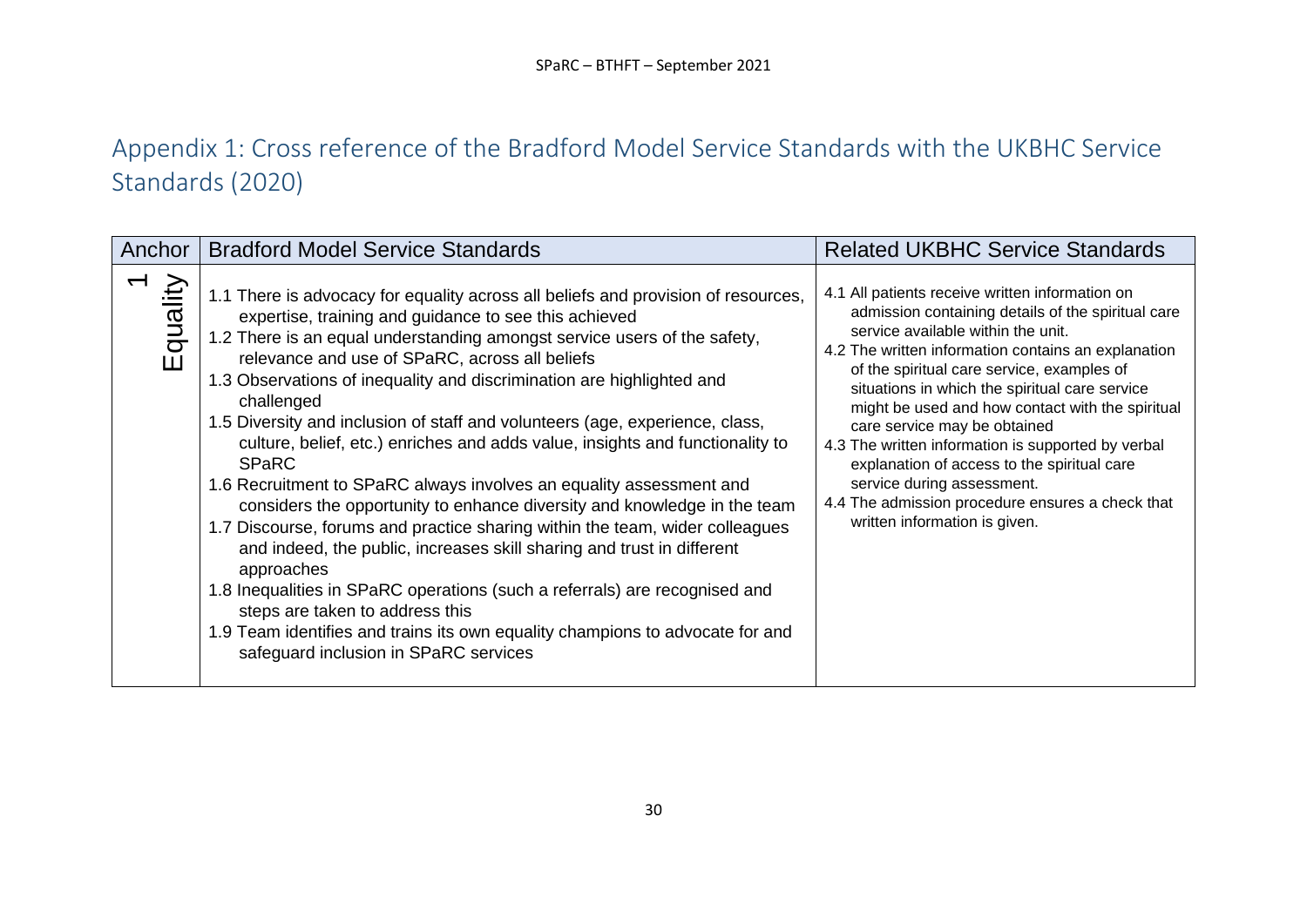| Anchor                                             | <b>Bradford Model Service Standards</b>                                                                                                                                                                                                                                                                                                                                                                                                                                                                                                                                                                                                                                                                                                                                                                                                                                                                                                                                                                                                        | <b>Related UKBHC Service Standards</b>                                                                                                                                                                                                                                                                                                     |
|----------------------------------------------------|------------------------------------------------------------------------------------------------------------------------------------------------------------------------------------------------------------------------------------------------------------------------------------------------------------------------------------------------------------------------------------------------------------------------------------------------------------------------------------------------------------------------------------------------------------------------------------------------------------------------------------------------------------------------------------------------------------------------------------------------------------------------------------------------------------------------------------------------------------------------------------------------------------------------------------------------------------------------------------------------------------------------------------------------|--------------------------------------------------------------------------------------------------------------------------------------------------------------------------------------------------------------------------------------------------------------------------------------------------------------------------------------------|
| $\mathbf{\Omega}$<br>are<br>Centred<br>erson-<br>൧ | 2.1 There is advocacy for spiritual needs being integral to holistic care and<br>monitoring that spiritual needs are appropriately assessed and recorded for<br>each patient admitted<br>2.2 The focus, range and pace of any conversation is led by the patient /<br>colleague with consent obtained and active listening being the main<br>response<br>2.3 SPaRC responses will always aim to inspire self-belief, recognise realities,<br>affirm the lived experience and convey acceptance<br>2.4 No assumption is made that conversations will be about belief; wishes not<br>to engage with SPaRC are respected and protected, as is the right to<br>change wishes on this<br>2.5 When specific requests are made to connect with SPaRC (e.g., about<br>religious prayers, existential discussions, baby loss) best efforts are made<br>to match the SPaRC Practitioner taking account of factors such as gender,<br>language and culture<br>2.6 There is a mechanism for patient and staff involvement in the review of<br><b>SPaRC</b> | 1.a.1. Spiritual needs are assessed and addressed.<br>The service will advocate for service users, in a<br>person-centred way, while considering their<br>diverse spiritual background and needs.<br>2.2 The spiritual care service responds to requests<br>from members of staff and volunteers for<br>personal and professional support. |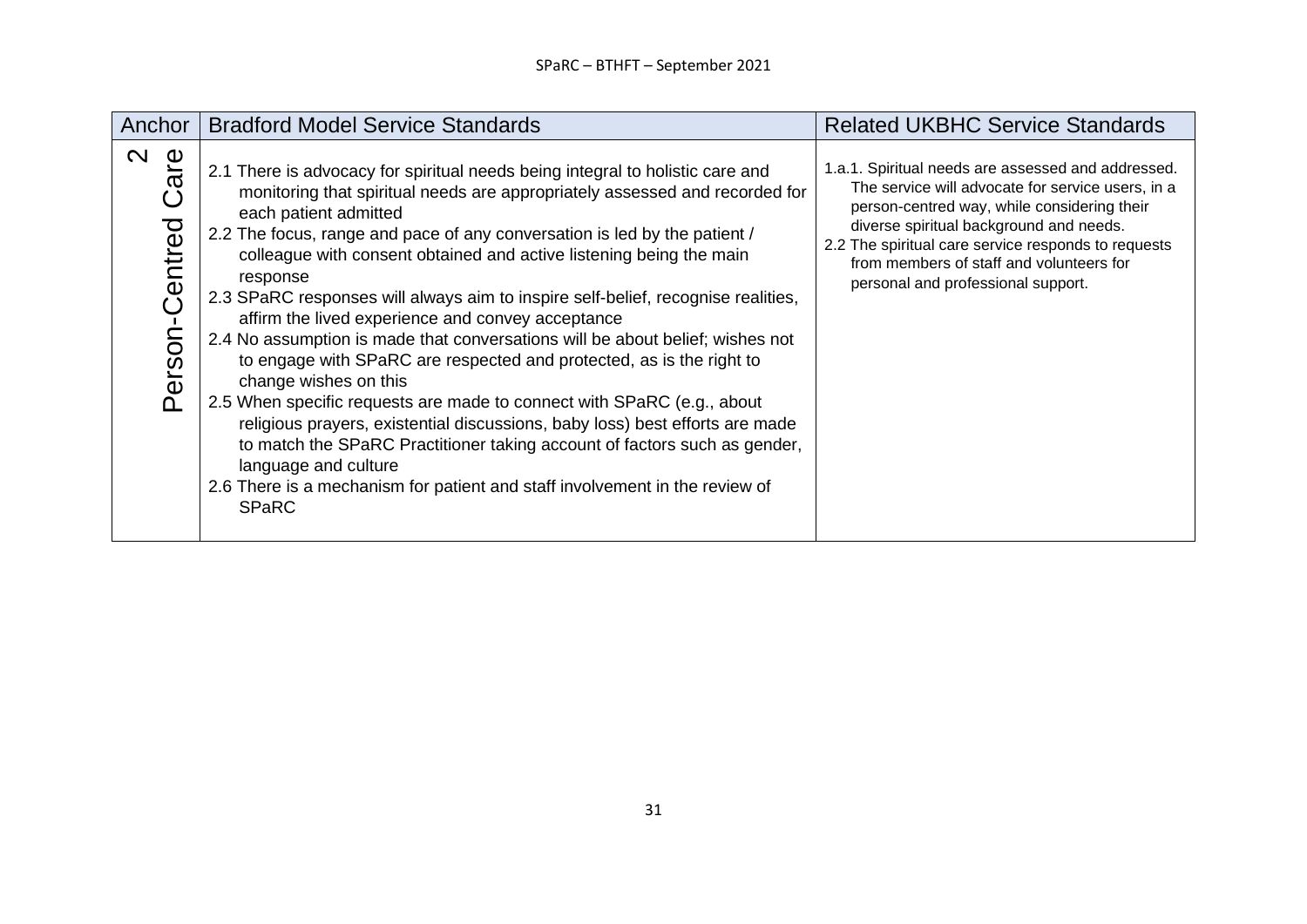| Anchor                          | <b>Bradford Model Service Standards</b>                                                                                                                                                                                                                                                                                                                                                                                                                                                                                                                                                                                                                                                                                                                                                                                                                                                                                                                             | <b>Related UKBHC Service Standards</b>                                                                                                                                                                                                                                                                                                                                                                                                                                                                                                                                                                                                                                                                                                                                                                                                                                                                                                                                                                                             |
|---------------------------------|---------------------------------------------------------------------------------------------------------------------------------------------------------------------------------------------------------------------------------------------------------------------------------------------------------------------------------------------------------------------------------------------------------------------------------------------------------------------------------------------------------------------------------------------------------------------------------------------------------------------------------------------------------------------------------------------------------------------------------------------------------------------------------------------------------------------------------------------------------------------------------------------------------------------------------------------------------------------|------------------------------------------------------------------------------------------------------------------------------------------------------------------------------------------------------------------------------------------------------------------------------------------------------------------------------------------------------------------------------------------------------------------------------------------------------------------------------------------------------------------------------------------------------------------------------------------------------------------------------------------------------------------------------------------------------------------------------------------------------------------------------------------------------------------------------------------------------------------------------------------------------------------------------------------------------------------------------------------------------------------------------------|
| $\infty$<br>are<br>Belief-Based | 3.1 Requests for religious or spiritual ritual, prayer or guidance are responded<br>to promptly and knowledgeably<br>3.2 Scheduled prayer and ritual is facilitated where there is demand<br>3.3 Accurate and relevant advice about diverse beliefs is made available to all<br>Trust colleagues and awareness is promoted through events and updates<br>3.4 Support is given on where to draw the line between urgent / essential<br>religious duties or needs and what can wait, or be done in a different way<br>3.5 Any liaison with local community religious and spiritual representatives over<br>patient admissions and discharge is managed by SPaRC to ensure that<br>safeguarding is in place, there is patient consent and confidentiality is<br>observed<br>3.6 SPaRC acts as a key contact for national and local faith and belief<br>communities; taking care to foster and maintain positive relations and<br>promote dialogue over SPaRC services. | 1.a.2. Liaise with local or national resources for<br>spiritual support and with the patient's<br>permission contact relevant<br>communities/individuals.<br>2.3 The spiritual care service responds to requests<br>from members of staff and volunteers for<br>spiritual and religious support.<br>3.1 Spiritual care services are an informed resource<br>on spiritual and religious care for NHS staff and<br>local faith and belief community representatives.<br>3.2 Spiritual care services will maintain links<br>between the NHS and local faith and belief<br>community representatives<br>3.3 A written protocol is in place for NHS staff to<br>refer to local faith and belief community<br>representatives.<br>3.4 A directory of contact numbers for<br>representatives from local faith and belief faith<br>and belief communities is available in hospitals<br>and units.<br>3.5 The local directory should be regularly updated<br>and the faith and belief communities consulted<br>on its content and updating. |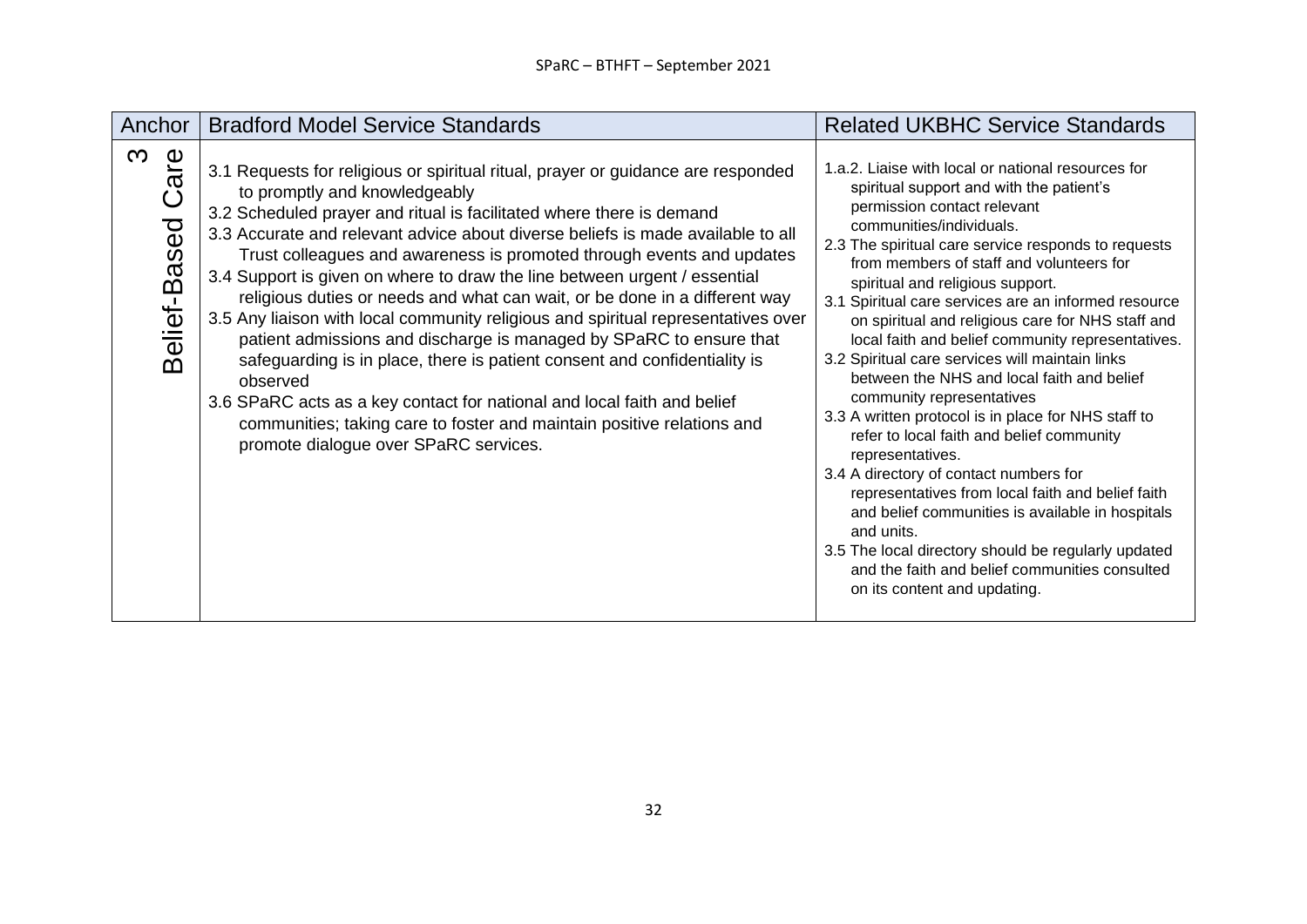| Anchor                                                                                      | <b>Bradford Model Service Standards</b>                                                                                                                                                                                                                                                                                                                                                                                                                                                                                                                                                                                                                                                                                                                                              | <b>Related UKBHC Service Standards</b>                                                                                                                                                                                                                                                                                                                                                                                                               |
|---------------------------------------------------------------------------------------------|--------------------------------------------------------------------------------------------------------------------------------------------------------------------------------------------------------------------------------------------------------------------------------------------------------------------------------------------------------------------------------------------------------------------------------------------------------------------------------------------------------------------------------------------------------------------------------------------------------------------------------------------------------------------------------------------------------------------------------------------------------------------------------------|------------------------------------------------------------------------------------------------------------------------------------------------------------------------------------------------------------------------------------------------------------------------------------------------------------------------------------------------------------------------------------------------------------------------------------------------------|
| 4<br>paces<br>$\boldsymbol{\omega}$<br>eflective<br>$\overline{\alpha}$<br>and<br>Spiritual | 4.1 Suitable spaces are provided for religious observance and that this is<br>properly cared for, signposted and supplied<br>4.2 Suitable reflective or quiet spaces are available where people of all beliefs<br>can feel comfortable and included<br>4.3 Resources are available on wards for people to create their own spiritual or<br>religious space<br>4.4 There are quiet and private spaces for confidential support from SPaRC<br>4.5 Communal spiritual wellbeing is addressed in relations to significant events<br>4.6 A calendar of religious and reflective days prompts opportunities to<br>promote explorations of spirituality and appreciation of other beliefs<br>4.7 Digital spaces offer resources and signposts for individual and group<br>spiritual support | 6.a.1 Access to quiet and private areas for<br>confidential support of patients, carers, staff and<br>volunteers.<br>6.a.2 Access to a space acceptable for the religious<br>observance of all faiths and beliefs.<br>7.2 Events in the unit which are having an impact on<br>staff and require a communal response or event.<br>7.3 Events external to the unit which are having an<br>impact on staff and require a communal<br>response or event. |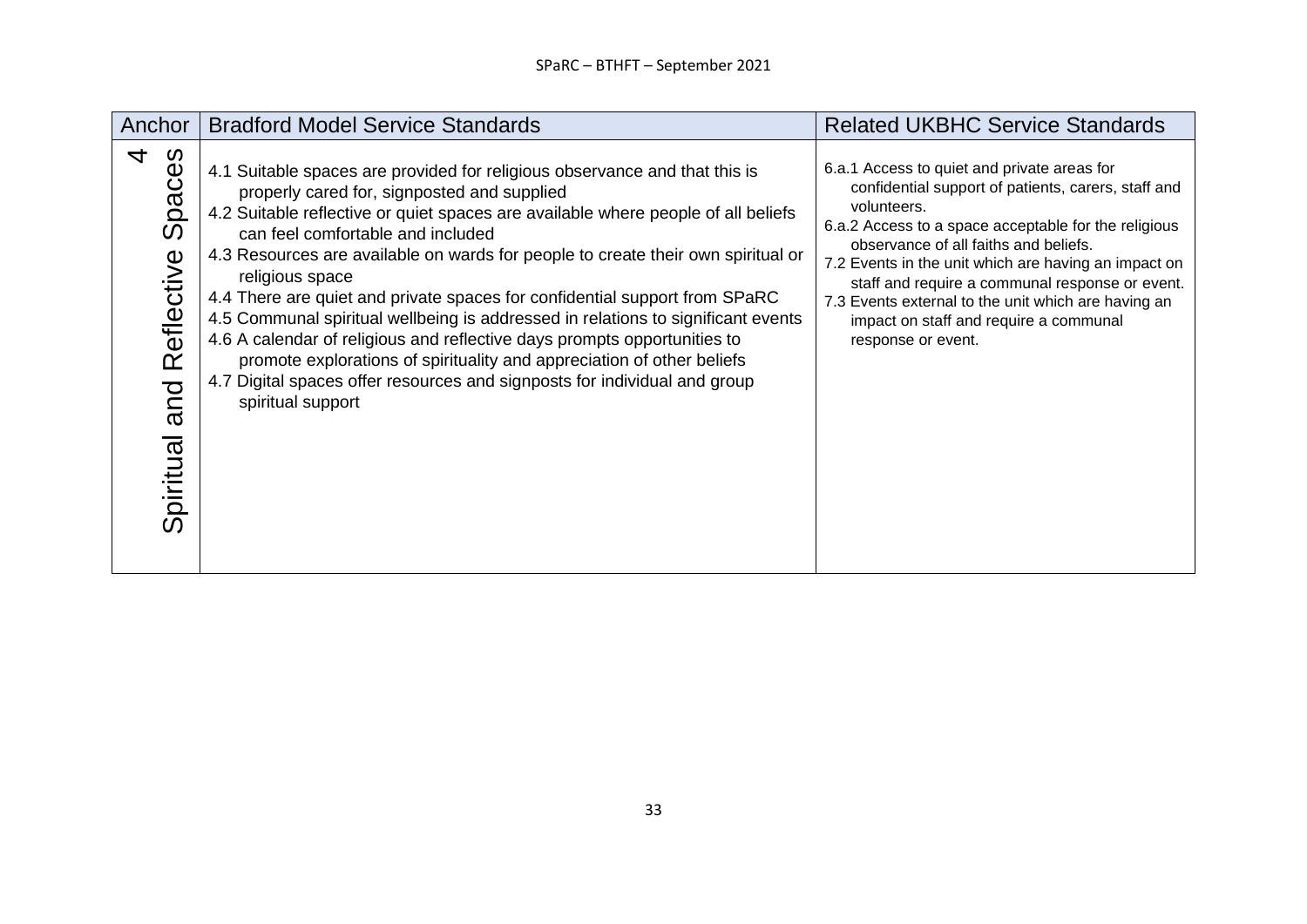| Anchor                         | <b>Bradford Model Service Standards</b>                                                                                                                                                                                                                                                                                                                                                                                                                                                                                                                                                                                                                                                                                                                                                                                                                                    | <b>Related UKBHC Service Standards</b>                                                                                                                                                                                                                                                                                                                                                                                                                                                                                                                                                                                                                                                                                                                                                                                                                                                                                                                                                                                   |
|--------------------------------|----------------------------------------------------------------------------------------------------------------------------------------------------------------------------------------------------------------------------------------------------------------------------------------------------------------------------------------------------------------------------------------------------------------------------------------------------------------------------------------------------------------------------------------------------------------------------------------------------------------------------------------------------------------------------------------------------------------------------------------------------------------------------------------------------------------------------------------------------------------------------|--------------------------------------------------------------------------------------------------------------------------------------------------------------------------------------------------------------------------------------------------------------------------------------------------------------------------------------------------------------------------------------------------------------------------------------------------------------------------------------------------------------------------------------------------------------------------------------------------------------------------------------------------------------------------------------------------------------------------------------------------------------------------------------------------------------------------------------------------------------------------------------------------------------------------------------------------------------------------------------------------------------------------|
| 5<br>Practice<br>Collaborative | 5.1 Opportunities to collaborate are regularly identified, scoped, reviewed and<br>evaluated<br>5.2 SPaRC supports staff and volunteers alongside Occupational Health and<br>Psychology Services, making referrals with consent and contributing to<br>wider wellbeing initiatives<br>5.3 Key contributions are made to Education Programmes about SPaRC and<br>cultural competence (inductions, medical training, nurse training, etc.)<br>5.4 A spiritual dimension is fed into organisational responses to major<br>incidents, staff deaths, national disasters, anniversaries, etc.<br>5.5 An ethical dimension is fed into consultations and strategic planning around<br>change and priorities in the organisation<br>5.6 SPaRC Practitioners are available to contribute insights and perspectives<br>to decisions about individual patients made by clinical teams | 2.1 The spiritual care service builds working<br>relationships with members of staff and<br>volunteers.<br>2.4 With the staff member's permission the spiritual<br>care service facilitates referrals to other sources<br>of support.<br>5.2 Spiritual care services contribute to staff<br>induction for new members of the healthcare<br>team<br>5.3 Spiritual care services contribute to the<br>healthcare team's education and training<br>programme.<br>5.4 Complex ethical issues. Spiritual care services<br>make recommendations for educational and<br>training resources.<br>5.5 Spiritual care services are available to the<br>healthcare team as an informed resource for<br>ethical issues and discussion.<br>7.4 An awareness of issues or events affecting the<br>morale or functioning of the unit which require<br>management awareness to resolve.<br>7.5 Requests for consultation on ethical issues<br>relating to restructuring, changes in buildings,<br>local priorities and working practices. |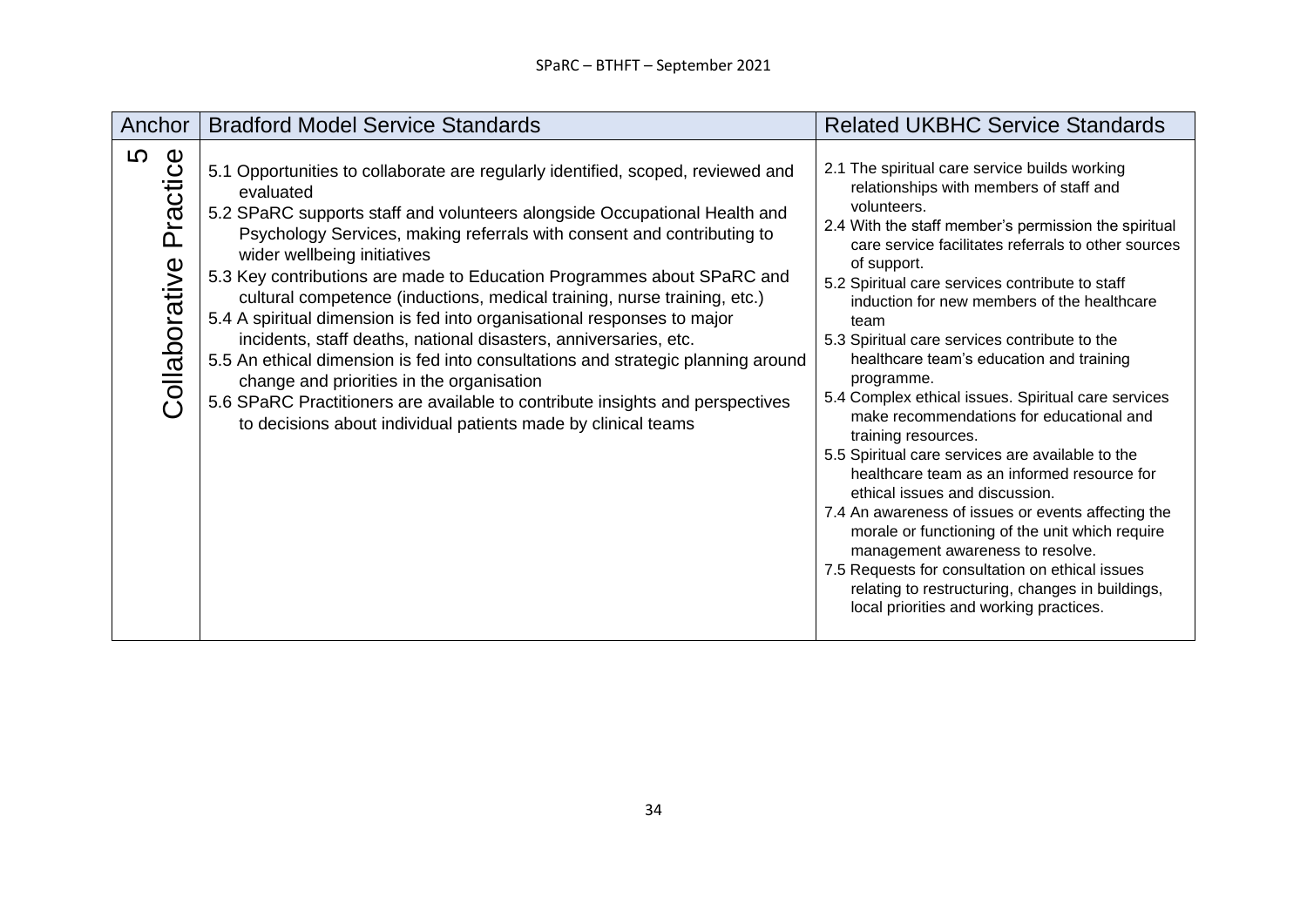| Anchor                        | <b>Bradford Model Service Standards</b>                                                                                                                                                                                                                                                                                                                                                                                                                                                                                                                                                                                                                                                                                                                                                                                                                                                                                                                                                                                                                                                                                                                                                                                                                                                                                                                                                              | <b>Related UKBHC Service Standards</b>                                                                                                                                                                                                                                                                                                                                                                                                                                                                                                                                                                                                                                                                                                                                                                                                                                                                                                                                                                                                                                                                                                                                                                                                                                                                   |
|-------------------------------|------------------------------------------------------------------------------------------------------------------------------------------------------------------------------------------------------------------------------------------------------------------------------------------------------------------------------------------------------------------------------------------------------------------------------------------------------------------------------------------------------------------------------------------------------------------------------------------------------------------------------------------------------------------------------------------------------------------------------------------------------------------------------------------------------------------------------------------------------------------------------------------------------------------------------------------------------------------------------------------------------------------------------------------------------------------------------------------------------------------------------------------------------------------------------------------------------------------------------------------------------------------------------------------------------------------------------------------------------------------------------------------------------|----------------------------------------------------------------------------------------------------------------------------------------------------------------------------------------------------------------------------------------------------------------------------------------------------------------------------------------------------------------------------------------------------------------------------------------------------------------------------------------------------------------------------------------------------------------------------------------------------------------------------------------------------------------------------------------------------------------------------------------------------------------------------------------------------------------------------------------------------------------------------------------------------------------------------------------------------------------------------------------------------------------------------------------------------------------------------------------------------------------------------------------------------------------------------------------------------------------------------------------------------------------------------------------------------------|
| ဖ<br>Practice<br>Professional | 6.1 All SPaRC Practitioners and Volunteers can demonstrate a personal<br>capacity to reflect deeply on spirituality, ethics and life issues and explain<br>how they deliver SPARC in a competent and professional manner<br>6.2 Supervision ensures colleagues are supported and quality assured; core<br>SPaRC Practitioners engage in monthly supervision; locum SPaRC<br>Practitioners have pro-rata arrangements<br>6.3 Reflective practice is shared to engender complementary approaches,<br>offer critique and provide mutual support<br>6.4 Regular team meetings promote cohesion and engagement<br>6.5 Opportunities for professional development in relevant skills and<br>knowledge areas are promoted and fairly distributed<br>6.6 SPaRC Practitioners keep records of their professional development to<br>feed into annual appraisals which give opportunity to review and plan<br>further professional development<br>6.7 SPaRC Practitioners are endorsed or accredited by suitable professional<br>associations or belief-based organisations<br>6.8 Current research and best practice in SPARC is regularly shared and<br>discussed<br>6.9 A research approach is encouraged, whether collaboratively or<br>independently<br>6.10 New or returning SPaRC staff are fully inducted<br>6.11 Training and supervision of Volunteers ensures they deliver services<br>appropriately | 2.5 The use of one or more models of reflective<br>practice is explicitly encouraged in policy<br>documents associated with the spiritual care<br>service.<br>5.1 Spiritual care services are committed to<br>continuing professional development (CPD) with<br>all chaplains are expected to keep evidence of<br>at least 15 hours CPD per year pro rata<br>5.6 Spiritual care services initiate, support, and<br>contribute to research within the healthcare<br>setting<br>5.7 Spiritual care services are aware of current<br>research and best practice and consider and<br>implement its findings.<br>5.8 Each organisation should have a standard for an<br>induction programme for new (SPaRC) staff.<br>6.a.7 All chaplains have regular appraisal (at least<br>annually) to review professional development<br>and training needs. Identified needs to be<br>resourced<br>6.b.1 All chaplains are a member of a professional<br>association for chaplains<br>6.b.2 All chaplains have a mature and reflexive<br>world stance that evidences their 'intentional use<br>of self'. To achieve this, health care chaplains<br>should belong to a faith or belief community that<br>provides a formational foundation for their values<br>and behaviour out of which they can deliver their<br>work |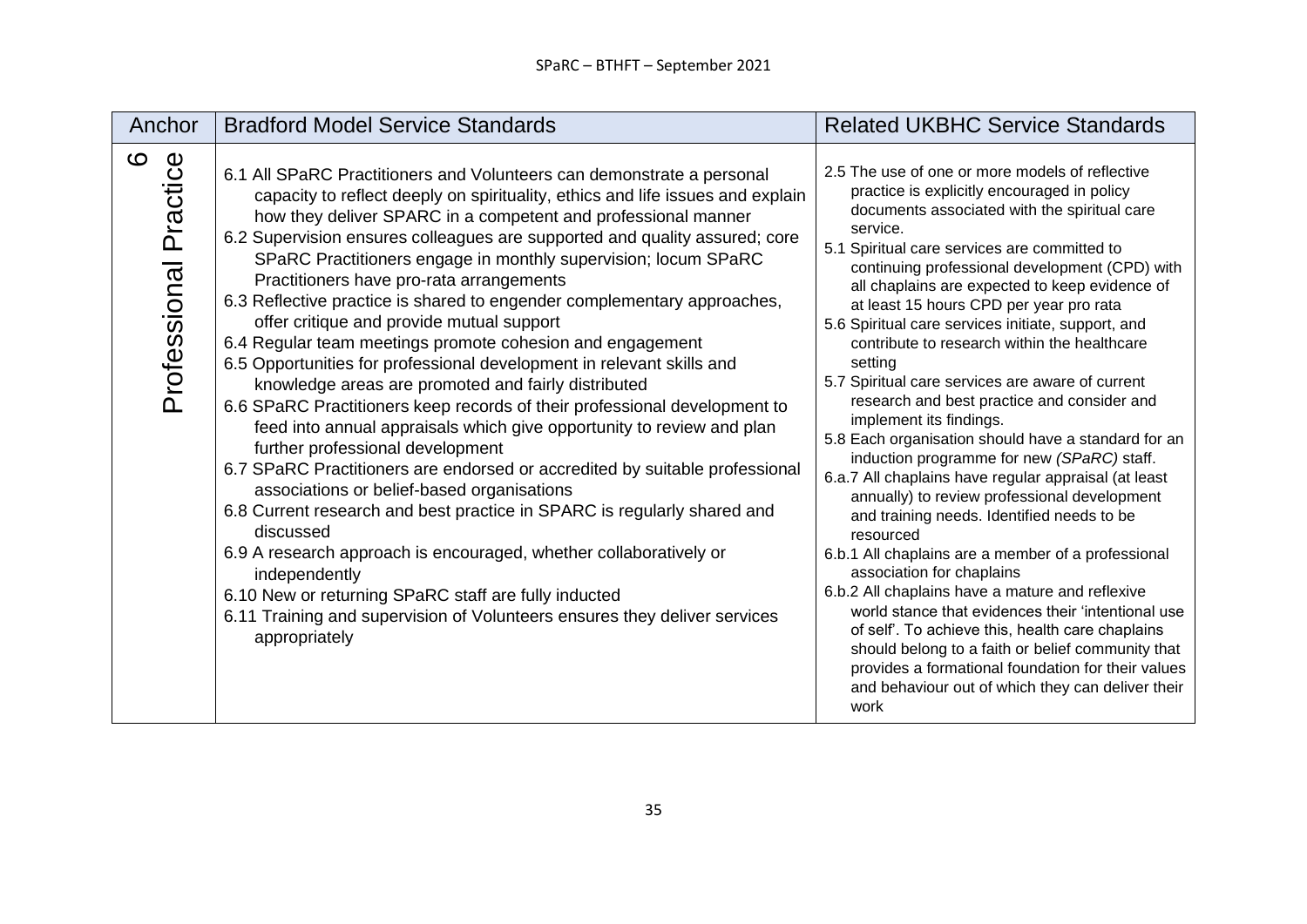| Anchor                      | <b>Bradford Model Service Standards</b>                                                                                                                                                                                                                                                                                                                                                                                                                                                                                                                                                                                                                                                                                                                                                                                                                                                                                                                                                                                                                                                                                                                                                                                                                                                                                                                                                                              | <b>Related UKBHC Service Standards</b>                                                                                                                                                                                                                                                                                                                                                                                                                                                                                                                                                                                                                                                                                                                                           |
|-----------------------------|----------------------------------------------------------------------------------------------------------------------------------------------------------------------------------------------------------------------------------------------------------------------------------------------------------------------------------------------------------------------------------------------------------------------------------------------------------------------------------------------------------------------------------------------------------------------------------------------------------------------------------------------------------------------------------------------------------------------------------------------------------------------------------------------------------------------------------------------------------------------------------------------------------------------------------------------------------------------------------------------------------------------------------------------------------------------------------------------------------------------------------------------------------------------------------------------------------------------------------------------------------------------------------------------------------------------------------------------------------------------------------------------------------------------|----------------------------------------------------------------------------------------------------------------------------------------------------------------------------------------------------------------------------------------------------------------------------------------------------------------------------------------------------------------------------------------------------------------------------------------------------------------------------------------------------------------------------------------------------------------------------------------------------------------------------------------------------------------------------------------------------------------------------------------------------------------------------------|
| puisinspro<br>T<br>Data and | 7.1 The work and values of SPaRC are clearly and consistently<br>communicated with accessible information about policies and procedures<br>7.2 Records are kept of incidence, location, and nature of interactions which<br>yield quantitative data<br>7.3 Qualitative data is recorded (as case studies, reflective accounts,<br>feedback from families, survey responses, intervention summaries, etc.)<br>in order to analyse expressions of need and range of responses<br>7.4 Data is used for service review, to monitor inequalities, trends and<br>performance, to review staffing and volunteering, to allocate resources<br>and to support research activities<br>7.5 Where SPaRC insights can support the MDT and patient experience,<br>SPaRC interventions are recorded on the Electronic Patient Record<br>(EPR)<br>7.6 Digital records are used to locate and refer patients and to track referral<br>fulfilment<br>7.7 Digital and telecommunication systems and devices are effective and<br>efficient in recording, communicating and organising (e.g., on-call)<br>7.8 In recognition that demand may fluctuate and will always exceed SPaRC<br>capacity, ongoing decisions about staffing levels and priorities (e.g., on<br>call) are based on evidence and equality.<br>7.9 All data is safeguarded to protect confidentiality and stored in accordance<br>with information governance policy. | 4.5 There is a written protocol for referral to spiritual<br>care services, including out of hours.<br>4.6 There is a systematic approach to recording<br>keeping<br>6.a.3 Access to patient information systems for<br>providing and facilitating appropriate spiritual or<br>religious care and recording information and<br>interventions.<br>6.a.4 Access to office accommodation and<br>administrative support.<br>6.a.5 Access to communication systems to facilitate<br>internal communication and on-call cover.<br>6.a.6 Appropriate level of staffing to meet the<br>spiritual and religious needs of patients, carers,<br>staff and volunteers, including out of hours cover<br>7.1 The spiritual care service has its policies and<br>procedures clearly articulated |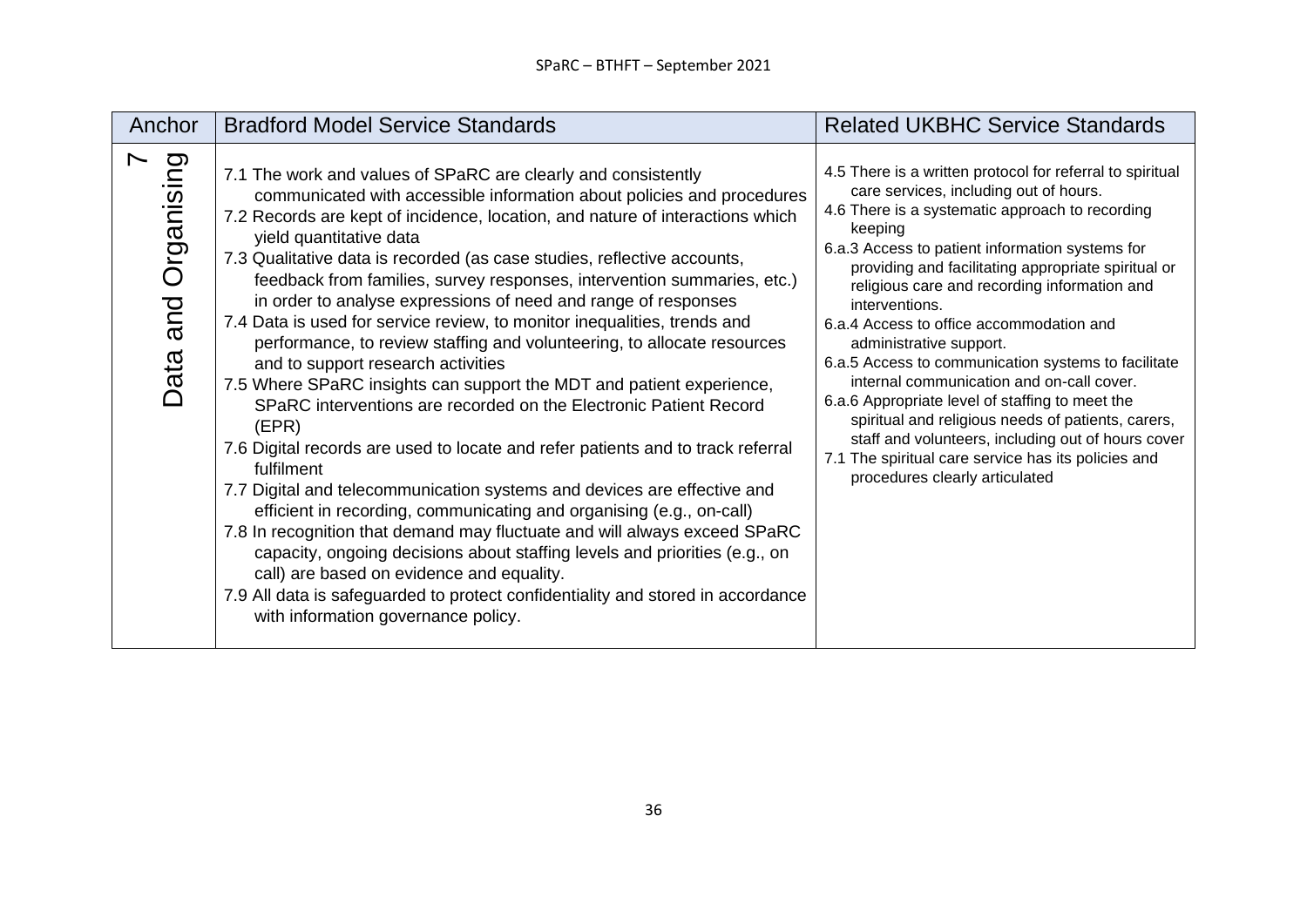# <span id="page-36-0"></span>Appendix 2 – Sample introductory message for the *SPaRC team*

There needs to be accessible materials to make people aware of the service in plain English and with translated versions into local languages. There might be visiting cards, posters and postcards.

<span id="page-36-1"></span>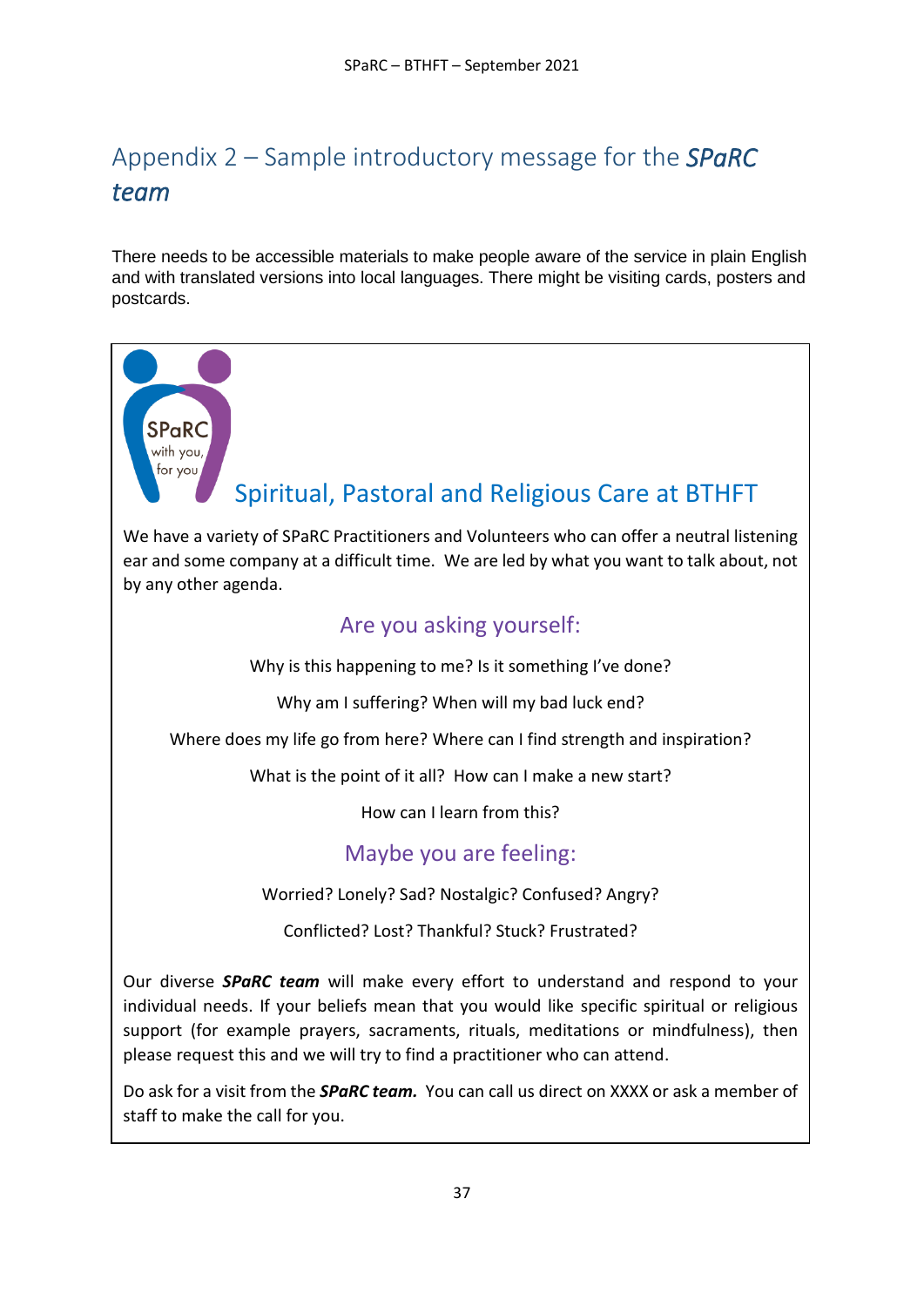## Appendix 3: Person-centred cues and responses

#### **Openers**

- I can offer you a bit of companionship, if you fancy having a chat about anything on your mind?
- I am available to talk about how you are feeling at the moment, not the medical stuff, but the emotions and worries
- I come from The SPaRC team e.g., and we visit patients because we want to offer everyone the opportunity to talk to someone about what's on their mind
- It can be a bit isolating being alone with your thoughts in hospital, and can also be a bit worrying. I'm just wondering if you have anything on your mind that it would be useful to talk about today?
- It's interesting what thoughts come when you stop in a bed all day. Is there anything that is bothering you today?
- Have you had much contact with your friends and family since being here? How is that?

Prompts for spiritual conversations

- what guides you?
- where do you get your support?
- what sustains you?
- what are your beliefs?
- what is your journey in life?
- what is your destination?
- what prompts your awe and wonder?
- what motivates you to live?
- what holds meaning for you?
- what is your purpose in life?
- what are the mysteries in your life?
- where / with what do you feel connected?
- what inspires you?
- are there things in life that you can't explain or which surprise you?
- do you ever wonder if there is something more than life as you know it?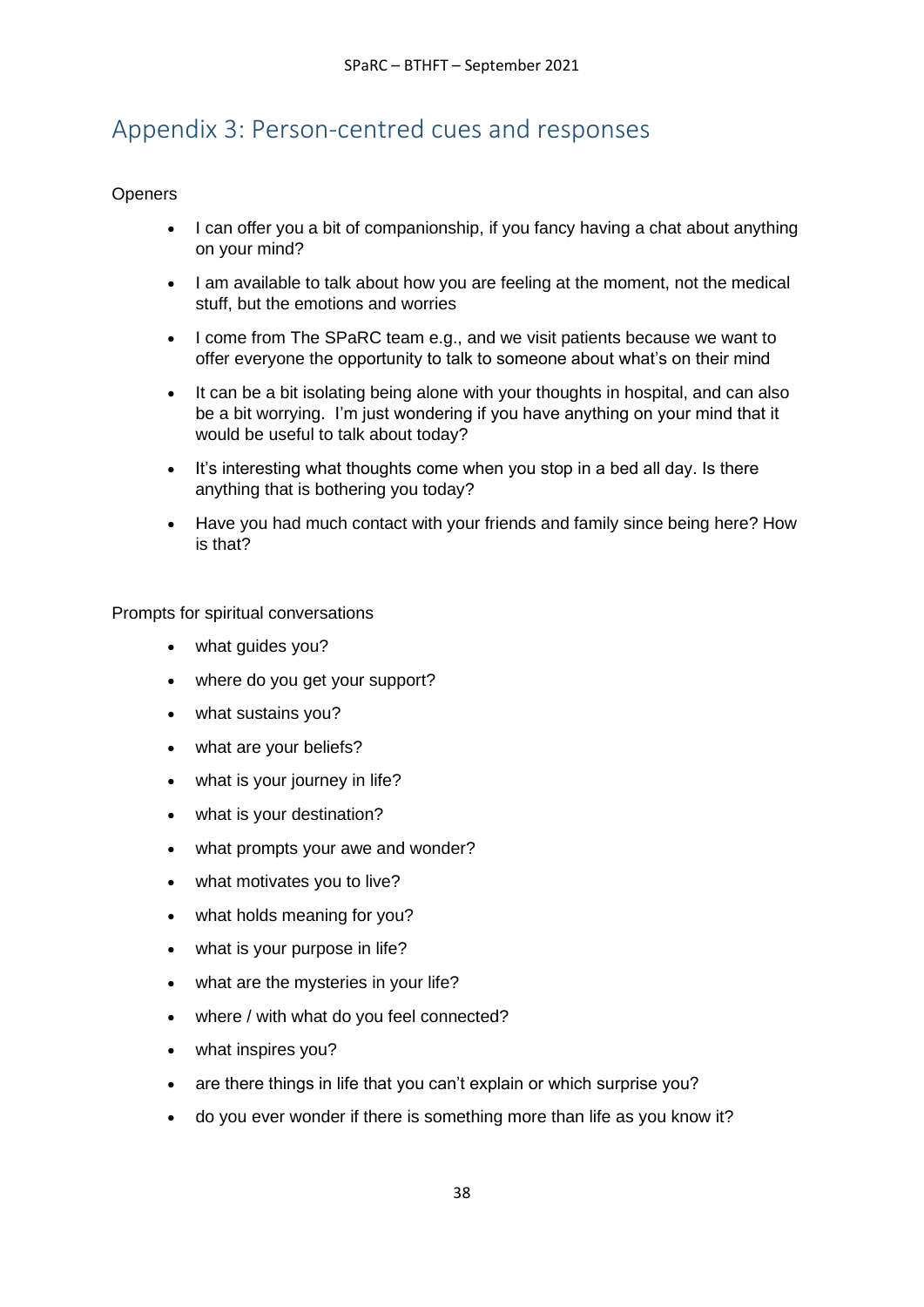#### **Closers**

- Thank you for sharing you have had a hard time and it does not seem fair that you have suffered so much. It seems like you have a strong sense of what you want and I hope that things fall into place for you.
- I need to move on now, but it has been so interesting to talk with you and hear what an amazing life you have led. Thank you for sharing your stories and feelings.
- We have covered quite a lot of ground there and I appreciate we touched on some quite painful memories. I need to go shortly but I want to check that you will be OK. Would it be useful for me to tell the nurse that you have been upset?
- Before I leave, I just wanted to check: you mentioned that you are a Catholic, would it be useful for the Priest to pay you a visit this week, if he is around? I can mention this to him if you like.
- You have some tough times ahead and some difficult decisions to make. But it sounds to me that you are taking a very careful and considered approach to your life. I hope your path will become clear and I wish you well.

Religious cues or referral options

- Is there anything else I can do for you today?
- We have people from all belief backgrounds on the *SPaRC team* is there anyone you would particularly like to speak with?
- We have talked quite a bit about your religious beliefs, and I am wondering whether a prayer might be useful at this time?

Assurances (prayer-like but inclusive)

- I wish you strength and calm in your challenges, and peace in your decisions. May you benefit from the kindness and care of those around you.
- May your beliefs support and sustain you at this time. May you find contentment in the knowledge of all the good you have done in your life and the fact that your family holds you in such high regard.
- May your regrets be resolved so that you can be released from their hold over you. Although the past cannot be changed, your future is a new chapter and I wish you strength and success in all you do.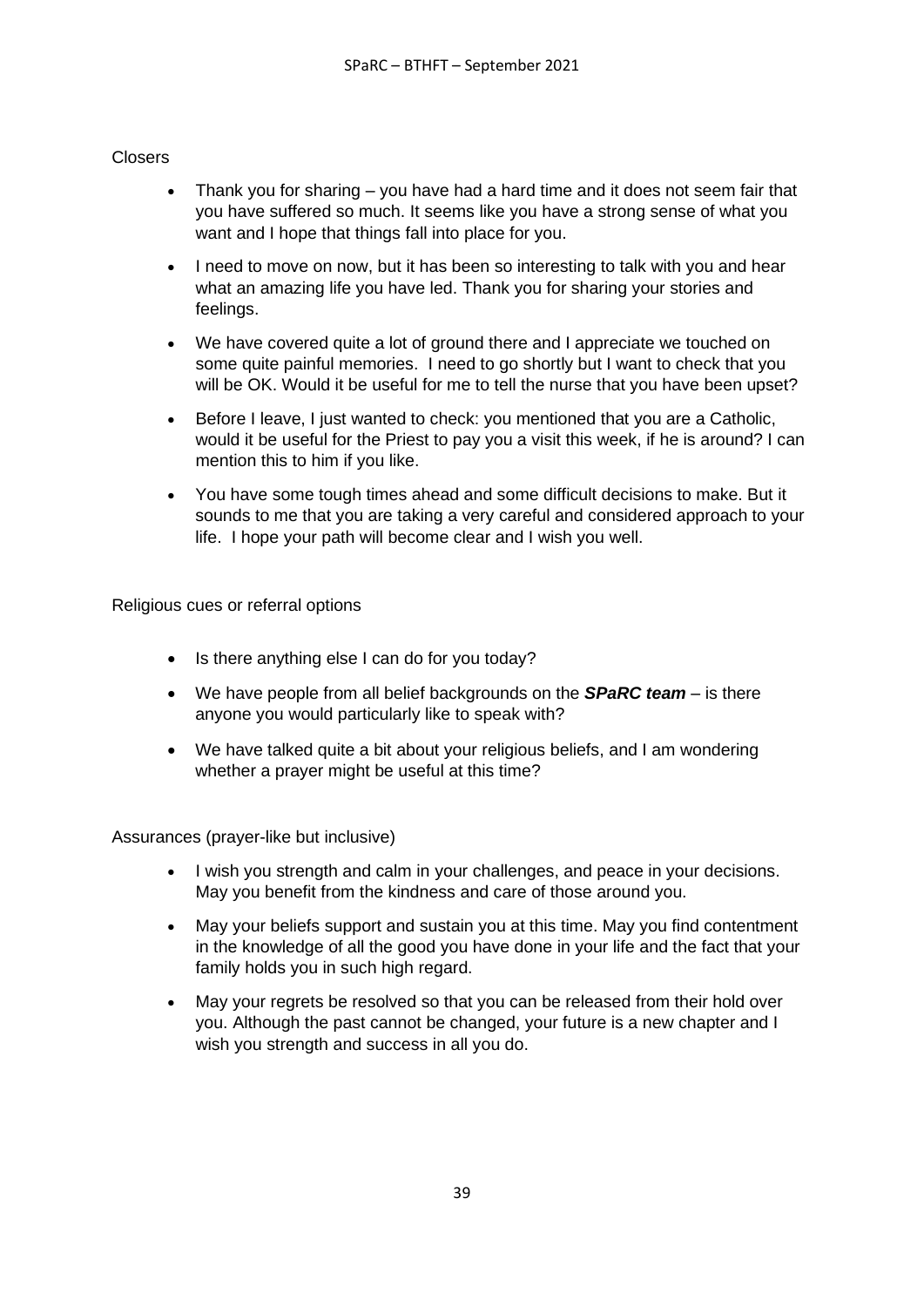# <span id="page-39-0"></span>Appendix 4: Professional practice: shared culture of reflection

This reflection card (paper, app or online database) is a tool for recording reflections on interventions or critical incidents and sharing them with another member of the team. This could be in supervision with a line manager, with a mentor for a new SPaRC Practitioner, with a member of the core team after volunteering on a ward. The reflection cards become tools for dialogue and practice sharing on a very regular basis and the retention of these records give evidence not only of the types of interventions, but also the active reflection practised by the team.

### SPaRC: Reflection card

Practitioner initials: JM Date: 04/02/21 Location (ward): 22

#### Account of experience or interaction (short bullet points, no names)

- $\sim$  Man in mid 70s distressed about leaving wife with dementia at home
- Reflected on his feelings realising that she will have to go into a home
- Appreciated all he had done for her over years to keep her at home
- Noted he needed to take care of himself now and that his sons were stepping up
- Recognised sadness of the disease of dementia and how it had taken her from him Shared with (initials of colleague): IS

#### Reflection (main points raised):

#### Feelings it evoked in me:

Felt very sad for him, reminded me of my Dad. Tried not to make him feel uncomfortable about crying – sorry that men can find this difficult. Made me aware again about how precarious some people's lives become very suddenly.

#### Connecting with my beliefs:

Our kindness to others has physical and mental limits and reaching the end of the road does not devalue all that has already been given. There are others to share any burden with and this is not an act of disloyalty or weakness.

### Learning to take forward from the experience and reflection

I felt that this man had been troubled by his guilt sitting on his own. I think my listening and reflecting back allowed him to release some of the worry and process some of his thinking about the new realities. I am not sure if I should have alerted the ward sister to his concerns and another time, I think I would ask his permissions to inform her.

#### Any actions arising: Nove